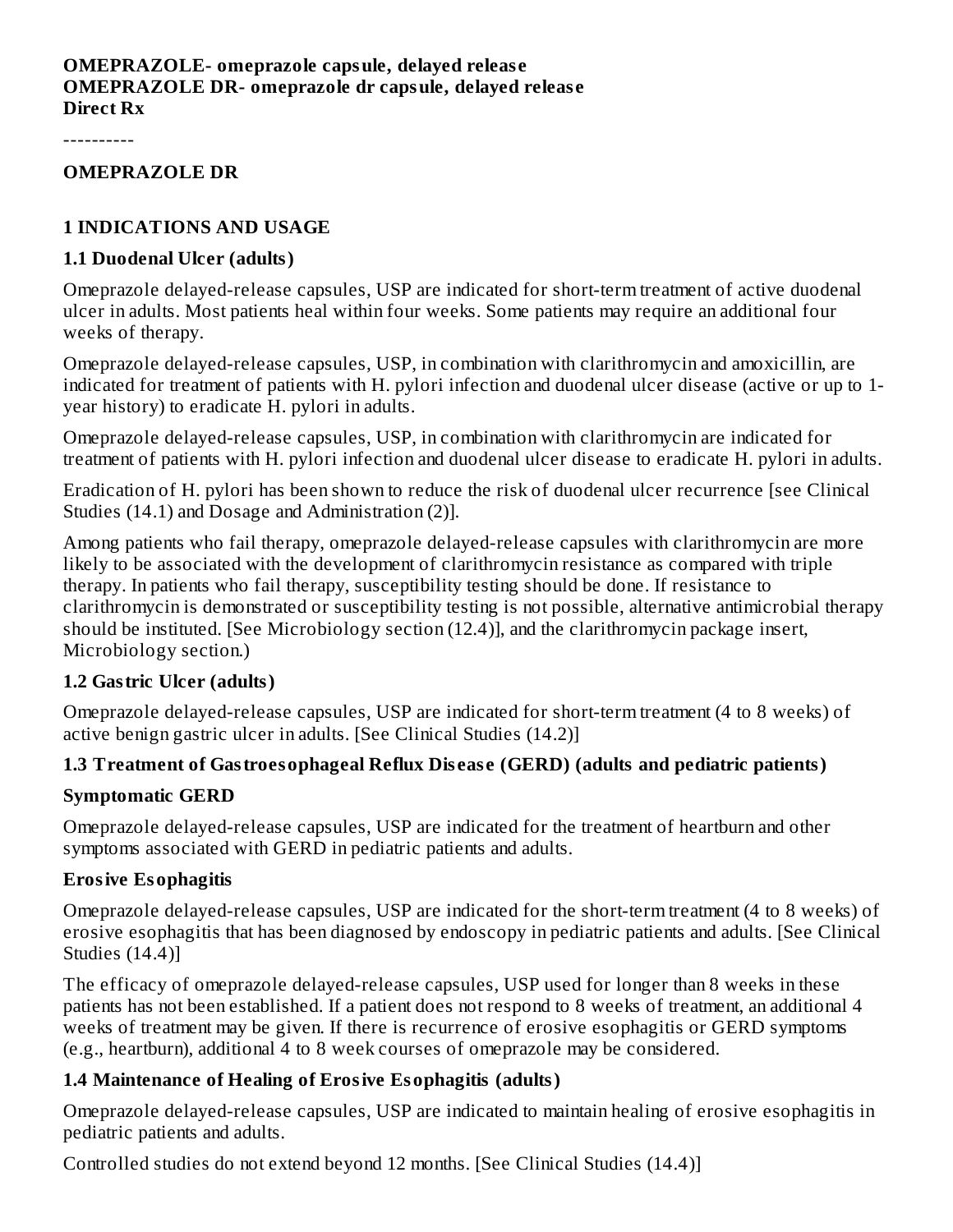#### **1.5 Pathological Hypers ecretory Conditions**

Omeprazole delayed-release capsules, USP are indicated for the long-term treatment of pathological hypersecretory conditions (e.g., Zollinger-Ellison syndrome, multiple endocrine adenomas and systemic mastocytosis) in adults.

## **2 DOSAGE AND ADMINISTRATION**

Omeprazole delayed-release capsules should be taken before eating. In the clinical trials, antacids were used concomitantly with omeprazole.

Patients should be informed that the omeprazole delayed-release capsule should be swallowed whole.

For patients unable to swallow an intact capsule, alternative administration options are available [See Dosage and Administration (2.8)].

## **2.1 Short-Term Treatment of Active Duodenal Ulcer**

The recommended adult oral dose of omeprazole delayed-release capsules are 20 mg once daily. Most patients heal within four weeks. Some patients may require an additional four weeks of therapy.

## **2.2 H. pylori Eradication for the Reduction of the Risk of Duodenal Ulcer Recurrence**

## **Triple Therapy (omeprazole/clarithromycin/amoxicillin)**

The recommended adult oral regimen is omeprazole delayed-release capsules 20 mg plus clarithromycin 500 mg plus amoxicillin 1000 mg each given twice daily for 10 days. In patients with an ulcer present at the time of initiation of therapy, an additional 18 days of omeprazole delayed-release capsules 20 mg once daily is recommended for ulcer healing and symptom relief.

## **Dual Therapy (omeprazole/clarithromycin)**

The recommended adult oral regimen is omeprazoledelayed-release capsules 40 mg once daily plus clarithromycin 500 mg three times daily for 14 days. In patients with an ulcer present at the time of initiation of therapy, an additional 14 days of omeprazole delayed-release capsules 20 mg once daily is recommended for ulcer healing and symptom relief.

## **2.3 Gastric Ulcer**

The recommended adult oral dose is 40 mg once daily for 4 to 8 weeks.

## **2.4 Gastroesophageal Reflux Dis eas e (GERD**)

The recommended adult oral dose for the treatment of patients with symptomatic GERD and no esophageal lesions is 20 mg daily for up to 4 weeks. The recommended adult oral dose for the treatment of patients with erosive esophagitis and accompanying symptoms due to GERD is 20 mg daily for 4 to 8 weeks.

## **2.5 Maintenance of Healing of Erosive Esophagitis**

The recommended adult oral dose is 20 mg daily. [See Clinical Studies (14.4)]

## **2.6 Pathological Hypers ecretory Conditions**

The dosage of omeprazole delayed-release capsules in patients with pathological hypersecretory conditions varies with the individual patient. The recommended adult oral starting dose is 60 mg once daily. Doses should be adjusted to individual patient needs and should continue for as long as clinically indicated. Doses up to 120 mg three times daily have been administered. Daily dosages of greater than 80 mg should be administered in divided doses. Some patients with Zollinger-Ellison syndrome have been treated continuously with omeprazole delayed-release capsules for more than 5 years.

## **2.7 Pediatric Patients**

For the treatment of GERD and maintenance of healing of erosive esophagitis, the recommended daily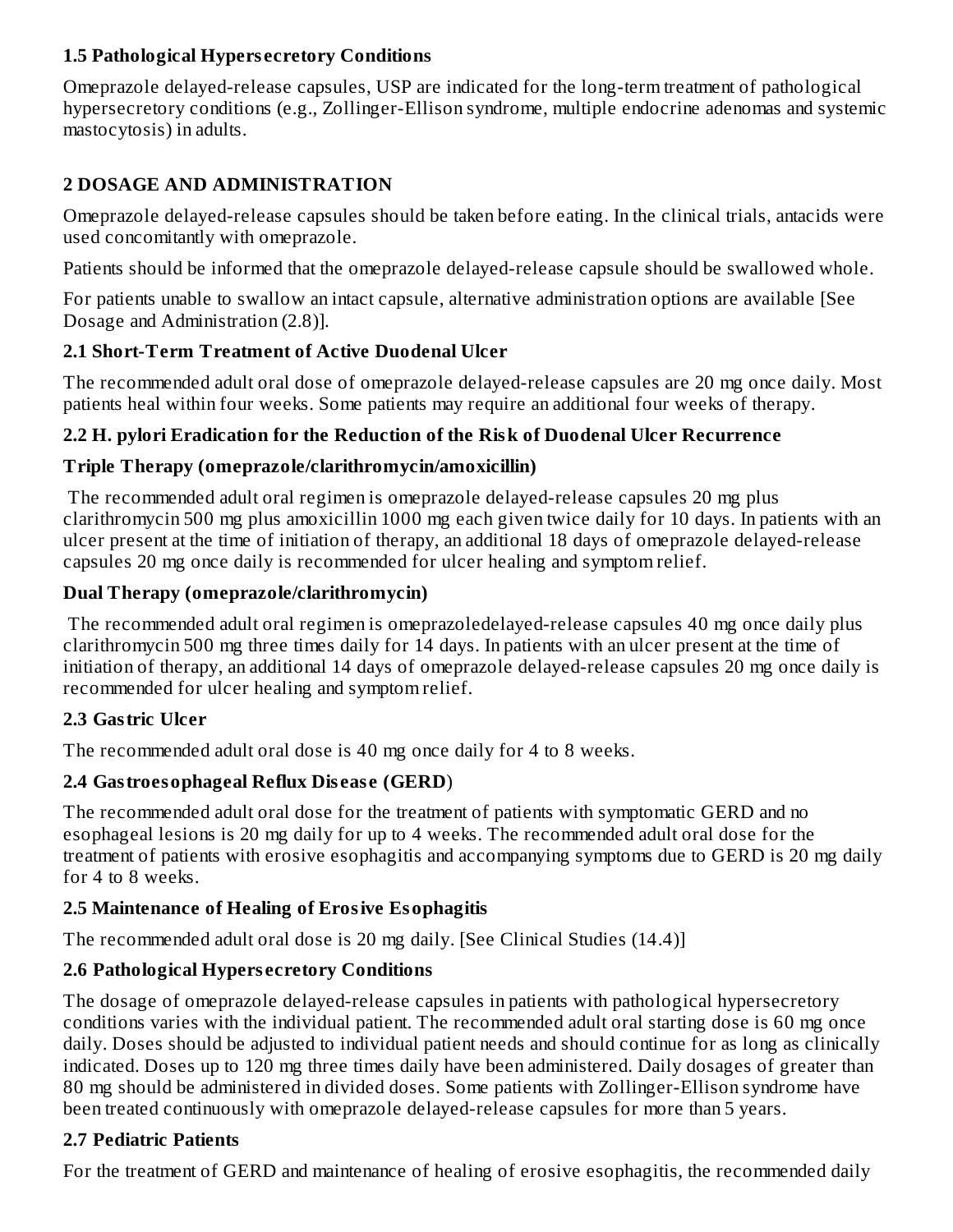dose for pediatric patients 2 to 16 years of age is as follows:

|              | Patient Weight Omeprazole Daily Dose |
|--------------|--------------------------------------|
| $10 < 20$ kg | 10 <sub>mg</sub>                     |
| $\geq$ 20 kg | 20 mg                                |

On a per kg basis, the doses of omeprazole required to heal erosive esophagitis in pediatric patients are greater than those for adults.

Alternative administrative options can be used for pediatric patients unable to swallow an intact capsule [See Dosage and Administration (2.8)].

#### **2.8 Alternative Administration Options**

Omeprazole is available as a delayed-release capsule.

For patients who have difficulty swallowing capsules, the contents of an omeprazole delayed-release capsule can be added to applesauce.

One tablespoon of applesauce should be added to an empty bowl and the capsule should be opened. All of the pellets inside the capsule should be carefully emptied on the applesauce. The pellets should be mixed with the applesauce and then swallowed immediately with a glass of cool water to ensure complete swallowing of the pellets. The applesauce used should not be hot and should be soft enough to be swallowed without chewing. The pellets should not be chewed or crushed. The pellets/applesauce mixture should not be stored for future use.

#### **3 DOSAGE FORMS AND STRENGTHS**

Omeprazole delayed-release capsules, USP 10 mg are hard gelatin capsules with a pink opaque body and a reddish brown opaque cap. "APO 010" is imprinted on each capsule in black ink.

Omeprazole delayed-release capsules, USP 20 mg are hard gelatin capsules with a pink opaque body and a reddish brown opaque cap. "APO 020" is imprinted on each capsule in black ink.

Omeprazole delayed-release capsules, USP 40 mg are hard gelatin capsules with a pink opaque body and a reddish brown opaque cap. "APO 040" is imprinted on each capsule in black ink.

#### **CONTRAINDICATIONS**

Omeprazole delayed-release capsules are contraindicated in patients with known hypersensitivity to substituted benzimidazoles or to any component of the formulation. Hypersensitivity reactions may include anaphylaxis, anaphylactic shock, angioedema, bronchospasm, interstitial nephritis, and urticaria [See Adverse Reactions (6)].

For information about contraindications of antibacterial agents (clarithromycin and amoxicillin) indicated in combination with omeprazole, refer to the **CONTRAINDICATIONS** section of their package inserts.

#### **5 WARNINGS AND PRECAUTIONS**

#### **5.1 Concomitant Gastric Malignancy**

Symptomatic response to therapy with omeprazole does not preclude the presence of gastric malignancy.

#### **5.2 Atrophic Gastritis**

Atrophic gastritis has been noted occasionally in gastric corpus biopsies from patients treated long-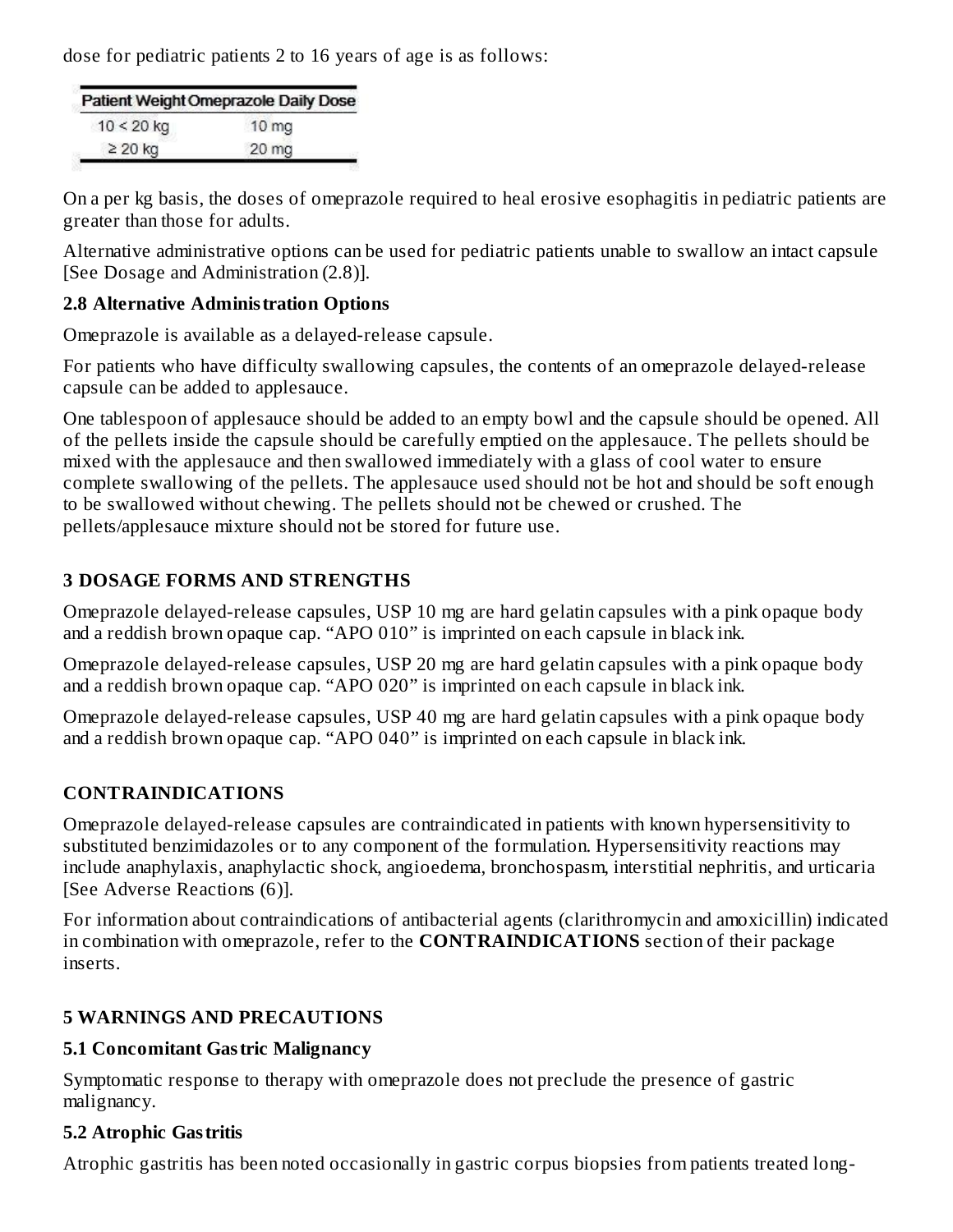term with omeprazole.

## **5.3 Clostridium difficile associated diarrhea**

Published observational studies suggest that PPI therapy like omeprazole may be associated with an increased risk of Clostridium difficile associated diarrhea, especially in hospitalized patients. This diagnosis should be considered for diarrhea that does not improve [see Adverse Reactions (6.2)].

Patients should use the lowest dose and shortest duration of PPI therapy appropriate to the condition being treated.

Clostridium difficile associated diarrhea (CDAD) has been reported with use of nearly all antibacterial agents. For more information specific to antibacterial agents (clarithromycin and amoxicillin) indicated for use in combination with omeprazole, refer to WARNINGS and PRECAUTIONS sections of those package inserts.

## **5.4 Interaction with Clopidogrel**

Avoid concomitant use of omeprazole with clopidogrel. Clopidogrel is a prodrug. Inhibition of platelet aggregation by clopidogrel is entirely due to an active metabolite. The metabolism of clopidogrel to its active metabolite can be impaired by use with concomitant medications, such as omeprazole, that inhibit CYP2C19 activity. Concomitant use of clopidogrel with 80 mg omeprazole reduces the pharmacological activity of clopidogrel, even when administered 12 hours apart. When using omeprazole, consider alternative anti-platelet therapy [see Drug Interactions (7.3) and Pharmacokinetics (12.3)].

## **5.5 Bone Fracture**

Several published observational studies suggest that proton pump inhibitor (PPI) therapy may be associated with an increased risk for osteoporosis-related fractures of the hip, wrist, or spine. The risk of fracture was increased in patients who received high-dose, defined as multiple daily doses, and long-term PPI therapy (a year or longer). Patients should use the lowest dose and shortest duration of PPI therapy appropriate to the condition being treated. Patients at risk for osteoporosis-related fractures should be managed according to established treatment guidelines. [see Dosage and Administration (2) and Adverse Reactions (6.3)]

## **5.6 Hypomagnes emia**

Hypomagnesemia, symptomatic and asymptomatic, has been reported rarely in patients treated with PPIs for at least three months, in most cases after a year of therapy. Serious adverse events include tetany, arrhythmias, and seizures. In most patients, treatment of hypomagnesemia required magnesium replacement and discontinuation of the PPI.

For patients expected to be on prolonged treatment or who take PPIs with medications such as digoxin or drugs that may cause hypomagnesemia (e.g., diuretics), health care professionals may consider monitoring magnesium levels prior to initiation of PPI treatment and periodically. [See Adverse Reactions (6.3)]

## **5.7 Concomitant Us e of Omeprazole with St John's Wort or Rifampin**

Drugs which induce CYP2C19 or CYP3A4 (such as St John's Wort or rifampin) can substantially decrease omeprazole concentrations. [See Drug Interactions (7.3)]. Avoid concomitant use of omeprazole with St John's Wort or rifampin.

## **5.8 Interactions with Diagnostic Investigations for Neuroendocrine Tumors**

Serum chromogranin A (CgA) levels increase secondary to drug-induced decreases in gastric acidity. The increased CgA level may cause false positive results in diagnostic investigations for neuroendocrine tumors. Providers should temporarily stop omeprazole treatment before assessing CgA levels and consider repeating the test if initial CgA levels are high. If serial tests are performed (e.g. for monitoring), the same commercial laboratory should be used for testing, as reference ranges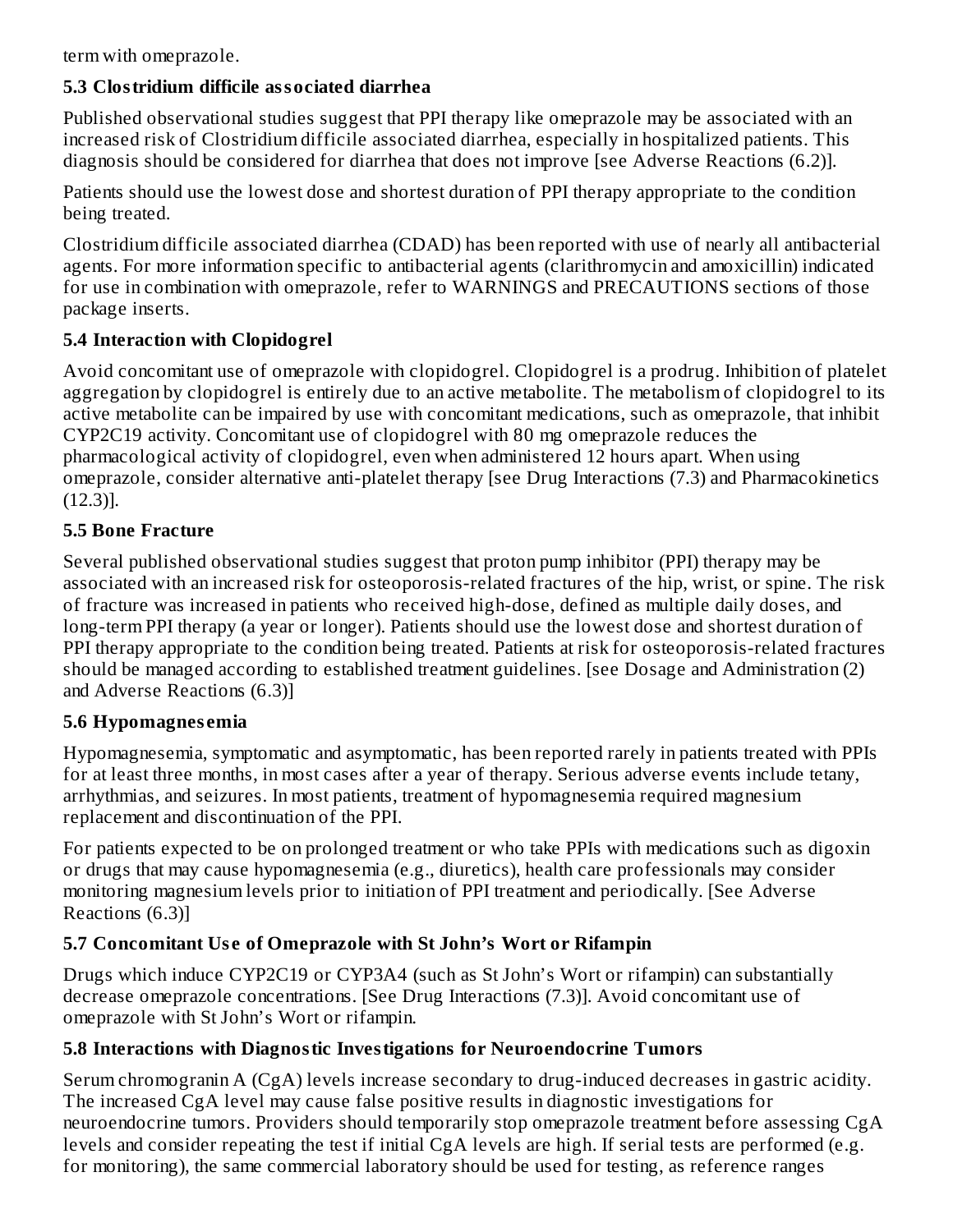between tests may vary.

## **5.9 Concomitant us e of Omeprazole with Methotrexate**

Literature suggests that concomitant use of PPIs with methotrexate (primarily at high dose; see methotrexate prescribing information) may elevate and prolong serum levels of methotrexate and/or its metabolite, possibly leading to methotrexate toxicities. In high-dose methotrexate administration a temporary withdrawal of the PPI may be considered in some patients. [See Drug Interactions (7.7) ]

## **ADVERSE REACTIONS**

## **6.1 Clinical Trials Experience with Omeprazole Monotherapy**

Because clinical trials are conducted under widely varying conditions, adverse reaction rates observed in the clinical trials of a drug cannot be directly compared to rates in the clinical trials of another drug and may not reflect the rates observed in practice.

The safety data described below reflects exposure to omeprazole delayed-release capsules in 3096 patients from worldwide clinical trials (465 patients from US studies and 2,631 patients from international studies). Indications clinically studied in US trials included duodenal ulcer, resistant ulcer, and Zollinger-Ellison syndrome. The international clinical trials were double blind and open-label in design. The most common adverse reactions reported (i.e., with an incidence rate  $\geq 2\%$ ) from omeprazole-treated patients enrolled in these studies included headache (6.9%), abdominal pain (5.2%), nausea (4.0%), diarrhea (3.7%), vomiting (3.2%), and flatulence (2.7%).

Additional adverse reactions that were reported with an incidence  $\geq$ 1% included acid regurgitation (1.9%), upper respiratory infection (1.9%), constipation (1.5%), dizziness (1.5%), rash (1.5%), asthenia (1.3%), back pain (1.1%), and cough (1.1%).

The clinical trial safety profile in patients greater than 65 years of age was similar to that in patients 65 years of age or less. The clinical trial safety profile in pediatric patients who received omeprazole delayed-release capsules was similar to that in adult patients. Unique to the pediatric population, however, adverse reactions of the respiratory system were most frequently reported in the 2 to 16 year age group (18.5%). Similarly, accidental injuries were reported frequently in the 2 to 16 year age group (3.8%). [See Use in Specific Populations (8.4)]

## **6.2 Clinical Trials Experience with Omeprazole in Combination Therapy for H. pylori Eradication**

In clinical trials using either dual therapy with omeprazole and clarithromycin, or triple therapy with omeprazole, clarithromycin, and amoxicillin, no adverse reactions unique to these drug combinations were observed. Adverse reactions observed were limited to those previously reported with omeprazole, clarithromycin, or amoxicillin alone.

## **Dual Therapy (omeprazole/clarithromycin)**

Adverse reactions observed in controlled clinical trials using combination therapy with omeprazole and clarithromycin (n = 346) that differed from those previously described for omeprazole alone were taste perversion (15%), tongue discoloration (2%), rhinitis (2%), pharyngitis (1%) and flu-syndrome (1%). (For more information on clarithromycin, refer to the clarithromycin prescribing information, Adverse Reactions section).

## **Triple Therapy (omeprazole/clarithromycin/amoxicillin)**

The most frequent adverse reactions observed in clinical trials using combination therapy with omeprazole, clarithromycin, and amoxicillin ( $n = 274$ ) were diarrhea (14%), taste perversion (10%), and headache (7%). None of these occurred at a higher frequency than that reported by patients taking antimicrobial agents alone. (For more information on clarithromycin or amoxicillin, refer to the respective prescribing information, Adverse Reactions sections).

## **6.3 Post-marketing Experience**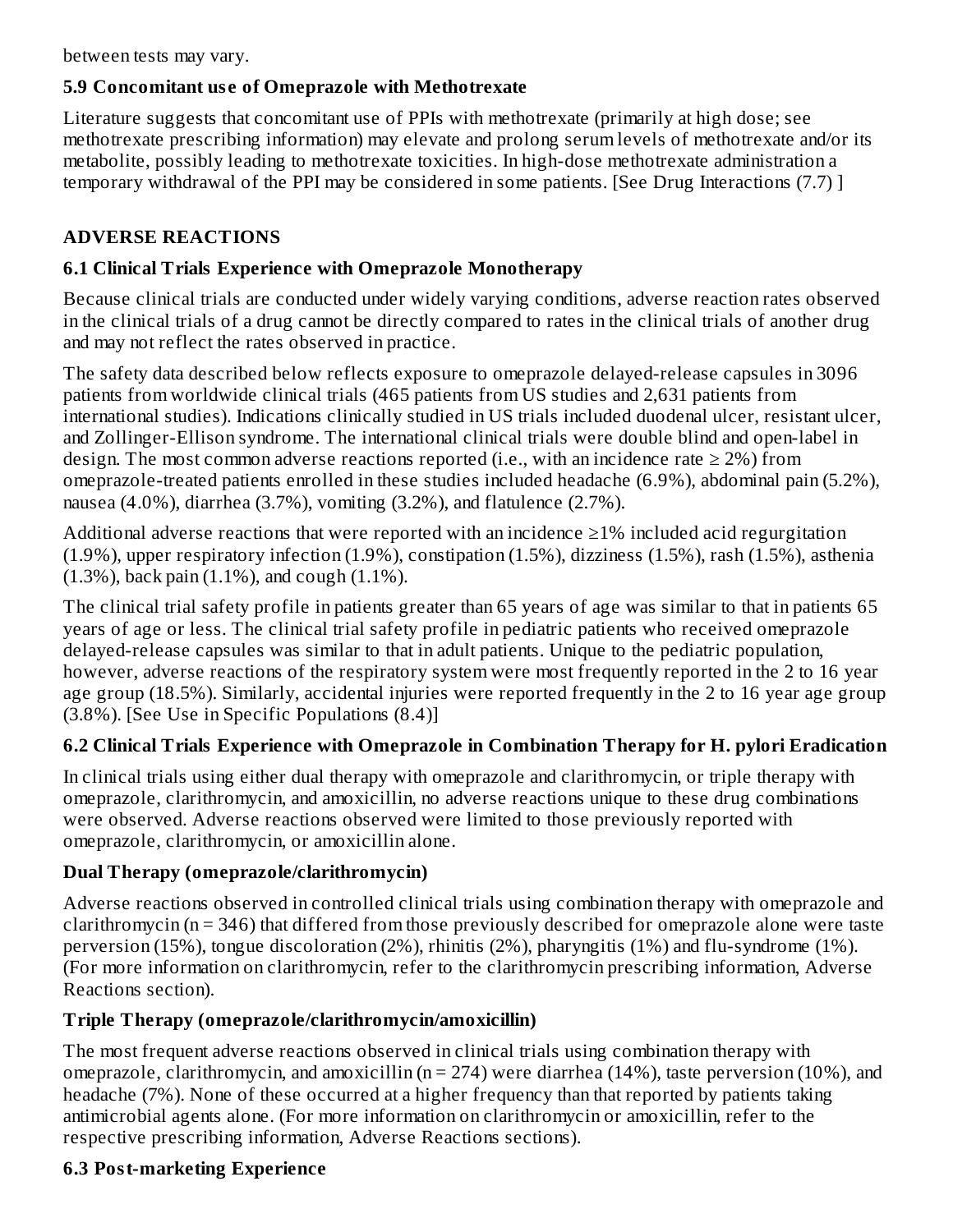The following adverse reactions have been identified during post-approval use of omeprazole delayedrelease capsules. Because these reactions are voluntarily reported from a population of uncertain size, it is not always possible to reliably estimate their actual frequency or establish a causal relationship to drug exposure.

*Body As a Whole:* Hypersensitivity reactions including anaphylaxis, anaphylactic shock, angioedema, bronchospasm, interstitial nephritis, urticaria, (see also Skin below); fever; pain; fatigue; malaise;

*Cardiovascular:* Chest pain or angina, tachycardia, bradycardia, palpitations, elevated blood pressure, peripheral edema

#### *Endocrine*: Gynecomastia

*Gastrointestinal:*Pancreatitis (some fatal), anorexia, irritable colon, fecal discoloration, esophageal candidiasis, mucosal atrophy of the tongue, stomatitis, abdominal swelling, dry mouth, microscopic colitis. During treatment with omeprazole, gastric fundic gland polyps have been noted rarely. These polyps are benign and appear to be reversible when treatment is discontinued. Gastroduodenal carcinoids have been reported in patients with ZE syndrome on long-term treatment with omeprazole. This finding is believed to be a manifestation of the underlying condition, which is known to be associated with such tumors.

*Hepatic:* Liver disease including hepatic failure (some fatal), liver necrosis (some fatal), hepatic encephalopathy hepatocellular disease, cholestatic disease, mixed hepatitis, jaundice, and elevations of liver function tests [ALT, AST, GGT, alkaline phosphatase, and bilirubin]

*Infections and Infestations:* Clostridium difficile associated diarrhea

*Metabolism and Nutritional disorders:* Hypoglycemia, hypomagnesemia, hyponatremia, weight gain

*Musculoskeletal:* Muscle weakness, myalgia, muscle cramps, joint pain, leg pain, bone fracture

*Nervous System/Psychiatric:* Psychiatric and sleep disturbances including depression, agitation, aggression, hallucinations, confusion, insomnia, nervousness, apathy, somnolence, anxiety, and dream abnormalities; tremors, paresthesia; vertigo

## *Respiratory*: Epistaxis, pharyngeal pain

*Skin:* Severe generalized skin reactions including toxic epidermal necrolysis (some fatal), Stevens-Johnson syndrome, and erythema multiforme; photosensitivity; urticaria; rash; skin inflammation; pruritus; petechiae; purpura; alopecia; dry skin; hyperhidrosis

*Special Senses:* Tinnitus, taste perversion

*Ocular*: Optic atrophy, anterior ischemic optic neuropathy, optic neuritis, dry eye syndrome, ocular irritation, blurred vision, double vision

*Urogenital:* Interstitial nephritis, hematuria, proteinuria, elevated serum creatinine, microscopic pyuria, urinary tract infection, glycosuria, urinary frequency, testicular pain

*Hematologic:* Agranulocytosis (some fatal), hemolytic anemia, pancytopenia, neutropenia, anemia, thrombocytopenia, leukopenia, leucocytosis

## **7 DRUG INTERACTIONS**

## **7.1 Interference with Antiretroviral Therapy**

Concomitant use of atazanavir and nelfinavir with proton pump inhibitors is not recommended. Coadministration of atazanavir with proton pump inhibitors is expected to substantially decrease atazanavir plasma concentrations and may result in a loss of therapeutic effect and the development of drug resistance. Co-administration of saquinavir with proton pump inhibitors is expected to increase saquinavir concentrations, which may increase toxicity and require dose reduction.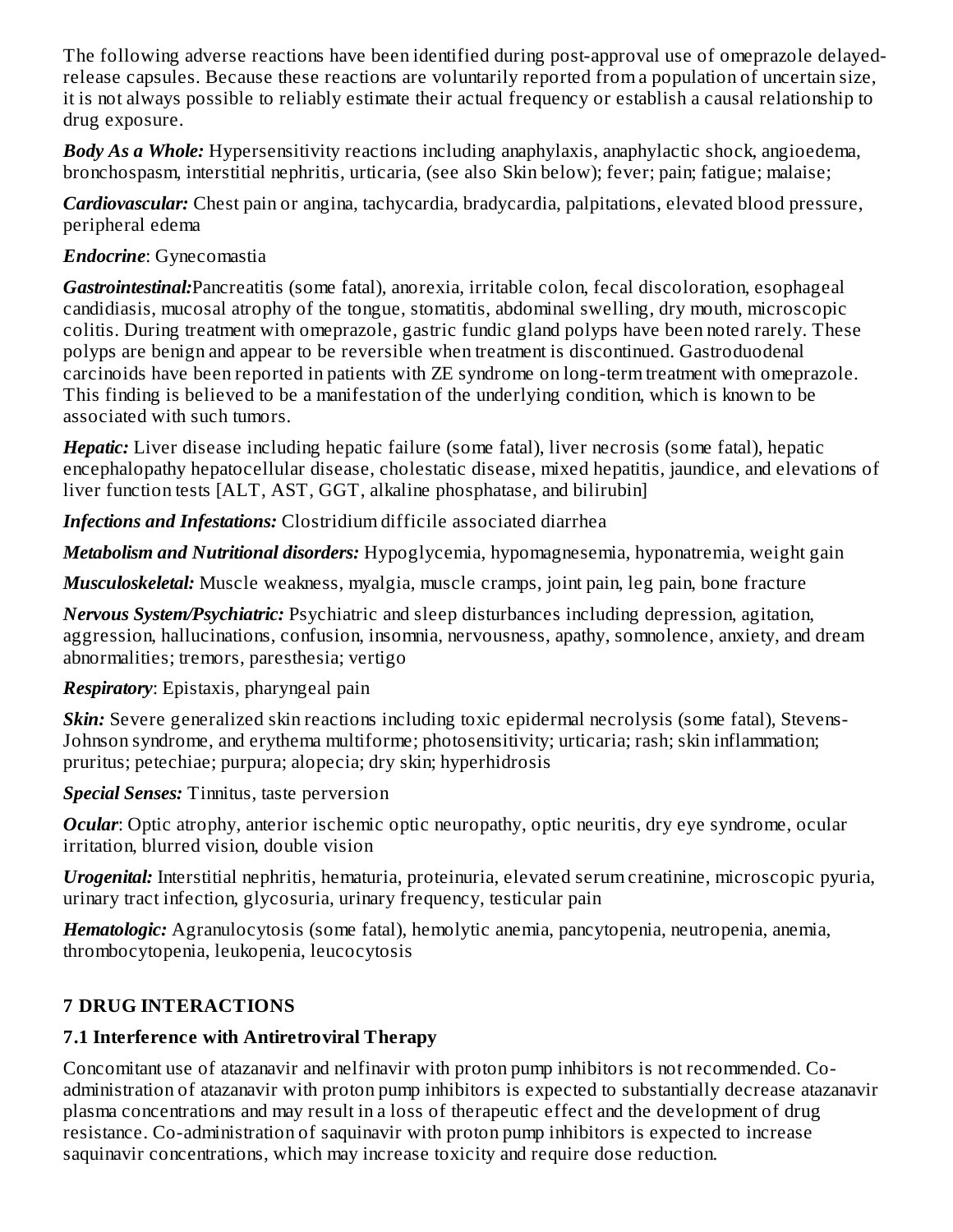Omeprazole has been reported to interact with some antiretroviral drugs. The clinical importance and the mechanisms behind these interactions are not always known. Increased gastric pH during omeprazole treatment may change the absorption of the antiretroviral drug. Other possible interaction mechanisms are via CYP 2C19.

## *Reduced concentrations of atazanavir and nelfinavir*

For some antiretroviral drugs, such as atazanavir and nelfinavir, decreased serum levels have been reported when given together with omeprazole. Following multiple doses of nelfinavir (1250 mg, twice daily) and omeprazole (40 mg daily), AUC was decreased by 36% and 92%, Cmax by 37% and 89% and Cmin by 39% and 75% respectively for nelfinavir and M8. Following multiple doses of atazanavir (400 mg, daily) and omeprazole (40 mg, daily, 2 hr before atazanavir), AUC was decreased by 94%, Cmax by 96%, and Cmin by 95%. Concomitant administration with omeprazole and drugs such as atazanavir and nelfinavir is therefore not recommended.

#### *Increased concentrations of saquinavir*

For other antiretroviral drugs, such as saquinavir, elevated serum levels have been reported, with an increase in AUC by 82%, in Cmax by 75%, and in Cmin by 106%, following multiple dosing of saquinavir/ritonavir (1000/100 mg) twice daily for 15 days with omeprazole 40 mg daily coadministered days 11 to 15. Therefore, clinical and laboratory monitoring for saquinavir toxicity is recommended during concurrent use with omeprazole. Dose reduction of saquinavir should be considered from the safety perspective for individual patients.

There are also some antiretroviral drugs of which unchanged serum levels have been reported when given with omeprazole.

## **7.2 Drugs for Which Gastric pH Can Affect Bioavailability**

Because of its profound and long lasting inhibition of gastric acid secretion, it is theoretically possible that omeprazole may interfere with absorption of drugs where gastric pH is an important determinant of their bioavailability. Like with other drugs that decrease the intragastric acidity, the absorption of drugs such as ketoconazole, ampicillin esters, iron salts and erlotinib can decrease, while the absorption of drugs such as digoxin can increase during treatment with omeprazole. Concomitant treatment with omeprazole (20 mg daily) and digoxin in healthy subjects increased the bioavailability of digoxin by 10% (30% in two subjects). Therefore, patients may need to be monitored when digoxin is taken concomitantly with omeprazole. In the clinical trials, antacids were used concomitantly with the administration of omeprazole.

## **7.3 Effects on Hepatic Metabolism/Cytochrome P-450 Pathways**

Omeprazole can prolong the elimination of diazepam, warfarin and phenytoin, drugs that are metabolized by oxidation in the liver. There have been reports of increased INR and prothrombin time in patients receiving proton pump inhibitors, including omeprazole, and warfarin concomitantly. Increases in INR and prothrombin time may lead to abnormal bleeding and even death. Patients treated with proton pump inhibitors and warfarin may need to be monitored for increases in INR and prothrombin time.

Although in normal subjects no interaction with theophylline or propranolol was found, there have been clinical reports of interaction with other drugs metabolized via the cytochrome P450 system (e.g., cyclosporine, disulfiram, benzodiazepines). Patients should be monitored to determine if it is necessary to adjust the dosage of these drugs when taken concomitantly with omeprazole.

Concomitant administration of omeprazole and voriconazole (a combined inhibitor of CYP2C19 and CYP3A4) resulted in more than doubling of the omeprazole exposure. Dose adjustment of omeprazole is not normally required. However, in patients with Zollinger-Ellison syndrome, who may require higher doses up to 240 mg/day, dose adjustment may be considered. When voriconazole (400 mg Q12h x 1 day, then 200 mg x 6 days) was given with omeprazole (40 mg once daily x 7 days) to healthy subjects, it significantly increased the steady-state Cmax and AUC0-24 of omeprazole, an average of 2 times (90% CI: 1.8, 2.6) and 4 times (90% CI: 3.3, 4.4) respectively as compared to when omeprazole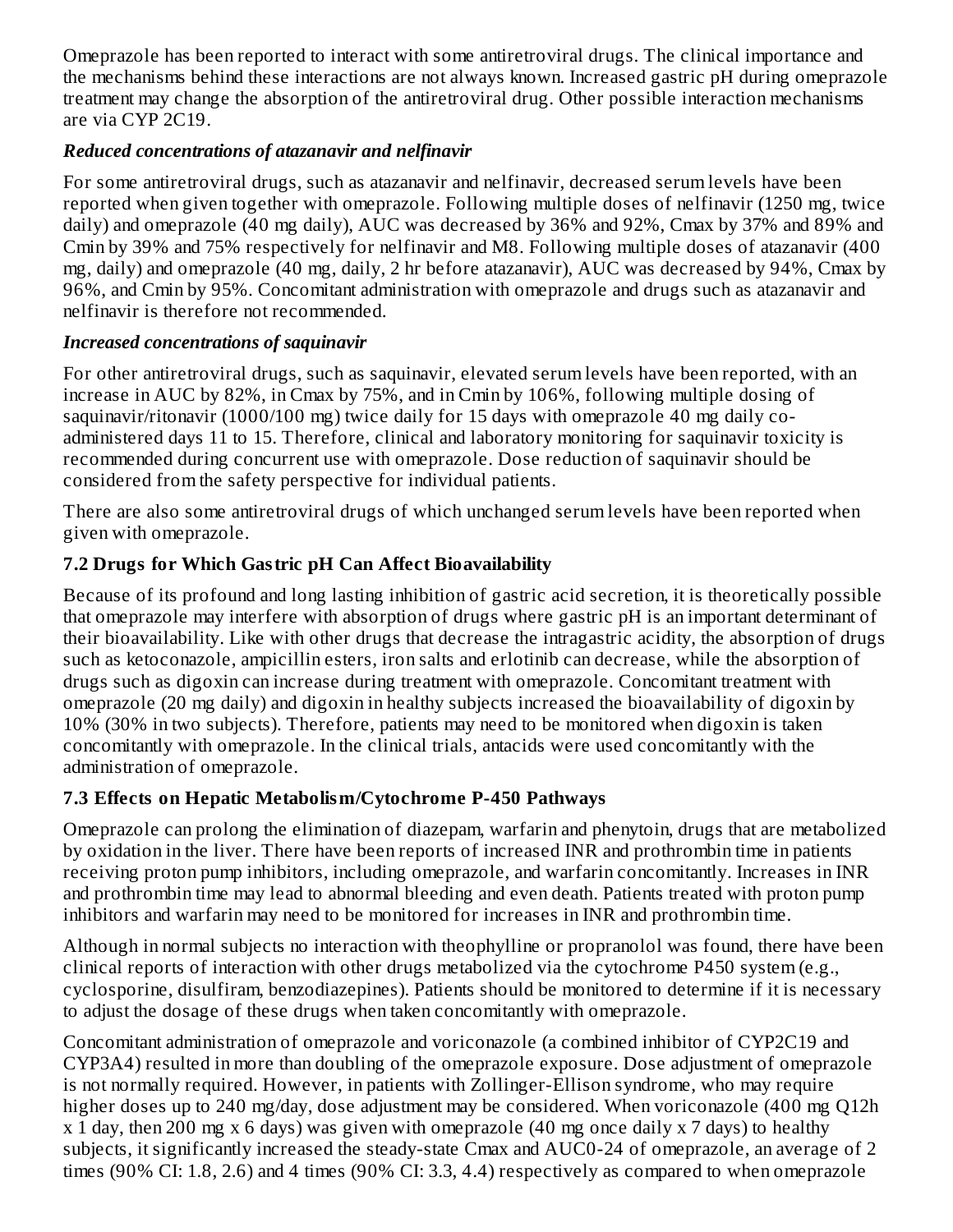was given without voriconazole.

Omeprazole acts as an inhibitor of CYP 2C19. Omeprazole, given in doses of 40 mg daily for one week to 20 healthy subjects in cross-over study, increased Cmax and AUC of cilostazol by 18% and 26% respectively. Cmax and AUC of one of its active metabolites, 3,4-dihydro-cilostazol, which has 4 to 7 times the activity of cilostazol, were increased by 29% and 69% respectively. Co-administration of cilostazol with omeprazole is expected to increase concentrations of cilostazol and its above mentioned active metabolite. Therefore a dose reduction of cilostazol from 100 mg twice daily to 50 mg twice daily should be considered.

Drugs known to induce CYP2C19 or CYP3A4 (such as rifampin) may lead to decreased omeprazole serum levels. In a cross-over study in 12 healthy male subjects, St John's Wort (300 mg three times daily for 14 days), an inducer of CYP3A4, decreased the systemic exposure of omeprazole in CYP2C19 poor metabolisers (Cmax and AUC decreased by 37.5% and 37.9%, respectively) and extensive metabolisers (Cmax and AUC decreased by 49.6% and 43.9%, respectively). Avoid concomitant use of St. John's Wort or rifampin with omeprazole.

## *Clopidogrel*

Omeprazole is an inhibitor of CYP2C19 enzyme. Clopidogrel is metabolized to its active metabolite in part by CYP2C19. Concomitant use of omeprazole 80 mg results in reduced plasma concentrations of the active metabolite of clopidogrel and a reduction in platelet inhibition. Avoid concomitant administration of omeprazole with clopidogrel. When using omeprazole, consider use of alternative anti-platelet therapy [see Pharmacokinetics (12.3)].

There are no adequate combination studies of a lower dose of omeprazole or a higher dose of clopidogrel in comparison with the approved dose of clopidogrel.

#### **7.4 Tacrolimus**

Concomitant administration of omeprazole and tacrolimus may increase the serum levels of tacrolimus.

## **7.5 Interactions with Investigations of Neuroendocrine Tumors**

Drug-induced decrease in gastric acidity results in enterochromaffin-like cell hyperplasia and increased Chromogranin A levels which may interfere with investigations for neuroendocrine tumors [see Warnings and Precautions (5.8) and Clinical Pharmacology (12)].

## **7.6 Combination Therapy with Clarithromycin**

Concomitant administration of clarithromycin with other drugs can lead to serious adverse reactions due to drug interactions [see Warnings and Precautions in prescribing information for clarithromycin]. Because of these drug interactions, clarithromycin is contraindicated for co-administration with certain drugs [see Contraindications in prescribing information for clarithromycin].

## **7.7 Methotrexate**

Case reports, published population pharmacokinetic studies, and retrospective analyses suggest that concomitant administration of PPIs and methotrexate (primarily at high dose; see methotrexate prescribing information) may elevate and prolong serum levels of methotrexate and/or its metabolite hydroxymethotrexate. However, no formal drug interaction studies of methotrexate with PPIs have been conducted [see Warnings and Precautions (5.9)].

## **8 USE IN SPECIFIC POULATIONS**

## **8.1 Pregnancy**

## *Pregnancy Category C*

*Risk Summary*

There are no adequate and well-controlled studies with omeprazole in pregnant women. Available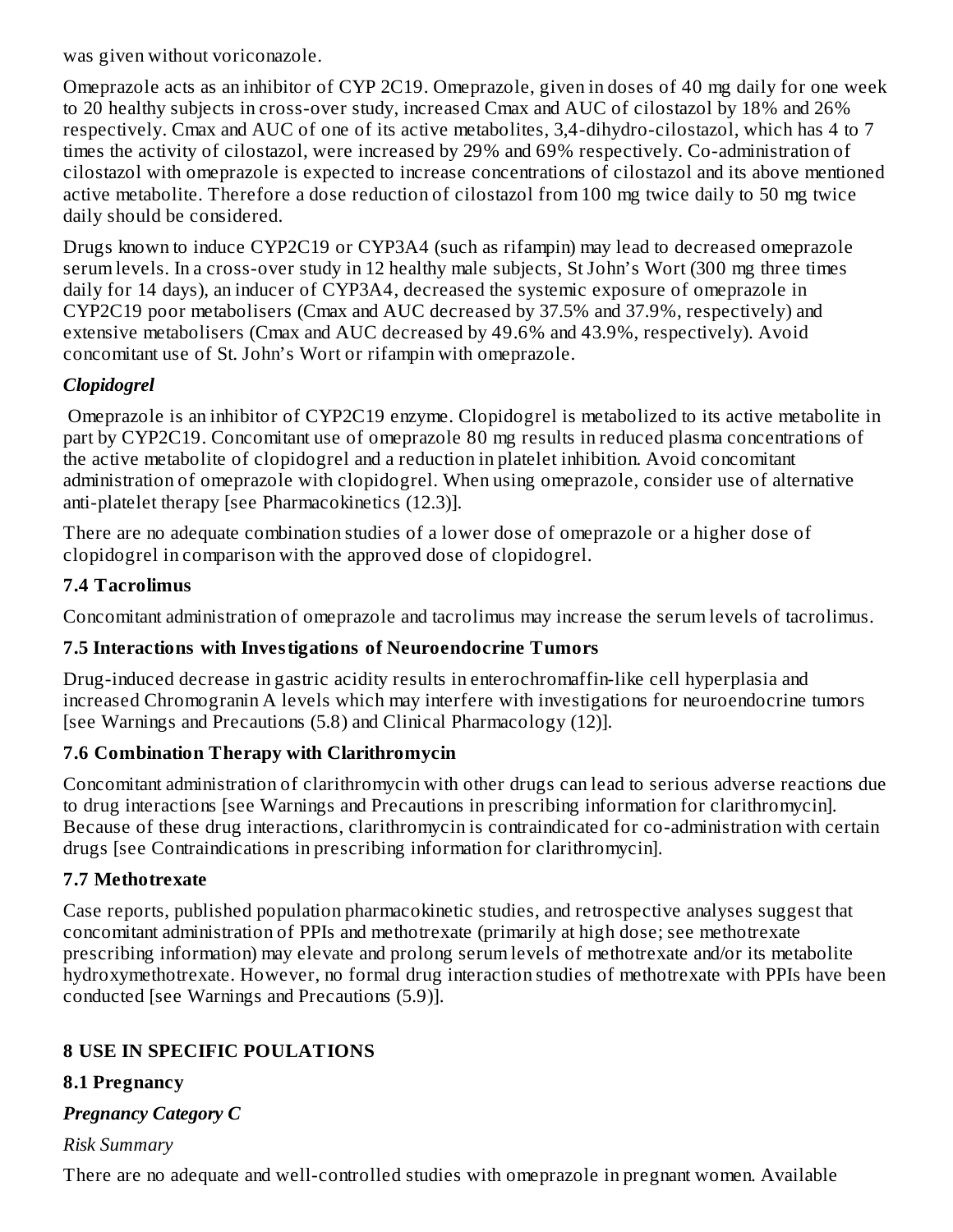epidemiologic data fail to demonstrate an increased risk of major congenital malformations or other adverse pregnancy outcomes with first trimester omeprazole use. Reproduction studies in rats and rabbits resulted in dose-dependent embryolethality at omeprazole doses that were approximately 5.5 to 56 times higher than the human dose. Omeprazole should be used during pregnancy only if the potential benefit justifies the potential risk to the fetus.

#### *Human Data*

Four epidemiological studies compared the frequency of congenital abnormalities among infants born to women who used omeprazole during pregnancy with the frequency of abnormalities among infants of women exposed to H2-receptor antagonists or other controls.

A population-based retrospective cohort epidemiological study from the Swedish Medical Birth Registry, covering approximately 99% of pregnancies, from 1995 to 99, reported on 955 infants (824 exposed during the first trimester with 39 of these exposed beyond first trimester, and 131 exposed after the first trimester) whose mothers used omeprazole during pregnancy. The number of infants exposed in utero to omeprazole that had any malformation, low birth weight, low Apgar score, or hospitalization was similar to the number observed in this population. The number of infants born with ventricular septal defects and the number of stillborn infants was slightly higher in the omeprazoleexposed infants than the expected number in this population.

A population-based retrospective cohort study covering all live births in Denmark from 1996 to 2009, reported on 1,800 live births whose mothers used omeprazole during the first trimester of pregnancy and 837, 317 live births whose mothers did not use any proton pump inhibitor. The overall rate of birth defects in infants born to mothers with first trimester exposure to omeprazole was 2.9% and 2.6% in infants born to mothers not exposed to any proton pump inhibitor during the first trimester.

A retrospective cohort study reported on 689 pregnant women exposed to either H2-blockers or omeprazole in the first trimester (134 exposed to omeprazole) and 1,572 pregnant women unexposed to either during the first trimester. The overall malformation rate in offspring born to mothers with first trimester exposure to omeprazole, an H2-blocker, or were unexposed was 3.6%, 5.5%, and 4.1% respectively.

A small prospective observational cohort study followed 113 women exposed to omeprazole during pregnancy (89% first trimester exposures). The reported rate of major congenital malformations was 4% in the omeprazole group, 2% in controls exposed to non-teratogens, and 2.8% in disease-paired controls. Rates of spontaneous and elective abortions, preterm deliveries, gestational age at delivery, and mean birth weight were similar among the groups.

Several studies have reported no apparent adverse short-term effects on the infant when single dose oral or intravenous omeprazole was administered to over 200 pregnant women as premedication for cesarean section under general anesthesia.

## *Animal Data*

Reproductive studies conducted with omeprazole in rats at oral doses up to 138 mg/kg/day (about 56 times the human dose on a body surface area basis) and in rabbits at doses up to 69 mg/kg/day (about 56 times the human dose on a body surface area basis) did not disclose any evidence for a teratogenic potential of omeprazole. In rabbits, omeprazole in a dose range of 6.9 to 69.1 mg/kg/day (about 5.5 to 56 times the human dose on a body surface area basis) produced dose-related increases in embryolethality, fetal resorptions, and pregnancy disruptions. In rats, dose-related embryo/fetal toxicity and postnatal developmental toxicity were observed in offspring resulting from parents treated with omeprazole at 13.8 to 138.0 mg/kg/day (about 5.6 to 56 times the human doses on a body surface area basis).

## **8.3 Nursing Mothers**

Omeprazole is present in human milk. Omeprazole concentrations were measured in breast milk of a woman following oral administration of 20 mg. The peak concentration of omeprazole in breast milk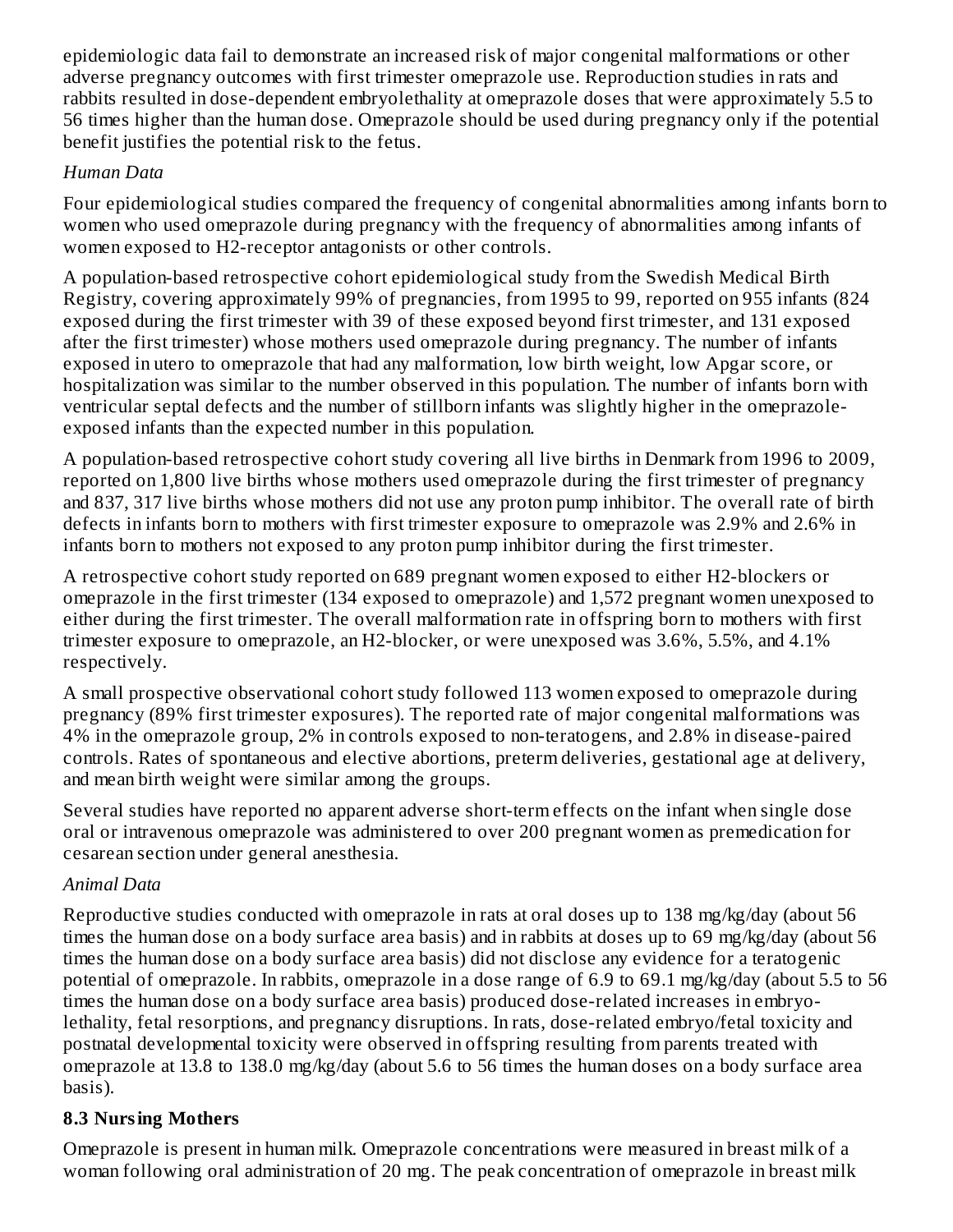was less than 7% of the peak serum concentration. This concentration would correspond to 0.004 mg of omeprazole in 200 mL of milk. Caution should be exercised when omeprazole is administered to a nursing woman.

## **8.4 Pediatric Us e**

Use of omeprazole in pediatric and adolescent patients 2 to 16 years of age for the treatment of GERD and maintenance of healing of erosive esophagitis is supported by a) extrapolation of results from adequate and well-controlled studies that supported the approval of omeprazole for adults, and b) safety and pharmacokinetic studies performed in pediatric and adolescent patients. [See Clinical Pharmacology, Pharmacokinetics, Pediatric for pharmacokinetic information (12.3) and Dosage and Administration (2), Adverse Reactions (6.1) and Clinical Studies, (14.6)]. The safety and effectiveness of omeprazole for the treatment of GERD in patients <1 year of age have not been established. The safety and effectiveness of omeprazole for other pediatric uses have not been established.

## **8.5 Geriatric Us e**

Omeprazole was administered to over 2000 elderly individuals  $(≥ 65$  years of age) in clinical trials in the U.S. and Europe. There were no differences in safety and effectiveness between the elderly and younger subjects. Other reported clinical experience has not identified differences in response between the elderly and younger subjects, but greater sensitivity of some older individuals cannot be ruled out.

Pharmacokinetic studies have shown the elimination rate was somewhat decreased in the elderly and bioavailability was increased. The plasma clearance of omeprazole was 250 mL/min (about half that of young volunteers) and its plasma half-life averaged one hour, about twice that of young healthy volunteers. However, no dosage adjustment is necessary in the elderly. [See Clinical Pharmacology (12.3)]

## **8.6 Hepatic Impairment**

Consider dose reduction, particularly for maintenance of healing of erosive esophagitis. [See Clinical Pharmacology (12.3)]

## **8.7 Renal Impairment**

No dosage reduction is necessary. [See Clinical Pharmacology (12.3)]

8.8 Asian Population

Consider dose reduction, particularly for maintenance of healing of erosive esophagitis. [See Clinical Pharmacology (12.3)]

## **OVERDOSAGE**

Reports have been received of overdosage with omeprazole in humans. Doses ranged up to 2400 mg (120 times the usual recommended clinical dose). Manifestations were variable, but included confusion, drowsiness, blurred vision, tachycardia, nausea, vomiting, diaphoresis, flushing, headache, dry mouth, and other adverse reactions similar to those seen in normal clinical experience. [See Adverse Reactions (6)] Symptoms were transient, and no serious clinical outcome has been reported when omeprazole was taken alone. No specific antidote for omeprazole overdosage is known. Omeprazole is extensively protein bound and is, therefore, not readily dialyzable. In the event of overdosage, treatment should be symptomatic and supportive.

As with the management of any overdose, the possibility of multiple drug ingestion should be considered. For current information on treatment of any drug overdose, contact a Poison Control Center at 1-800-222-1222.

Single oral doses of omeprazole at 1350, 1339, and 1200 mg/kg were lethal to mice, rats, and dogs, respectively. Animals given these doses showed sedation, ptosis, tremors, convulsions, and decreased activity, body temperature, and respiratory rate and increased depth of respiration.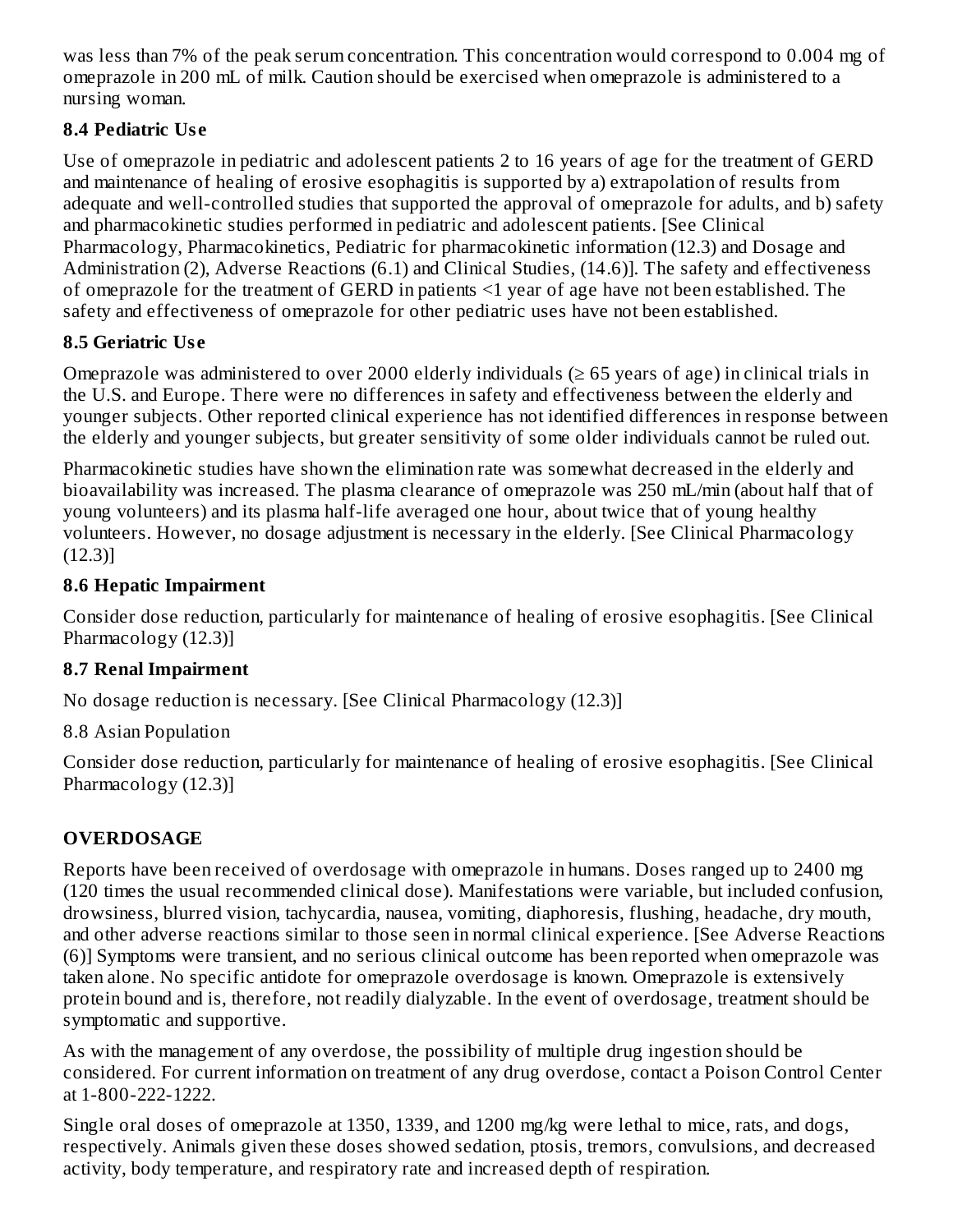#### **11 DESCRIPTION**

The active ingredient in omeprazole delayed-release capsules is a substituted benzimidazole, 5 methoxy-2-[[(4-methoxy-3, 5-dimethyl-2-pyridinyl) methyl] sulfinyl]-1H-benzimidazole, a compound that inhibits gastric acid secretion. Its empirical formula is C17H19N3O3S, with a molecular weight of 345.42. The structural formula is:



Omeprazole is a white to off-white crystalline powder that melts with decomposition at about 155°C. It is a weak base, freely soluble in ethanol and methanol, and slightly soluble in acetone and isopropanol and very slightly soluble in water. The stability of omeprazole is a function of pH; it is rapidly degraded in acid media, but has acceptable stability under alkaline conditions.

Omeprazole Delayed-Release Capsules meet USP Dissolution Test 2.

Omeprazole is supplied as delayed-release capsules for oral administration. Each delayed-release capsule contains either 10 mg, 20 mg or 40 mg of omeprazole in the form of enteric-coated granules with the following inactive ingredients: magnesium hydroxide, mannitol, methacrylic acid copolymer dispersion, povidone and triethyl citrate. The capsule shells have the following inactive ingredients: gelatin, red iron oxide and titanium dioxide. The capsule imprinting ink contains ammonium hydroxide, black iron oxide, ethyl alcohol, isopropyl alcohol, n-butyl alcohol, potassium hydroxide, propylene glycol and shellac.

#### **12 CLINICAL PHARMACOLOGY**

#### **12.1 Mechanism of Action**

Omeprazole belongs to a class of antisecretory compounds, the substituted benzimidazoles, that suppress gastric acid secretion by specific inhibition of the  $H + / K + ATP$  ase enzyme system at the secretory surface of the gastric parietal cell. Because this enzyme system is regarded as the acid (proton) pump within the gastric mucosa, omeprazole has been characterized as a gastric acid-pump inhibitor, in that it blocks the final step of acid production. This effect is dose-related and leads to inhibition of both basal and stimulated acid secretion irrespective of the stimulus. Animal studies indicate that after rapid disappearance from plasma, omeprazole can be found within the gastric mucosa for a day or more.

#### **12.2 Pharmacodynamics**

#### *Antisecretory Activity*

After oral administration, the onset of the antisecretory effect of omeprazole occurs within one hour, with the maximum effect occurring within two hours. Inhibition of secretion is about 50% of maximum at 24 hours and the duration of inhibition lasts up to 72 hours. The antisecretory effect thus lasts far longer than would be expected from the very short (less than one hour) plasma half-life, apparently due to prolonged binding to the parietal H+/K+ ATPase enzyme. When the drug is discontinued, secretory activity returns gradually, over 3 to 5 days. The inhibitory effect of omeprazole on acid secretion increases with repeated once-daily dosing, reaching a plateau after four days.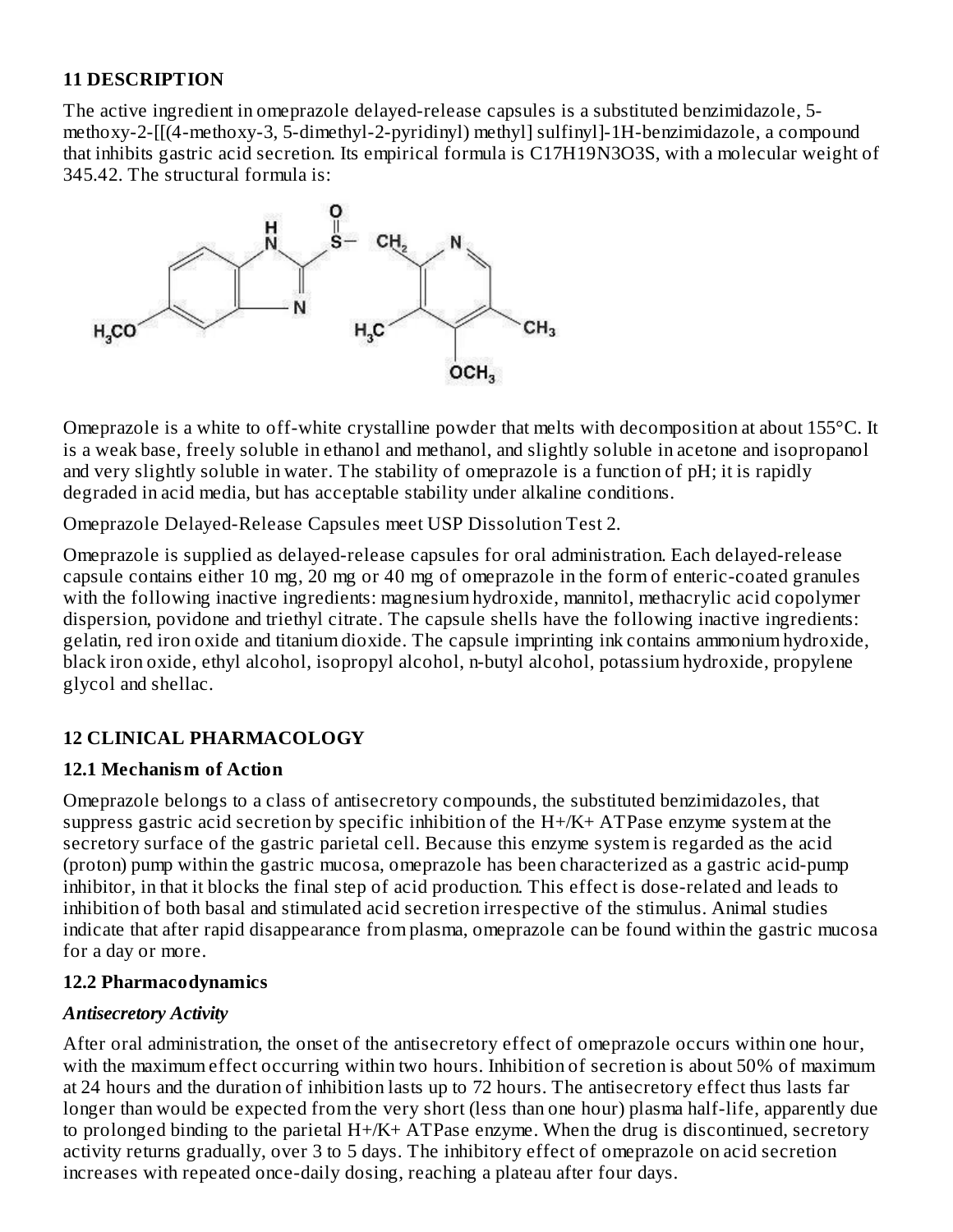Results from numerous studies of the antisecretory effect of multiple doses of 20 mg and 40 mg of omeprazole in normal volunteers and patients are shown below. The "max" value represents determinations at a time of maximum effect (2 to 6 hours after dosing), while "min" values are those 24 hours after the last dose of omeprazole.

|                                                |       | Table 1<br>Range of Mean Values from Multiple Studies of the Mean Antisecretory<br><b>Effects of Omeprazole After Multiple Daily Dosing</b> |       |                  |
|------------------------------------------------|-------|---------------------------------------------------------------------------------------------------------------------------------------------|-------|------------------|
|                                                |       | Omeprazole 20 mg                                                                                                                            |       | Omeprazole 40 mg |
| Parameter                                      | Max   | Min                                                                                                                                         | Max   | Min              |
| % Decrease in<br>Basal Acid<br><b>Output</b>   | $78*$ | 58 to 80                                                                                                                                    | $94*$ | 80 to 93         |
| % Decrease in<br>Peak Acid Output              | $79*$ | 50 to 59                                                                                                                                    | 88*   | 62 to 68         |
| % Decrease in<br>24-hr Intragastric<br>Acidity |       | 80 to 97                                                                                                                                    |       | 92 to 94         |

#### \*Single Studies

Single daily oral doses of omeprazole ranging from a dose of 10 mg to 40 mg have produced 100% inhibition of 24-hour intragastric acidity in some patients.

## *Serum Gastrin Effects*

In studies involving more than 200 patients, serum gastrin levels increased during the first 1 to 2 weeks of once-daily administration of therapeutic doses of omeprazole in parallel with inhibition of acid secretion. No further increase in serum gastrin occurred with continued treatment. In comparison with histamine H2-receptor antagonists, the median increases produced by 20 mg doses of omeprazole were higher (1.3 to 3.6 fold vs. 1.1 to 1.8 fold increase). Gastrin values returned to pretreatment levels, usually within 1 to 2 weeks after discontinuation of therapy.

Increased gastrin causes enterochromaffin-like cell hyperplasia and increased serum Chromogranin A (CgA) levels. The increased CgA levels may cause false positive results in diagnostic investigations for neuroendocrine tumors.

## *Enterochromaffin-like (ECL) Cell Effects*

Human gastric biopsy specimens have been obtained from more than 3000 patients treated with omeprazole in long-term clinical trials. The incidence of ECL cell hyperplasia in these studies increased with time; however, no case of ECL cell carcinoids, dysplasia, or neoplasia has been found in these patients. [See Clinical Pharmacology (12)] However, these studies are of insufficient duration and size to rule out the possible influence of long-term administration of omeprazole on the development of any premalignant or malignant conditions.

## *Other Effects*

Systemic effects of omeprazole in the CNS, cardiovascular and respiratory systems have not been found to date. Omeprazole, given in oral doses of 30 or 40 mg for 2 to 4 weeks, had no effect on thyroid function, carbohydrate metabolism, or circulating levels of parathyroid hormone, cortisol, estradiol, testosterone, prolactin, cholecystokinin or secretin.

No effect on gastric emptying of the solid and liquid components of a test meal was demonstrated after a single dose of omeprazole 90 mg. In healthy subjects, a single I.V. dose of omeprazole (0.35 mg/kg) had no effect on intrinsic factor secretion. No systematic dose-dependent effect has been observed on basal or stimulated pepsin output in humans.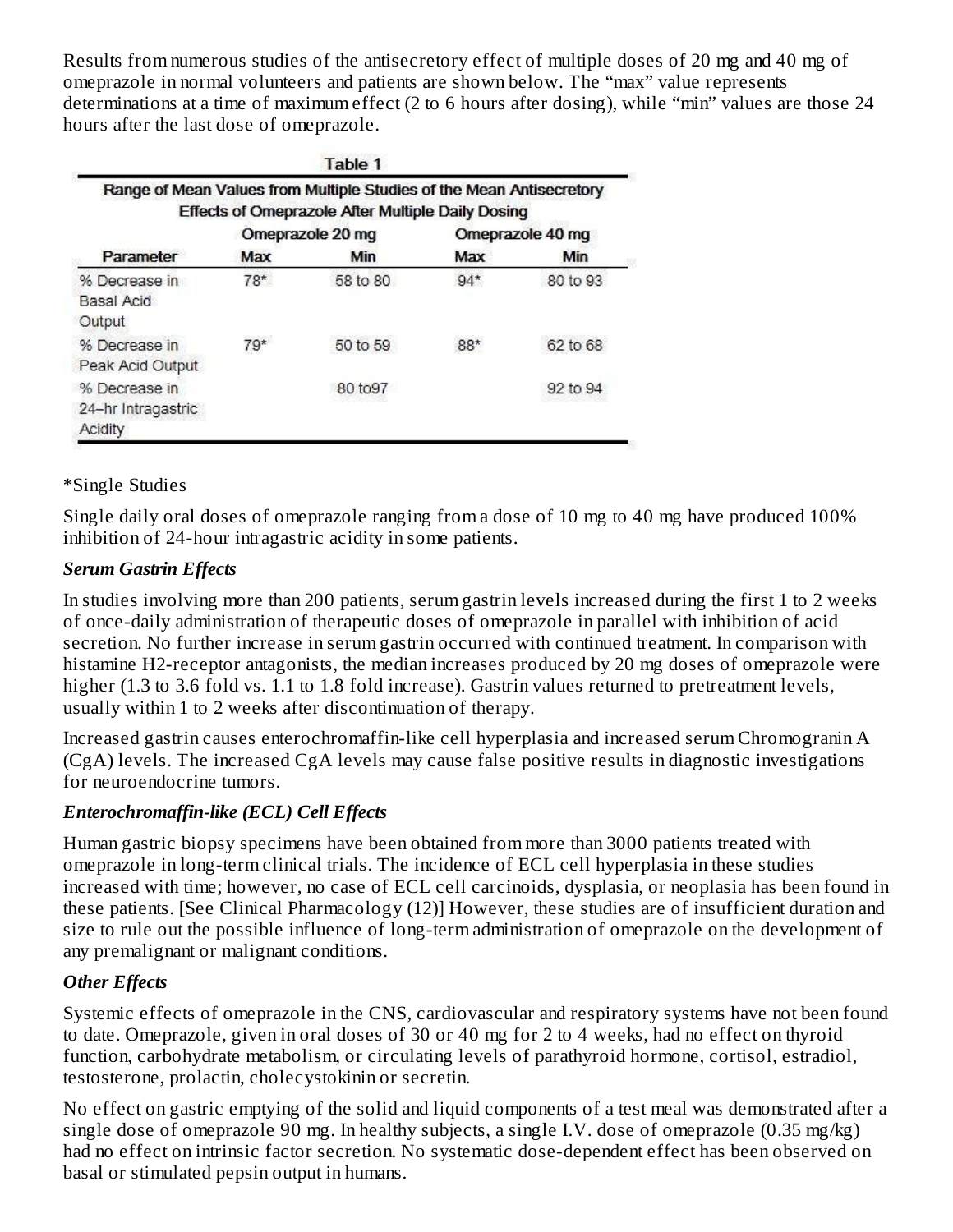However, when intragastric pH is maintained at 4.0 or above, basal pepsin output is low, and pepsin activity is decreased.

As do other agents that elevate intragastric pH, omeprazole administered for 14 days in healthy subjects produced a significant increase in the intragastric concentrations of viable bacteria. The pattern of the bacterial species was unchanged from that commonly found in saliva. All changes resolved within three days of stopping treatment.

The course of Barrett's esophagus in 106 patients was evaluated in a U.S. double-blind controlled study of omeprazole 40 mg twice daily for 12 months followed by 20 mg twice daily for 12 months or ranitidine 300 mg twice daily for 24 months. No clinically significant impact on Barrett's mucosa by antisecretory therapy was observed. Although neosquamous epithelium developed during antisecretory therapy, complete elimination of Barrett's mucosa was not achieved. No significant difference was observed between treatment groups in development of dysplasia in Barrett's mucosa and no patient developed esophageal carcinoma during treatment. No significant differences between treatment groups were observed in development of ECL cell hyperplasia, corpus atrophic gastritis, corpus intestinal metaplasia, or colon polyps exceeding 3 mm in diameter [See Clinical Pharmacology (12)].

#### **12.3 Pharmacokinetics**

## *Absorption*

Omeprazole delayed-release capsules contain an enteric-coated granule formulation of omeprazole (because omeprazole is acid-labile), so that absorption of omeprazole begins only after the granules leave the stomach. Absorption is rapid, with peak plasma levels of omeprazole occurring within 0.5 to 3.5 hours. Peak plasma concentrations of omeprazole and AUC are approximately proportional to doses up to 40 mg, but because of a saturable first-pass effect, a greater than linear response in peak plasma concentration and AUC occurs with doses greater than 40 mg. Absolute bioavailability (compared with intravenous administration) is about 30 to 40% at doses of 20 to 40 mg, due in large part to presystemic metabolism. In healthy subjects the plasma half-life is 0.5 to 1 hour, and the total body clearance is 500 to 600 mL/min.

The bioavailability of omeprazole increases slightly upon repeated administration of omeprazole delayed-release capsules.

Omeprazole delayed-release capsule 40 mg was bioequivalent when administered with and without applesauce. However, omeprazole delayed-release capsule 20 mg was not bioequivalent when administered with and without applesauce. When administered with applesauce, a mean 25% reduction in Cmax was observed without a significant change in AUC for omeprazole delayed-release capsule 20 mg. The clinical relevance of this finding is unknown.

## *Distribution*

Protein binding is approximately 95%.

## *Metabolism*

Omeprazole is extensively metabolized by the cytochrome P450 (CYP) enzyme system.

## *Excretion*

Following single dose oral administration of a buffered solution of omeprazole, little if any unchanged drug was excreted in urine. The majority of the dose (about 77%) was eliminated in urine as at least six metabolites. Two were identified as hydroxyomeprazole and the corresponding carboxylic acid. The remainder of the dose was recoverable in feces. This implies a significant biliary excretion of the metabolites of omeprazole. Three metabolites have been identified in plasma — the sulfide and sulfone derivatives of omeprazole, and hydroxyomeprazole. These metabolites have very little or no antisecretory activity.

## **Combination Therapy with Antimicrobials**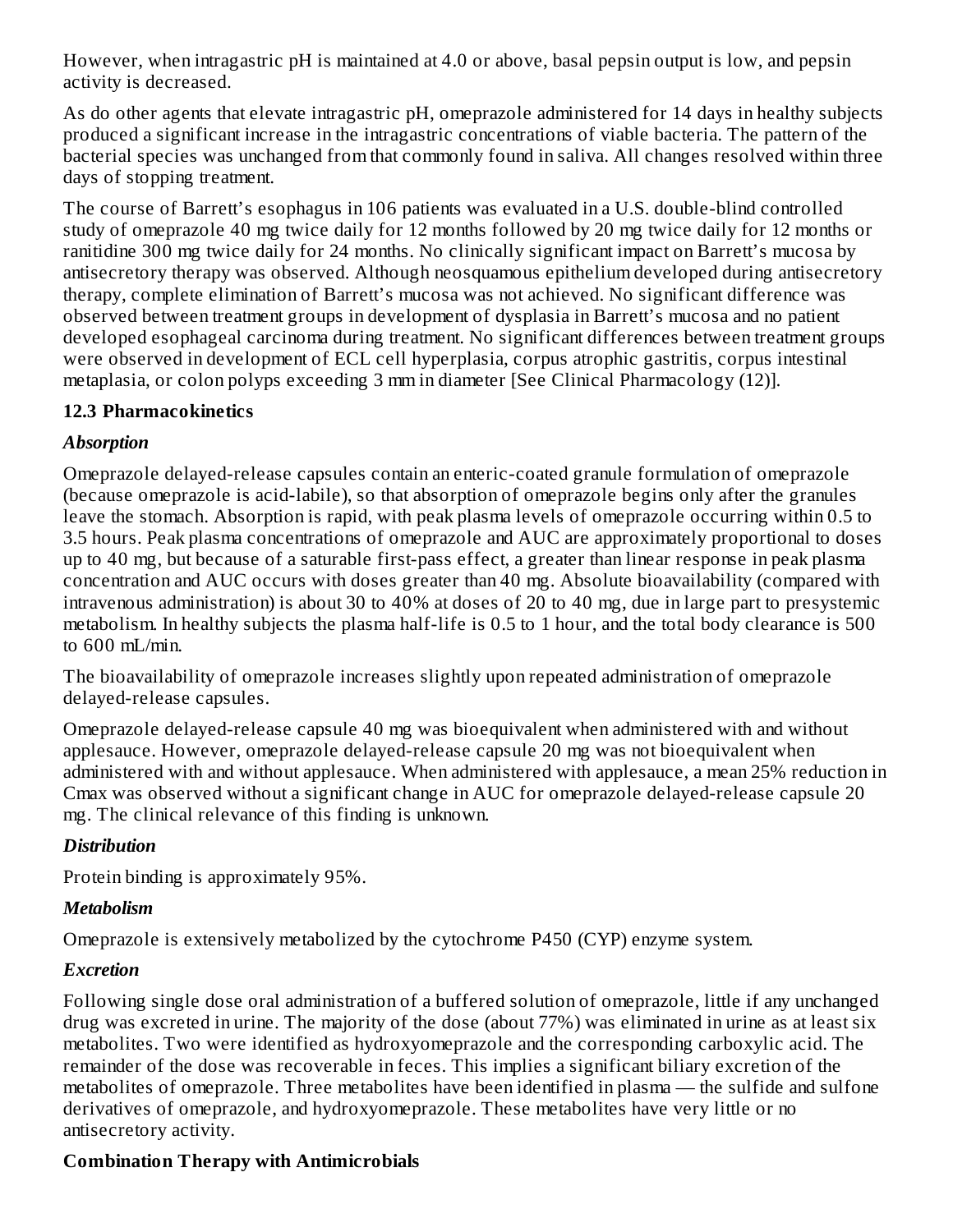Omeprazole 40 mg daily was given in combination with clarithromycin 500 mg every 8 hours to healthy adult male subjects. The steady state plasma concentrations of omeprazole were increased (Cmax, AUC0-24, and T1/2 increases of 30%, 89% and 34% respectively) by the concomitant administration of clarithromycin. The observed increases in omeprazole plasma concentration were associated with the following pharmacological effects. The mean 24-hour gastric pH value was 5.2 when omeprazole was administered alone and 5.7 when co-administered with clarithromycin.

The plasma levels of clarithromycin and 14-hydroxy-clarithromycin were increased by the concomitant administration of omeprazole. For clarithromycin, the mean Cmax was 10% greater, the mean Cmin was 27% greater, and the mean AUC0-8 was 15% greater when clarithromycin was administered with omeprazole than when clarithromycin was administered alone. Similar results were seen for 14 hydroxy-clarithromycin, the mean Cmax was 45% greater, the mean Cmin was 57% greater, and the mean AUC0-8 was 45% greater. Clarithromycin concentrations in the gastric tissue and mucus were also increased by concomitant administration of omeprazole.

|  | Table |  |
|--|-------|--|
|  |       |  |

| Clarithromycin Tissue Concentrations 2 hours after Dose <sup>1</sup> |                                 |                             |  |
|----------------------------------------------------------------------|---------------------------------|-----------------------------|--|
| <b>Tissue</b>                                                        | Clarithromycin                  | Clarithromycin + Omeprazole |  |
|                                                                      | Antrum $10.48 \pm 2.01$ (n = 5) | 19.96 ± 4.71 (n=5)          |  |
|                                                                      | Fundus $20.81 \pm 7.64$ (n = 5) | $24.25 \pm 6.37$ (n= 5)     |  |
|                                                                      | Mucus $4.15 \pm 7.74$ (n = 4)   | $39.29 \pm 32.79$ (n=4)     |  |

1Mean  $\pm$  SD (mcg/g)

Concomitant Use with Clopidogrel

In a crossover clinical study, 72 healthy subjects were administered clopidogrel (300 mg loading dose followed by 75 mg per day) alone and with omeprazole (80 mg at the same time as clopidogrel) for 5 days. The exposure to the active metabolite of clopidogrel was decreased by 46% (Day 1) and 42% (Day 5) when clopidogrel and omeprazole were administered together.

Results from another crossover study in healthy subjects showed a similar pharmacokinetic interaction between clopidogrel (300 mg loading dose/75 mg daily maintenance dose) and omeprazole 80 mg daily when co-administered for 30 days. Exposure to the active metabolite of clopidogrel was reduced by 41% to 46% over this time period.

In another study, 72 healthy subjects were given the same doses of clopidogrel and 80 mg omeprazole but the drugs were administered 12 hours apart; the results were similar, indicating that administering clopidogrel and omeprazole at different times does not prevent their interaction.

## Special Populations

## Geriatric Population

The elimination rate of omeprazole was somewhat decreased in the elderly, and bioavailability was increased. Omeprazole was 76% bioavailable when a single 40 mg oral dose of omeprazole (buffered solution) was administered to healthy elderly volunteers, versus 58% in young volunteers given the same dose. Nearly 70% of the dose was recovered in urine as metabolites of omeprazole and no unchanged drug was detected. The plasma clearance of omeprazole was 250 mL/min (about half that of young volunteers) and its plasma half-life averaged one hour, about twice that of young healthy volunteers.

## Pediatric Use

The pharmacokinetics of omeprazole have been investigated in pediatric patients 2 to 16 years of age: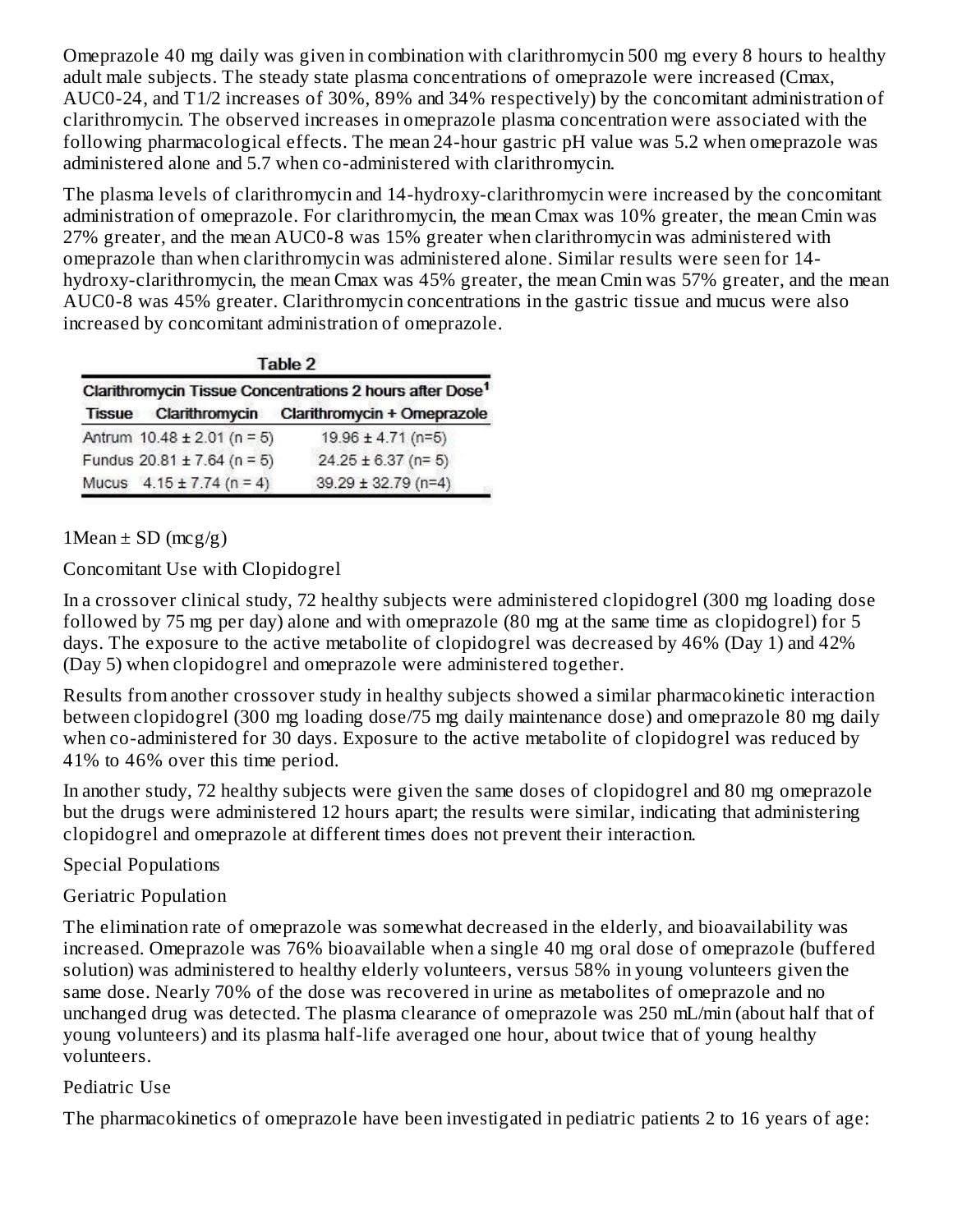Table 3

| Pharmacokinetic Parameters of Omeprazole Following Single and Repeated Oral Administration in Pediatric |
|---------------------------------------------------------------------------------------------------------|
| Populations Compared with Adults                                                                        |

| <b>Single or Repeated Oral</b><br>Dosing/ Parameter | years 10 mg | years 20 mg | Children <sup>t</sup> $\leq$ 20 kg 2 to 5 Children <sup>t</sup> > 20 kg 6 to 16 Adults <sup>‡</sup> (mean 76 kg) 23 to<br>29 years ( $n=12$ ) |
|-----------------------------------------------------|-------------|-------------|-----------------------------------------------------------------------------------------------------------------------------------------------|
| Single Dosing                                       |             |             |                                                                                                                                               |
| $C_{\text{max}}$ *                                  | 288         | 495         | 668                                                                                                                                           |
| (ng/mL)                                             | $(n=10)$    | $(n=49)$    |                                                                                                                                               |
| AUC.                                                | 511         | 1140        | 1220                                                                                                                                          |
| (ng h/mL)                                           | $(n=7)$     | $(n=32)$    |                                                                                                                                               |
| Repeated Dosing                                     |             |             |                                                                                                                                               |
| $C_{\text{max}}$ *                                  | 539         | 851         | 1458                                                                                                                                          |
| (ng/mL)                                             | $(n=4)$     | $(n=32)$    |                                                                                                                                               |
| AUC.                                                | 1179        | 2276        | 3352                                                                                                                                          |
| (ng h/mL)                                           | $(n=2)$     | $(n=23)$    |                                                                                                                                               |

Note: \* = plasma concentration adjusted to an oral dose of 1 mg/kg.

<sup>†</sup> Data from single and repeated dose studies

<sup>‡</sup> Data from a single and repeated dose study

Doses of 10, 20 and 40 mg omeprazole as enteric-coated granules

Following comparable mg/kg doses of omeprazole, younger children (2 to 5 years of age) have lower AUCs than children 6 to 16 years of age or adults; AUCs of the latter two groups did not differ. [See Dosage and Administration (2)]

#### *Hepatic Impairment*

In patients with chronic hepatic disease, the bioavailability increased to approximately 100% compared with an I.V. dose, reflecting decreased first-pass effect, and the plasma half-life of the drug increased to nearly 3 hours compared with the half-life in normals of 0.5 to 1 hour. Plasma clearance averaged 70 mL/min, compared with a value of 500 to 600 mL/min in normal subjects. Dose reduction, particularly where maintenance of healing of erosive esophagitis is indicated, for the hepatically impaired should be considered.

#### *Renal Impairment*

In patients with chronic renal impairment, whose creatinine clearance ranged between 10 and 62 mL/min/1.73 m2, the disposition of omeprazole was very similar to that in healthy volunteers, although there was a slight increase in bioavailability. Because urinary excretion is a primary route of excretion of omeprazole metabolites, their elimination slowed in proportion to the decreased creatinine clearance. No dose reduction is necessary in patients with renal impairment.

#### *Asian Population*

In pharmacokinetic studies of single 20 mg omeprazole doses, an increase in AUC of approximately four-fold was noted in Asian subjects compared with Caucasians. Dose reduction, particularly where maintenance of healing of erosive esophagitis is indicated, for Asian subjects should be considered.

#### **12.4 Microbiology**

Omeprazole and clarithromycin dual therapy and omeprazole, clarithromycin and amoxicillin triple therapy have been shown to be active against most strains of Helicobacter pylori in vitro and in clinical infections as described in the Indications and Usage section (1.1).

#### *Helicobacter*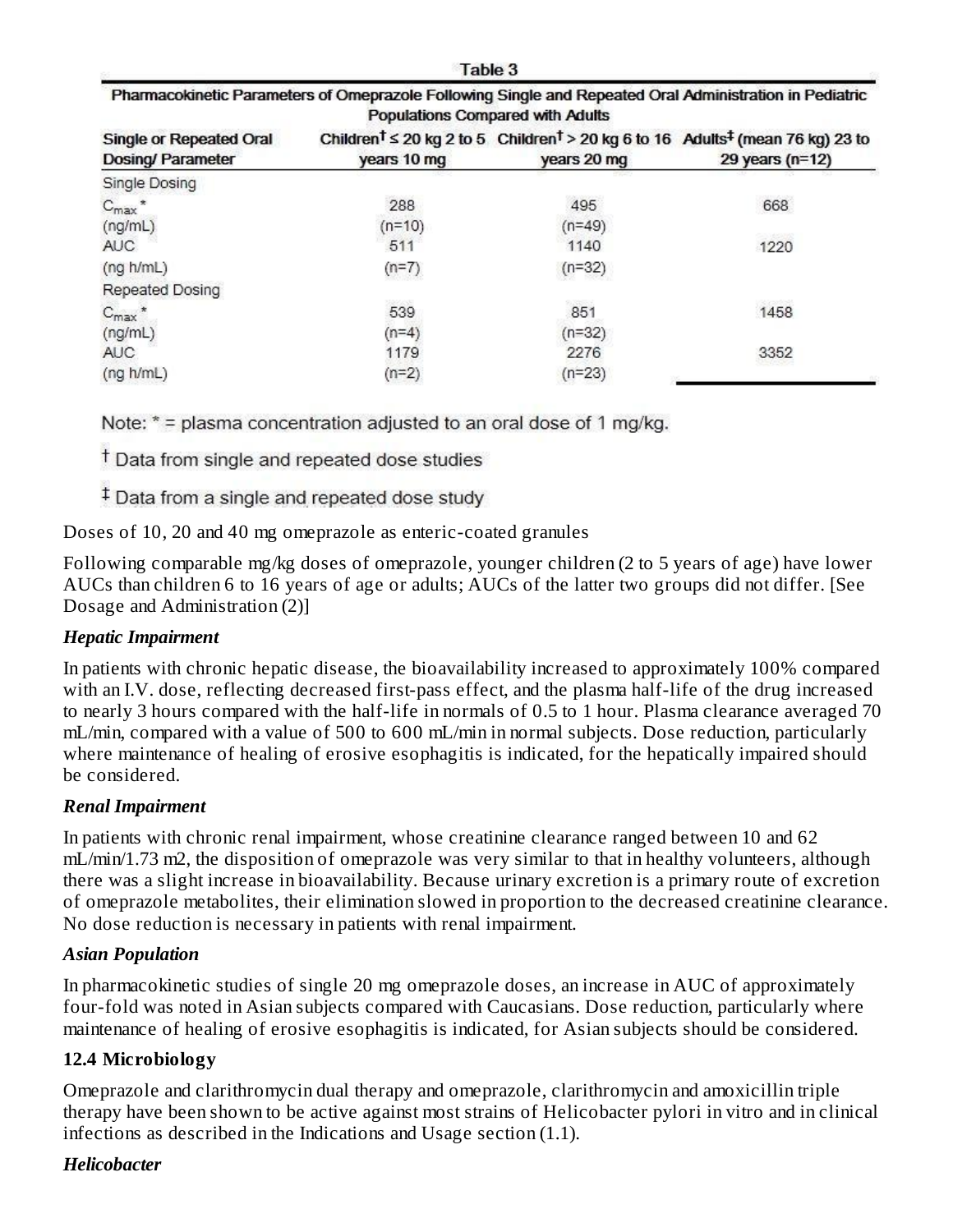#### *Helicobacter pylori-Pretreatment Resistance*

Clarithromycin pretreatment resistance rates were 3.5% (4/113) in the omeprazole/clarithromycin dual therapy studies (4 and 5) and 9.3% (41/439) in omeprazole/clarithromycin/amoxicillin triple therapy studies (1, 2, and 3).

Amoxicillin pretreatment susceptible isolates ( $\leq 0.25$  mcg/mL) were found in 99.3% (436/439) of the patients in the omeprazole/clarithromycin/amoxicillin triple therapy studies (1, 2, and 3). Amoxicillin pretreatment minimum inhibitory concentrations (MICs) > 0.25 mcg/mL occurred in 0.7% (3/439) of the patients, all of whom were in the clarithromycin and amoxicillin study arm. One patient had an unconfirmed pretreatment amoxicillin minimum inhibitory concentration (MIC) of  $>$  256 mcg/mL by Etest®.



 $a$  Includes only patients with pretreatment clarithromycin susceptibility test results

 $b$  Susceptible (S) MIC ≤ 0.25 mcg/mL, Intermediate (I) MIC 0.5 to 1.0 mcg/mL, Resistant (R) MIC ≥ 2 mcg/mL

Patients not eradicated of H. pylori following omeprazole/clarithromycin/amoxicillin triple therapy or omeprazole/clarithromycin dual therapy will likely have clarithromycin resistant H. pylori isolates. Therefore, clarithromycin susceptibility testing should be done, if possible. Patients with clarithromycin resistant H. pylori should not be treated with any of the following: omeprazole/clarithromycin dual therapy, omeprazole/clarithromycin/amoxicillin triple therapy, or other regimens which include clarithromycin as the sole antimicrobial agent.

#### *Amoxicillin Susceptibility Test Results and Clinical/Bacteriological Outcomes*

In the triple therapy clinical trials, 84.9% (157/185) of the patients in the omeprazole/clarithromycin/amoxicillin treatment group who had pretreatment amoxicillin susceptible MICs ( $\leq$  0.25 mcg/mL) were eradicated of H. pylori and 15.1% (28/185) failed therapy. Of the 28 patients who failed triple therapy, 11 had no post-treatment susceptibility test results and 17 had posttreatment H. pylori isolates with amoxicillin susceptible MICs. Eleven of the patients who failed triple therapy also had post-treatment H. pylori isolates with clarithromycin resistant MICs.

#### *Susceptibility Test for Helicobacter pylori*

For susceptibility testing information about Helicobacter pylori, see Microbiology section in prescribing information for clarithromycin and amoxicillin.

#### *Effects on Gastrointestinal Microbial Ecology*

Decreased gastric acidity due to any means including proton pump inhibitors, increases gastric counts of bacteria normally present in the gastrointestinal tract. Treatment with proton pump inhibitors may lead to slightly increased risk of gastrointestinal infections such as Salmonella and Campylobacter and, in hospitalized patients, possibly also *Clostridium difficile.*

## **13 NONCLINICAL TOXICOLOGY**

## **13.1 Carcinogenesis, Mutagenesis, Impairment of Fertility**

In two 24-month carcinogenicity studies in rats, omeprazole at daily doses of 1.7, 3.4, 13.8, 44.0 and 140.8 mg/kg/day (about 0.7 to 57 times a human dose of 20 mg/day, as expressed on a body surface area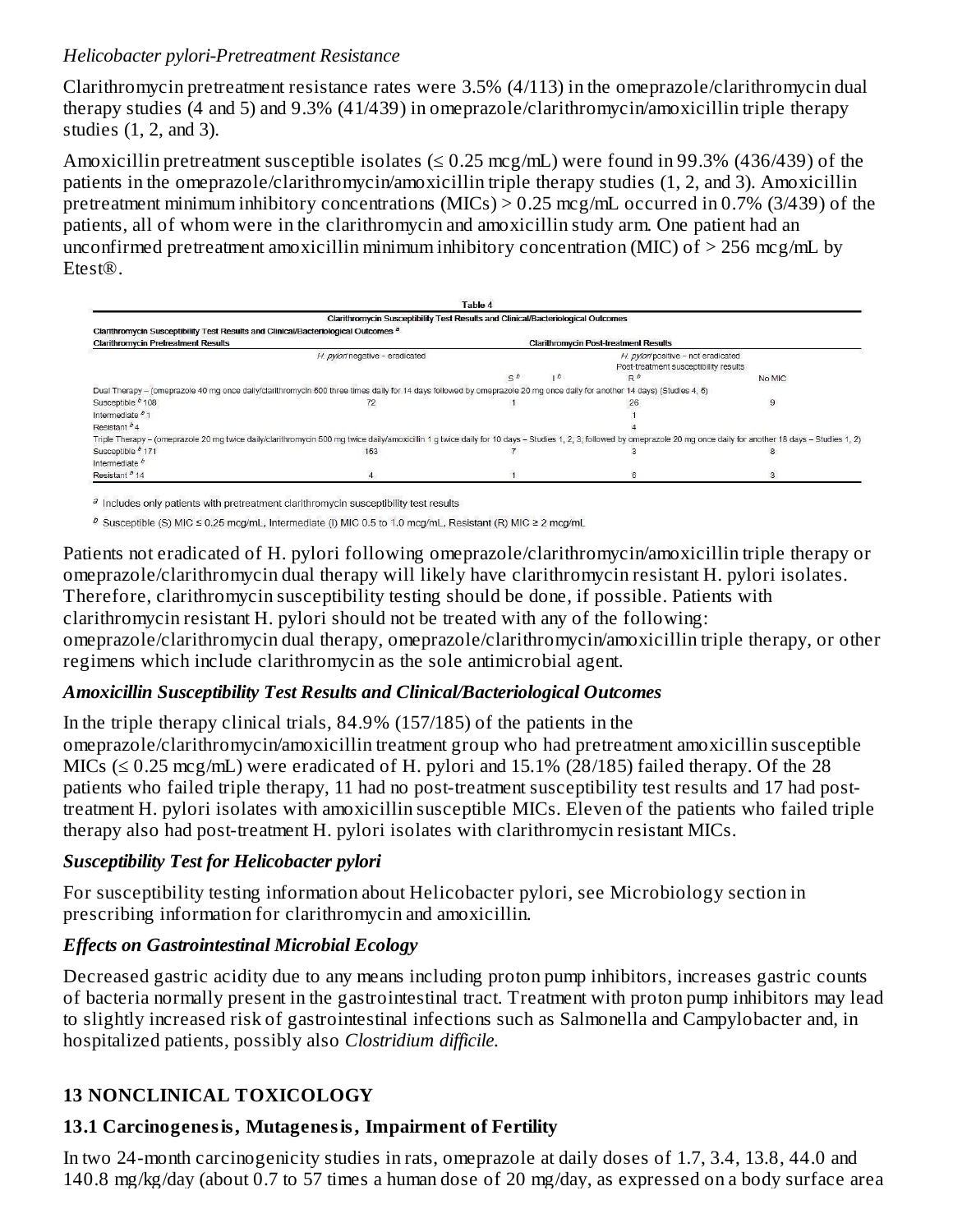140.8 mg/kg/day (about 0.7 to 57 times a human dose of 20 mg/day, as expressed on a body surface area basis) produced gastric ECL cell carcinoids in a dose-related manner in both male and female rats; the incidence of this effect was markedly higher in female rats, which had higher blood levels of omeprazole. Gastric carcinoids seldom occur in the untreated rat. In addition, ECL cell hyperplasia was present in all treated groups of both sexes. In one of these studies, female rats were treated with 13.8 mg omeprazole/kg/day (about 6 times a human dose of 20 mg/day, based on body surface area) for one year, and then followed for an additional year without the drug. No carcinoids were seen in these rats. An increased incidence of treatment-related ECL cell hyperplasia was observed at the end of one year (94% treated vs 10% controls). By the second year the difference between treated and control rats was much smaller (46% vs 26%) but still showed more hyperplasia in the treated group. Gastric adenocarcinoma was seen in one rat (2%). No similar tumor was seen in male or female rats treated for two years. For this strain of rat no similar tumor has been noted historically, but a finding involving only one tumor is difficult to interpret. In a 52-week toxicity study in Sprague-Dawley rats, brain astrocytomas were found in a small number of males that received omeprazole at dose levels of 0.4, 2, and 16 mg/kg/day (about 0.2 to 6.5 times the human dose on a body surface area basis). No astrocytomas were observed in female rats in this study. In a 2-year carcinogenicity study in Sprague-Dawley rats, no astrocytomas were found in males or females at the high dose of 140.8 mg/kg/day (about 57 times the human dose on a body surface area basis). A 78-week mouse carcinogenicity study of omeprazole did not show increased tumor occurrence, but the study was not conclusive. A 26-week p53 (+/-) transgenic mouse carcinogenicity study was not positive.

Omeprazole was positive for clastogenic effects in an in vitro human lymphocyte chromosomal aberration assay, in one of two in vivo mouse micronucleus tests, and in an in vivo bone marrow cell chromosomal aberration assay. Omeprazole was negative in the in vitro Ames test, an in vitro mouse lymphoma cell forward mutation assay, and an in vivo rat liver DNA damage assay.

Omeprazole at oral doses up to 138 mg/kg/day in rats (about 56 times the human dose on a body surface area basis) was found to have no effect on fertility and reproductive performance.

In 24-month carcinogenicity studies in rats, a dose-related significant increase in gastric carcinoid tumors and ECL cell hyperplasia was observed in both male and female animals [See Warnings and Precautions (5)]. Carcinoid tumors have also been observed in rats subjected to fundectomy or longterm treatment with other proton pump inhibitors or high doses of H2-receptor antagonists

## **14 CLINICAL STUDIES**

#### *Active Duodenal Ulcer*

In a multicenter, double-blind, placebo-controlled study of 147 patients with endoscopically documented duodenal ulcer, the percentage of patients healed (per protocol) at 2 and 4 weeks was significantly higher with omeprazole 20 mg once daily than with placebo ( $p \le 0.01$ ).

|        | <b>Treatment of Active Duodenal Ulcer</b><br>% of Patients Healed |          |
|--------|-------------------------------------------------------------------|----------|
|        | Omeprazole Placebo a.m.<br>20 mg a.m. (n=99)                      | $(n=48)$ |
| Week 2 | 41                                                                | 13       |
| Week 4 | 75                                                                | 27.      |

Complete daytime and nighttime pain relief occurred significantly faster ( $p \le 0.01$ ) in patients treated with omeprazole 20 mg than in patients treated with placebo. At the end of the study, significantly more patients who had received omeprazole had complete relief of daytime pain ( $p \le 0.05$ ) and nighttime pain  $(p \le 0.01)$ .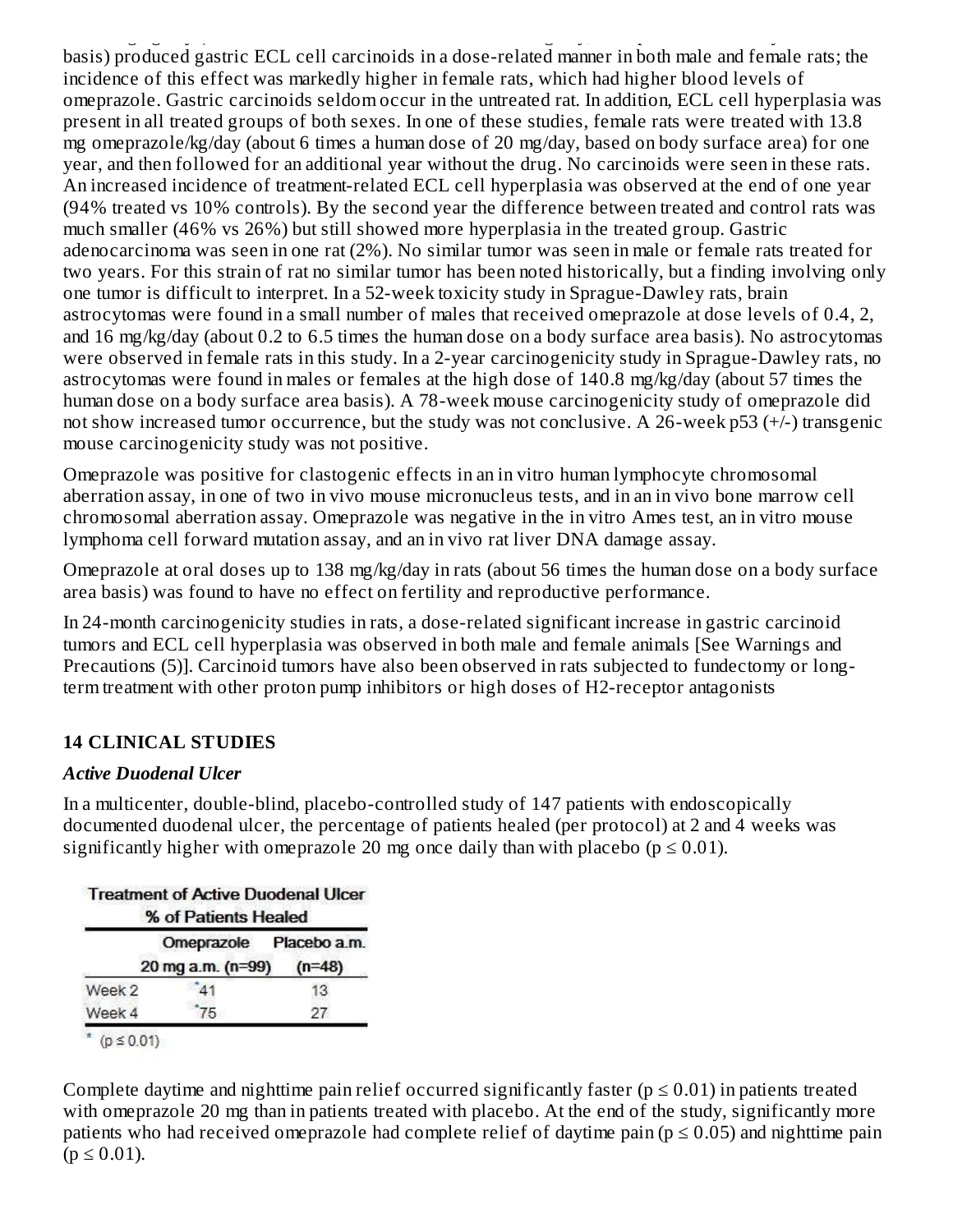In a multicenter, double-blind study of 293 patients with endoscopically documented duodenal ulcer, the percentage of patients healed (per protocol) at 4 weeks was significantly higher with omeprazole 20 mg once daily than with ranitidine 150 mg b.i.d.  $(p < 0.01)$ .

|        | <b>Treatment of Active Duodenal</b><br><b>Ulcer % of Patients Healed</b> |                                             |
|--------|--------------------------------------------------------------------------|---------------------------------------------|
|        | Omeprazole                                                               | Ranitidine<br>20 mg a.m. 150 mg twice daily |
|        | $(n = 145)$                                                              | $(n = 148)$                                 |
| Week 2 | 42                                                                       | 34                                          |
| Week 4 | 82                                                                       | 63                                          |

Healing occurred significantly faster in patients treated with omeprazole than in those treated with ranitidine 150 mg b.i.d.  $(p < 0.01)$ .

In a foreign multinational randomized, double-blind study of 105 patients with endoscopically documented duodenal ulcer, 20 mg and 40 mg of omeprazole were compared with 150 mg b.i.d. of ranitidine at 2, 4 and 8 weeks. At 2 and 4 weeks both doses of omeprazole were statistically superior (per protocol) to ranitidine, but 40 mg was not superior to 20 mg of omeprazole, and at 8 weeks there was no significant difference between any of the active drugs.

|        |                        | Omeprazole       | Ranitidine                     |
|--------|------------------------|------------------|--------------------------------|
|        | $20 \text{ mg} (n=34)$ | 40 mg ( $n=36$ ) | 150 mg twice<br>daily $(n=35)$ |
| Week 2 | 83                     | 83               | 53                             |
| Week 4 | 97                     | 100              | 82                             |
| Week 8 | 100                    | 100              | 94                             |

 $(p \le 0.01)$ 

#### **H. pylori Eradication in Patients with Duodenal Ulcer Dis eas e**

#### *Triple Therapy (omeprazole/clarithromycin/amoxicillin)*

Three U.S., randomized, double-blind clinical studies in patients with H. pylori infection and duodenal ulcer disease (n = 558) compared omeprazole plus clarithromycin plus amoxicillin with clarithromycin plus amoxicillin. Two studies (1 and 2) were conducted in patients with an active duodenal ulcer, and the other study (3) was conducted in patients with a history of a duodenal ulcer in the past 5 years but without an ulcer present at the time of enrollment. The dose regimen in the studies was omeprazole 20 mg twice daily plus clarithromycin 500 mg twice daily plus amoxicillin 1 g twice daily for 10 days; or clarithromycin 500 mg twice daily plus amoxicillin 1 g twice daily for 10 days. In studies 1 and 2, patients who took the omeprazole regimen also received an additional 18 days of omeprazole 20 mg once daily. Endpoints studied were eradication of H. pylori and duodenal ulcer healing (studies 1 and 2 only). H. pylori status was determined by CLOtest®, histology and culture in all three studies. For a given patient, H. pylori was considered eradicated if at least two of these tests were negative, and none was positive.

The combination of omeprazole plus clarithromycin plus amoxicillin was effective in eradicating H. pylori.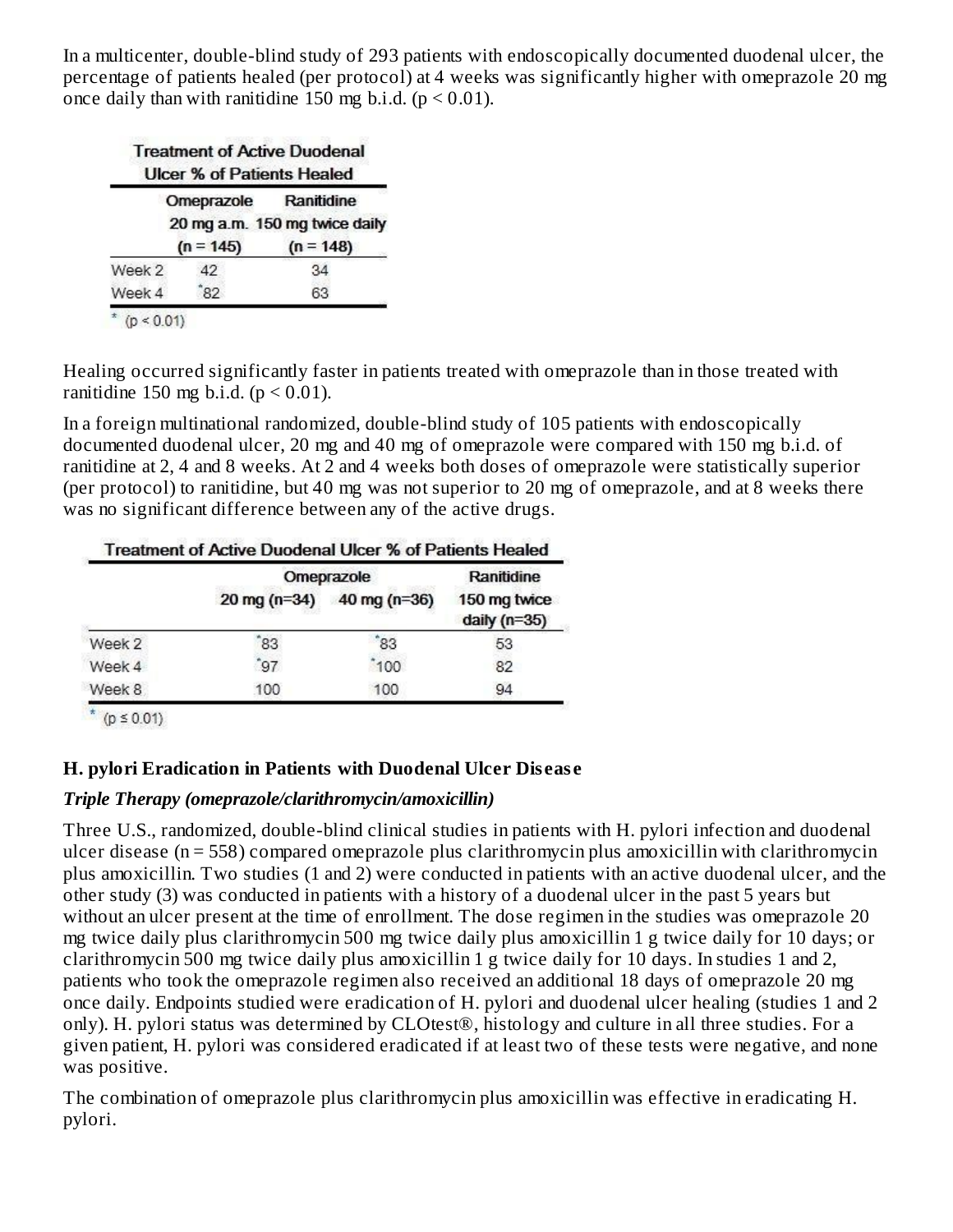|         |                           | Table 5                                                                                                    |                           |                              |
|---------|---------------------------|------------------------------------------------------------------------------------------------------------|---------------------------|------------------------------|
|         |                           | Per-Protocol and Intent-to-Treat H. pylori Eradication Rates % of Patients Cured [95% Confidence Interval] |                           |                              |
|         |                           | Omeprazole + Clarithromycin + Amoxicillin                                                                  |                           | Clarithromycin + Amoxicillin |
|         | Per-Protocol <sup>+</sup> | Intent-to-Treat <sup>#</sup>                                                                               | Per-Protocol <sup>+</sup> | Intent-to-Treat #            |
| Study 1 | *77 [64, 86]              | *69 [57, 79]                                                                                               | 43 [31, 56]               | 37 [27, 48]                  |
|         | $(n = 64)$                | $(n = 80)$                                                                                                 | $(n = 67)$                | $(n = 84)$                   |
| Study 2 | *78 [67, 88]              | *73 [61, 82]                                                                                               | 41 [29, 54]               | 36 [26, 47]                  |
|         | $(n = 65)$                | $(n = 77)$                                                                                                 | $(n = 68)$                | $(n = 83)$                   |
| Study 3 | *90 [80, 96]              | *83 [74, 91]                                                                                               | 33 [24, 44]               | 32 [23, 42]                  |
|         | $(n = 69)$                | $(n = 84)$                                                                                                 | $(n = 93)$                | $(n = 99)$                   |

Patients were included in the analysis if they had confirmed duodenal ulcer disease (active ulcer, studies 1 and 2; history of ulcer within 5 years, study 3) and H. pylori infection at baseline defined as at least two of three positive endoscopic tests from CLOtest®, histology, and/or culture. Patients were included in the analysis if they completed the study. Additionally, if patients dropped out of the study due to an adverse event related to the study drug, they were included in the analysis as failures of therapy. The impact of eradication on ulcer recurrence has not been assessed in patients with a past history of ulcer.‡ Patients were included in the analysis if they had documented H. pylori infection at baseline and had confirmed duodenal ulcer disease. All dropouts were included as failures of therapy.

 $*(p < 0.05)$  versus clarithromycin plus amoxicillin.

#### *Dual Therapy (omeprazole/clarithromycin)*

Four randomized, double-blind, multi-center studies (4, 5, 6, and 7) evaluated omeprazole 40 mg once daily plus clarithromycin 500 mg three times daily for 14 days, followed by omeprazole 20 mg once daily, (Studies 4, 5, and 7) or by omeprazole 40 mg once daily (Study 6) for an additional 14 days in patients with active duodenal ulcer associated with H. pylori. Studies 4 and 5 were conducted in the U.S. and Canada and enrolled 242 and 256 patients, respectively. H. pylori infection and duodenal ulcer were confirmed in 219 patients in Study 4 and 228 patients in Study 5. These studies compared the combination regimen to omeprazole and clarithromycin monotherapies. Studies 6 and 7 were conducted in Europe and enrolled 154 and 215 patients, respectively. H. pylori infection and duodenal ulcer were confirmed in 148 patients in Study 6 and 208 patients in Study 7. These studies compared the combination regimen with omeprazole monotherapy. The results for the efficacy analyses for these studies are described below. H. pylori eradication was defined as no positive test (culture or histology) at 4 weeks following the end of treatment, and two negative tests were required to be considered eradicated of H. pylori. In the per-protocol analysis, the following patients were excluded: dropouts, patients with missing H. pylori tests post-treatment, and patients that were not assessed for H. pylori eradication because they were found to have an ulcer at the end of treatment.

The combination of omeprazole and clarithromycin was effective in eradicating H. pylori.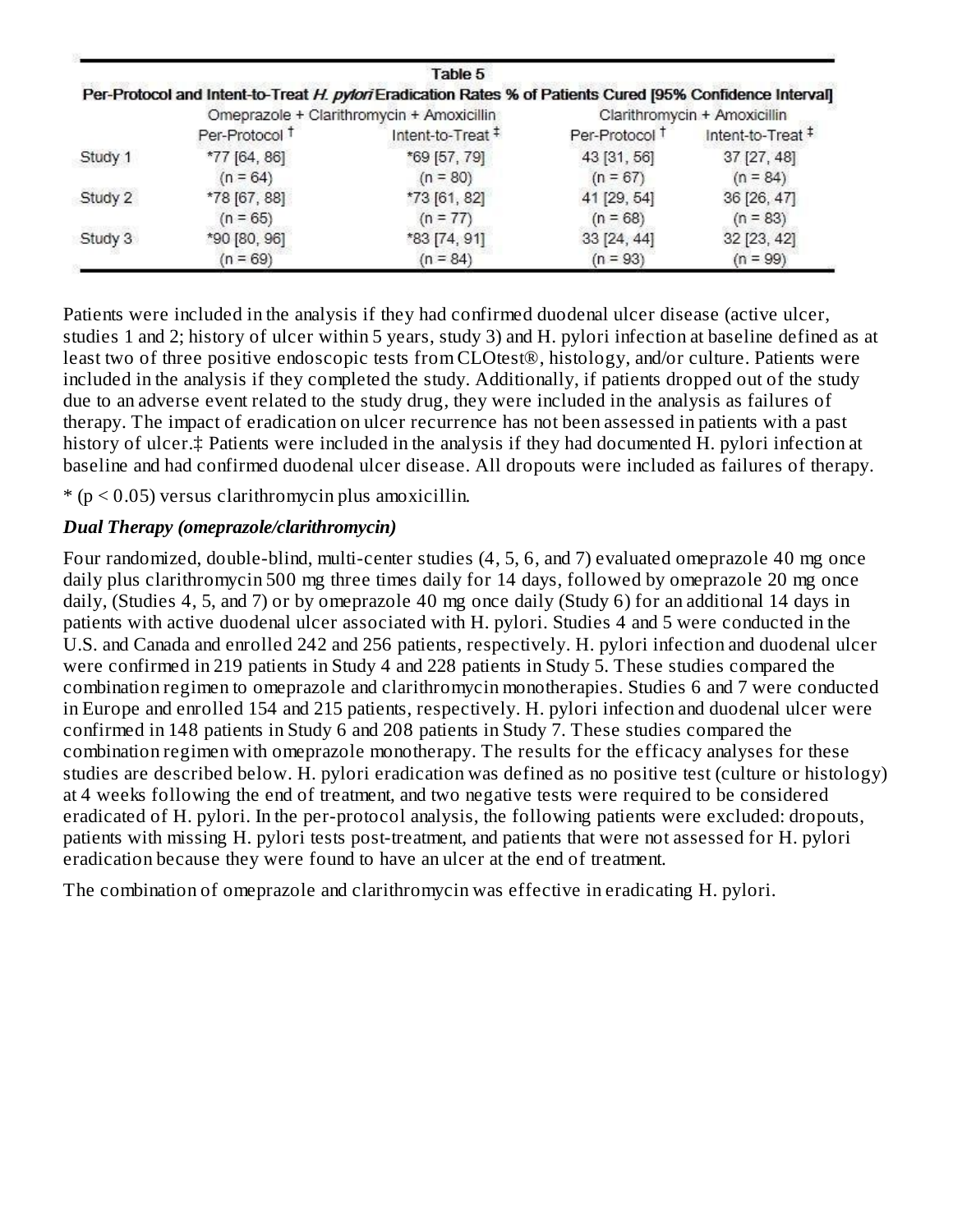|                     | Interval                                                                           |            |                |
|---------------------|------------------------------------------------------------------------------------|------------|----------------|
|                     | Omeprazole + Clarithromycin                                                        | Omeprazole | Clarithromycin |
| <b>U.S. Studies</b> |                                                                                    |            |                |
| Study 4             | 74 [60, 85] <sup>1‡</sup>                                                          | 0 [0, 7]   | 31 [18, 47]    |
|                     | $(n = 53)$                                                                         | $(n = 54)$ | $(n = 42)$     |
| Study 5             | 64 [51, 76] <sup>1‡</sup>                                                          | 0 [0, 6]   | 39 [24, 55]    |
|                     | $(n = 61)$                                                                         | $(n = 59)$ | $(n = 44)$     |
| Non U.S. Studies    |                                                                                    |            |                |
| Study 6             | 83 [71, 92] $\overline{ }$                                                         | 1[0, 7]    | <b>N/A</b>     |
|                     | $(n = 60)$                                                                         | $(n = 74)$ |                |
| Study 7             | 74 [64, 83] $\ddagger$                                                             | 1[0, 6]    | <b>N/A</b>     |
|                     | $(n = 86)$                                                                         | $(n = 90)$ |                |
|                     | TStatistically significantly higher than clarithromycin monotherapy ( $p < 0.05$ ) |            |                |

Ulcer healing was not significantly different when clarithromycin was added to omeprazoletherapy compared with omeprazole therapy alone.

The combination of omeprazole and clarithromycin was effective in eradicating H. pylori and reduced duodenal ulcer recurrence.

|                                      | Table 7                 |                                                                                    |
|--------------------------------------|-------------------------|------------------------------------------------------------------------------------|
|                                      | <b>UIcer Recurrence</b> | Duodenal Ulcer Recurrence Rates by H. pylori Eradication Status % of Patients with |
|                                      | H. pylori eradicated #  | H. pylori not eradicated #                                                         |
| <b>U.S. Studies</b>                  |                         |                                                                                    |
| 6 months post-treatment <sup>+</sup> |                         |                                                                                    |
| Study 4                              | $*35$                   | 60                                                                                 |
|                                      | $(n=49)$                | $(n=88)$                                                                           |
| Study 5                              | *8                      | 60                                                                                 |
|                                      | $(n=53)$                | $(n=106)$                                                                          |
| Non U.S. Studies <sup>‡</sup>        |                         |                                                                                    |
| 6 months post-treatment              |                         |                                                                                    |
| Study 6                              | $*5$                    | 46                                                                                 |
|                                      | $(n=43)$                | $(n=78)$                                                                           |
| Study 7                              | $*6$                    | 43                                                                                 |
|                                      | $(n=53)$                | $(n=107)$                                                                          |
| 12 months post-treatment             |                         |                                                                                    |
| Study 6                              | *5                      | 68                                                                                 |
|                                      | $(n=39)$                | $(n=71)$                                                                           |

#H. pylorieradication status assessed at same time point as ulcer recurrence† Combined results for omeprazole + clarithromycin, omeprazole, and clarithromycin treatment arms

‡ Combined results for omeprazole + clarithromycin and omeprazole treatment arms

 $*(p \le 0.01)$  versus proportion with duodenal ulcer recurrence who were not H. pylori eradicated

#### **14.2 Gastric Ulcer**

In a U.S. multicenter, double-blind, study of omeprazole 40 mg once daily, 20 mg once daily, and placebo in 520 patients with endoscopically diagnosed gastric ulcer, the following results were obtained.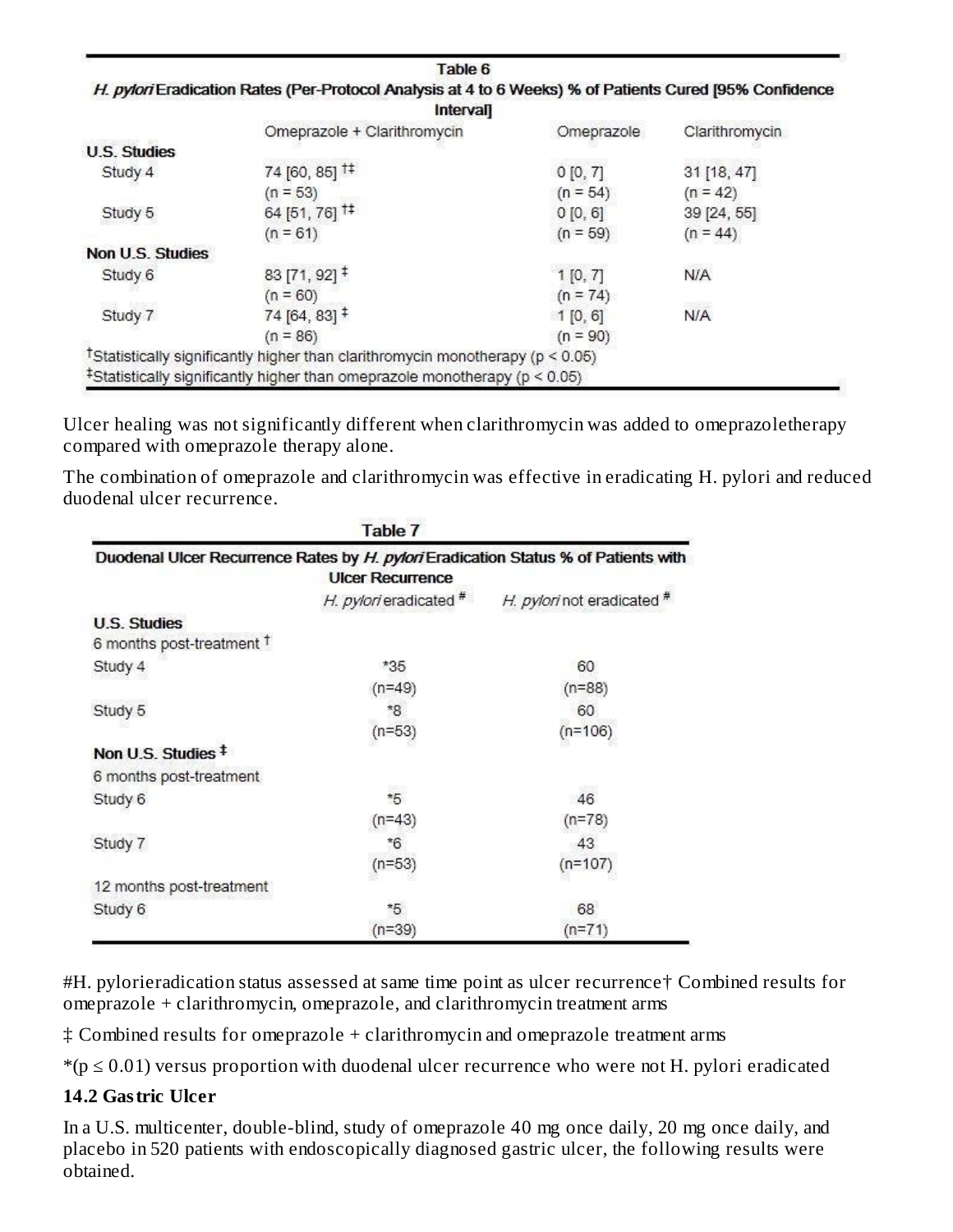#### **Treatment of Gastric Ulcer % of Patients Healed (All Patients Treated)**

| Omeprazole |           | Placebo                                                 |
|------------|-----------|---------------------------------------------------------|
|            |           |                                                         |
| $(n=202)$  | $(n=214)$ |                                                         |
| $47.5***$  | 55.6**    | 30.8                                                    |
| $74.8**$   | $82.7***$ | 48.1                                                    |
|            |           | Omeprazole<br>20 mg once daily 40 mg once daily (n=104) |

 $**$ (p < 0.01) omeprazole 40 mg or 20 mg versus placebo

 $+(p < 0.05)$  omeprazole 40 mg versus 20 mg

For the stratified groups of patients with ulcer size less than or equal to 1 cm, no difference in healing rates between 40 mg and 20 mg was detected at either 4 or 8 weeks. For patients with ulcer size greater than 1 cm, 40 mg was significantly more effective than 20 mg at 8 weeks.

In a foreign, multinational, double-blind study of 602 patients with endoscopically diagnosed gastric ulcer, omeprazole 40 mg once daily, 20 mg once daily, and ranitidine 150 mg twice a day were evaluated.

## **Treatment of Gastric Ulcer % of Patients Healed**

|           |            | (All Patients Treated) |                                                    |
|-----------|------------|------------------------|----------------------------------------------------|
|           | Omeprazole | Omeprazole             | Ranitidine                                         |
|           |            |                        | 20 mg once daily 40 mg once daily 150 twice daily. |
| $(n=200)$ |            | $(n=187)$              | $(n=199)$                                          |
| Week 4    | 63.5       | $78.1$ ", ++           | 56.3                                               |
| Week 8    | 81.5       | $91.4***$              | 78.4                                               |

\*\*  $(p < 0.01)$  omeprazole 40 mg versus ranitidine

 $^{++}$  (p < 0.01) omeprazole 40 mg versus 20 mg

## **14.3 Gastroesophageal Reflux Dis eas e (GERD)**

#### *Symptomatic GERD*

A placebo-controlled study was conducted in Scandinavia to compare the efficacy of omeprazole 20 mg or 10 mg once daily for up to 4 weeks in the treatment of heartburn and other symptoms in GERD patients without erosive esophagitis. Results are shown below.

| % Successful Symptomatic Outcome <sup>a</sup> |                  |                               |           |
|-----------------------------------------------|------------------|-------------------------------|-----------|
|                                               |                  | Omeprazole Omeprazole Placebo |           |
|                                               |                  | 20 mg a.m. 10 mg a.m. a.m.    |           |
| All patients                                  | $46^{\degree}$ . | 31 <sup>†</sup>               | 13        |
|                                               | $(n=205)$        | $(n=199)$                     | $(n=105)$ |
| Patients with confirmed GERD                  | $56^{\degree,+}$ | 36 <sup>†</sup>               | 14        |
|                                               | $(n=115)$        | $(n=109)$                     | 'n=59     |

a Defined as complete resolution of heartburn

 $*(p < 0.005)$  versus 10 mg

 $\uparrow$  (p < 0.005) versus placebo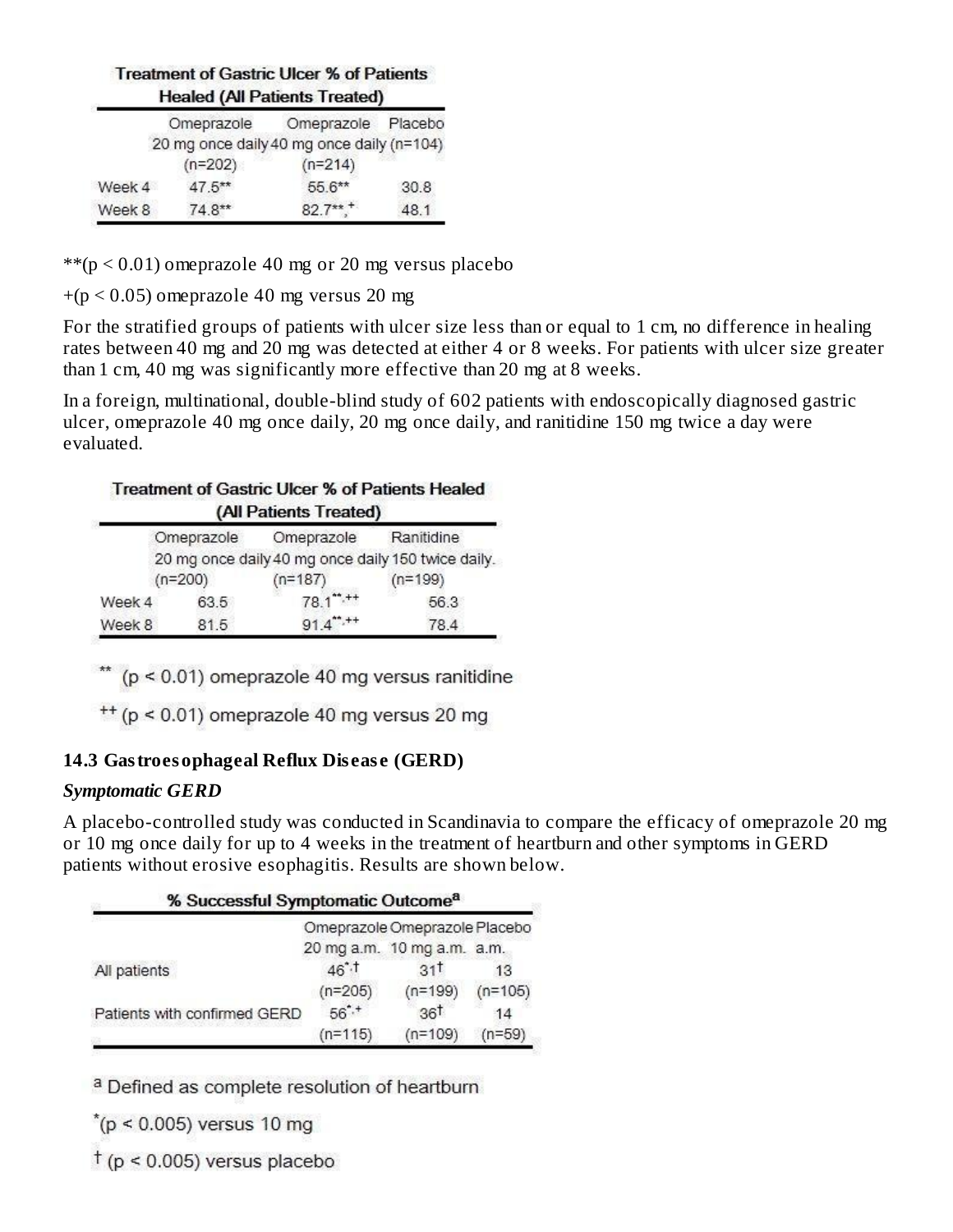#### **14.4 Erosive Esophagitis**

In a U.S. multicenter double-blind placebo controlled study of 20 mg or 40 mg of omeprazole delayedrelease capsules in patients with symptoms of GERD and endoscopically diagnosed erosive esophagitis of grade 2 or above, the percentage healing rates (per protocol) were as follows:

| Week | 20 mg    | 40 mg                        | Placebo |
|------|----------|------------------------------|---------|
|      |          | Omeprazole Omeprazole (n=43) |         |
|      | $(n=83)$ | $(n=87)$                     |         |
|      | 39"      |                              |         |
|      |          |                              |         |

\*\* \*\* (p < 0.01) omeprazole versus placebo.

In this study, the 40 mg dose was not superior to the 20 mg dose of omeprazole in the percentage healing rate. Other controlled clinical trials have also shown that omeprazole is effective in severe GERD. In comparisons with histamine H2-receptor antagonists in patients with erosive esophagitis, grade 2 or above, omeprazole in a dose of 20 mg was significantly more effective than the active controls. Complete daytime and nighttime heartburn relief occurred significantly faster ( $p \le 0.01$ ) in patients treated with omeprazole than in those taking placebo or histamine H2- receptor antagonists.

In this and five other controlled GERD studies, significantly more patients taking 20 mg omeprazole (84%) reported complete relief of GERD symptoms than patients receiving placebo (12%).

#### *Long Term Maintenance Of Healing of Erosive Esophagitis*

In a U.S. double-blind, randomized, multicenter, placebo controlled study, two dose regimens of omeprazole were studied in patients with endoscopically confirmed healed esophagitis. Results to determine maintenance of healing of erosive esophagitis are shown below

|                                             | Life Table Analysis |                                                               |  |
|---------------------------------------------|---------------------|---------------------------------------------------------------|--|
|                                             | Omeprazole          | Omeprazole                                                    |  |
|                                             |                     | 20 mg once daily 20 mg 3 days per week $_{(n=131)}^{(n=131)}$ |  |
|                                             | $(n=138)$           | $(n=137)$                                                     |  |
| Percent in endoscopic remission at 6 months | $*70$               | 34                                                            |  |

 $*(p < 0.01)$  Omeprazole 20 mg once daily versus Omeprazole 20 mg 3 consecutive days per week or placebo.

In an international multicenter double-blind study, omeprazole 20 mg daily and 10 mg daily were compared with ranitidine 150 mg twice daily in patients with endoscopically confirmed healed esophagitis. The table below provides the results of this study for maintenance of healing of erosive esophagitis.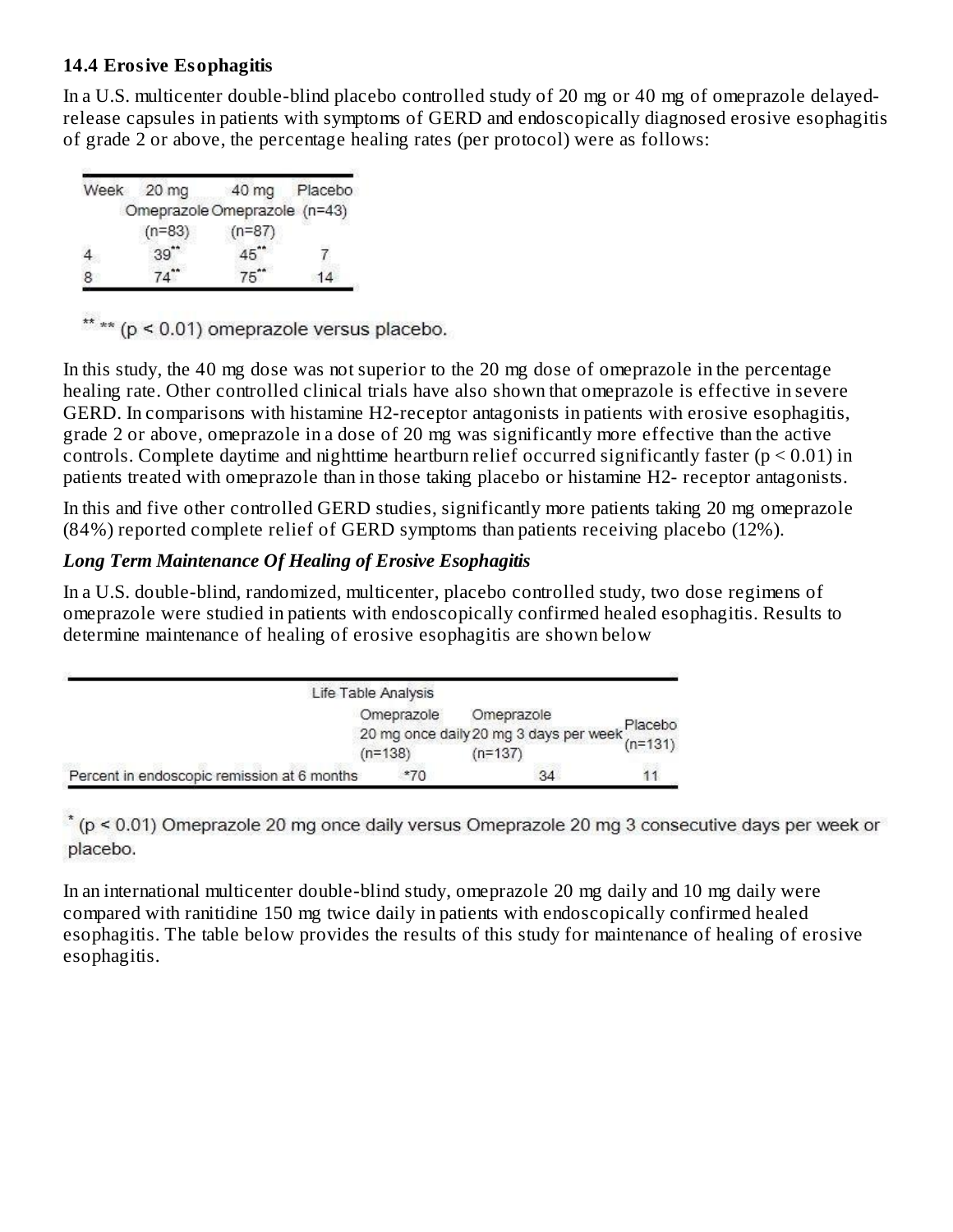|                                              | Life Table Analysis |            |                                                      |
|----------------------------------------------|---------------------|------------|------------------------------------------------------|
|                                              | Omeprazole          | Omeprazole | Ranitidine                                           |
|                                              |                     |            | 20 mg once daily 10 mg once daily 150 mg twice daily |
|                                              | $(n=131)$           | $(n=133)$  | $(n=128)$                                            |
| Percent in endoscopic remission at 12 months | $*77$               | f58        | 46                                                   |

\*(p = 0.01) omeprazole 20 mg once daily versus omeprazole 10 mg once daily or Ranitidine.  $\frac{4}{5}$  (p = 0.03) omeprazole 10 mg once daily versus Ranitidine.

In patients who initially had grades 3 or 4 erosive esophagitis, for maintenance after healing 20 mg daily of omeprazole was effective, while 10 mg did not demonstrate effectiveness.

## **14.5 Pathological Hypers ecretory Conditions**

In open studies of 136 patients with pathological hypersecretory conditions, such as Zollinger-Ellison (ZE) syndrome with or without multiple endocrine adenomas, omeprazole delayed-release capsules significantly inhibited gastric acid secretion and controlled associated symptoms of diarrhea, anorexia, and pain. Doses ranging from 20 mg every other day to 360 mg per day maintained basal acid secretion below 10 mEq/hr in patients without prior gastric surgery, and below 5 mEq/hr in patients with prior gastric surgery.

Initial doses were titrated to the individual patient need, and adjustments were necessary with time in some patients [See Dosage and Administration (2)]. Omeprazole was well tolerated at these high dose levels for prolonged periods (> 5 years in some patients). In most ZE patients, serum gastrin levels were not modified by omeprazole. However, in some patients serum gastrin increased to levels greater than those present prior to initiation of omeprazole therapy. At least 11 patients with ZE syndrome on longterm treatment with omeprazole developed gastric carcinoids. These findings are believed to be a manifestation of the underlying condition, which is known to be associated with such tumors, rather than the result of the administration of omeprazole. [See Adverse Reactions (6)]

## **14.6 Pediatric GERD**

## *Symptomatic GERD*

The effectiveness of omeprazole for the treatment of nonerosive GERD in pediatric patients 2 to 16 years of age is based in part on data obtained from pediatric patients in an uncontrolled Phase III studies. [See Use in Specific Populations (8.4)]

The study enrolled 113 pediatric patients 2 to 16 years of age with a history of symptoms suggestive of nonerosive GERD. Patients were administered a single dose of omeprazole (10 mg or 20 mg, based on body weight) for 4 weeks either as an intact capsule or as an open capsule in applesauce. Successful response was defined as no moderate or severe episodes of either pain-related symptoms or vomiting/regurgitation during the last 4 days of treatment. Results showed success rates of 60% (9/15; 10 mg omeprazole) and 59% (58/98; 20 mg omeprazole), respectively.

## *Healing of Erosive Esophagitis*

In an uncontrolled, open-label dose-titration study, healing of erosive esophagitis in pediatric patients 1 to 16 years of age required doses that ranged from 0.7 to 3.5 mg/kg/day (80 mg/day). Doses were initiated at 0.7 mg/kg/day. Doses were increased in increments of 0.7 mg/kg/day (if intraesophageal pH showed a pH of < 4 for less than 6% of a 24-hour study). After titration, patients remained on treatment for 3 months. Forty-four percent of the patients were healed on a dose of 0.7 mg/kg body weight; most of the remaining patients were healed with 1.4 mg/kg after an additional 3 months' treatment. Erosive esophagitis was healed in 51 of 57 (90%) children who completed the first course of treatment in the healing phase of the study. In addition, after 3 months of treatment, 33% of the children had no overall symptoms, 57% had mild reflux symptoms, and 40% had less frequent regurgitation/vomiting.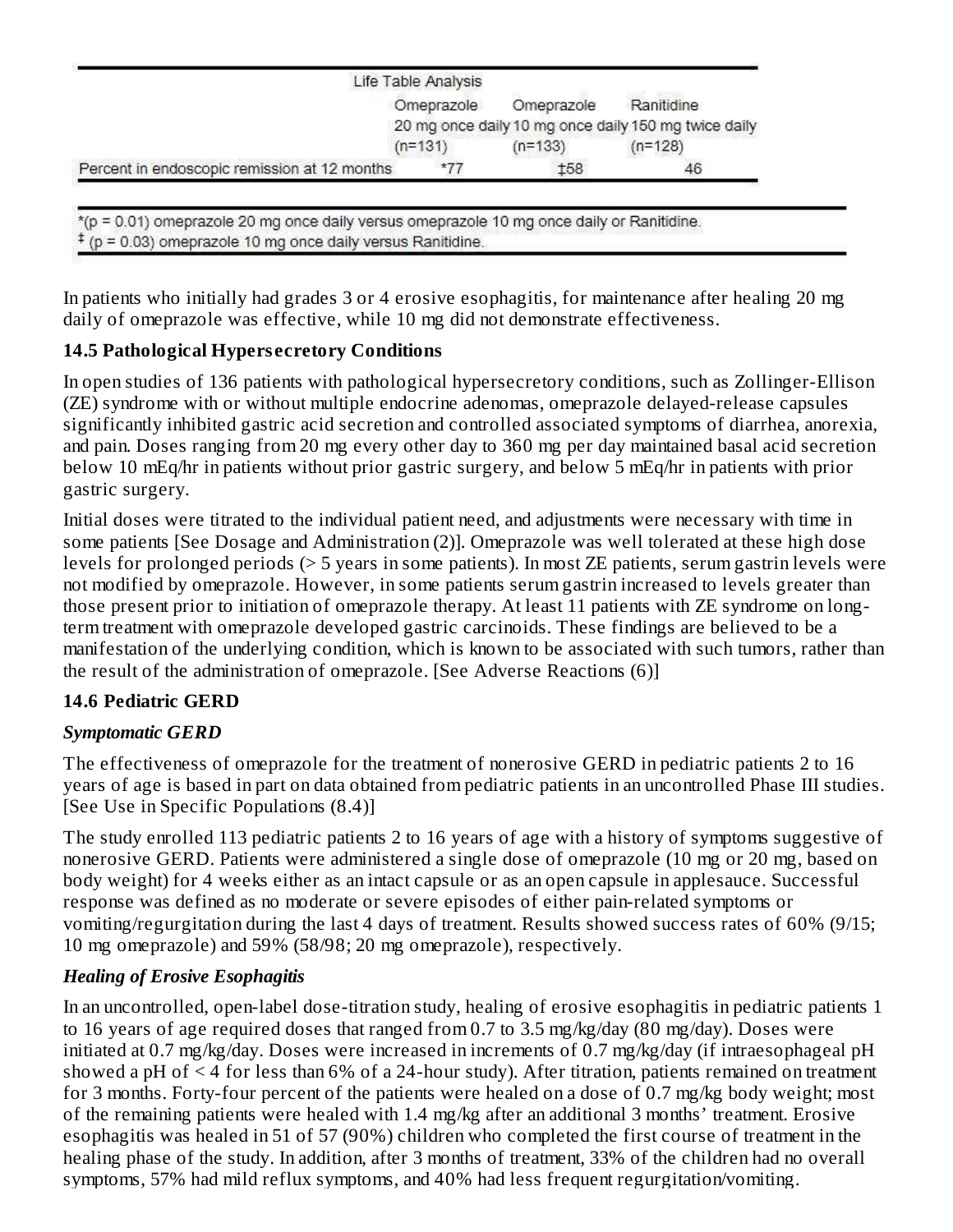## *Maintenance of Healing of Erosive Esophagitis*

In an uncontrolled, open-label study of maintenance of healing of erosive esophagitis in 46 pediatric patients, 54% of patients required half the healing dose. The remaining patients increased the healing dose (0.7 to a maximum of 2.8 mg/kg/day) either for the entire maintenance period, or returned to half the dose before completion. Of the 46 patients who entered the maintenance phase, 19 (41%) had no relapse. In addition, maintenance therapy in erosive esophagitis patients resulted in 63% of patients having no overall symptoms.

symptoms, 57% had mild reflux symptoms, and 40% had less frequent regurgitation/vomiting.

#### **15 REFERENCES**

1. National Committee for Clinical Laboratory Standards. Methods for Dilution Antimicrobial Susceptibility Tests for Bacteria That Grow Aerobically—Fifth Edition. Approved Standard NCCLS Document M7-A5, Vol, 20, No. 2, NCCLS, Wayne, PA, January 2000.

## **16 HOW SUPPLIED/STORAGE AND HANDLING**

Omeprazole delayed-release capsules, USP 10 mg are available for oral administration as hard gelatin capsules with a pink opaque body and a reddish brown opaque cap. "APO 010" is imprinted on each capsule in black ink. They are supplied as follows:

Bottles of 30 (NDC 60505-0145-0)

Bottles of 100 (NDC 60505-0145-2)

Bottles of 1000 (NDC 60505-0145-1)

Blisters of 70 (NDC 60505-0145-3)

Blisters of 100 (NDC 60505-0145-7)

Omeprazole delayed-release capsules, USP 20 mg are available for oral administration as hard gelatin capsules with a pink opaque body and a reddish brown opaque cap. "APO 020" is imprinted on each capsule in black ink. They are supplied as follows:

Bottles of 30 (NDC 60505-0065-0)

Bottles of 100 (NDC 60505-0065-2)

Bottles of 500 (NDC 60505-0065-5)

Bottles of 1000 (NDC 60505-0065-1)

Bottles of 5000 (NDC 60505-0065-8)

Blisters of 70 (NDC 60505-0065-3)

Blisters of 100 (NDC 60505-0065-7)

Omeprazole delayed-release capsules, USP 40 mg are available for oral administration as hard gelatin capsules with a pink opaque body and a reddish brown opaque cap. "APO 040" is imprinted on each capsule in black ink. They are supplied as follows:

Bottles of 30 (NDC 60505-0146-0)

Bottles of 90 (NDC 60505-0146-9)

Bottles of 100 (NDC 60505-0146-2)

Bottles of 500 (NDC 60505-0146-1)

## **Storage**

Store omeprazole delayed-release capsules in a tight container protected from light and moisture.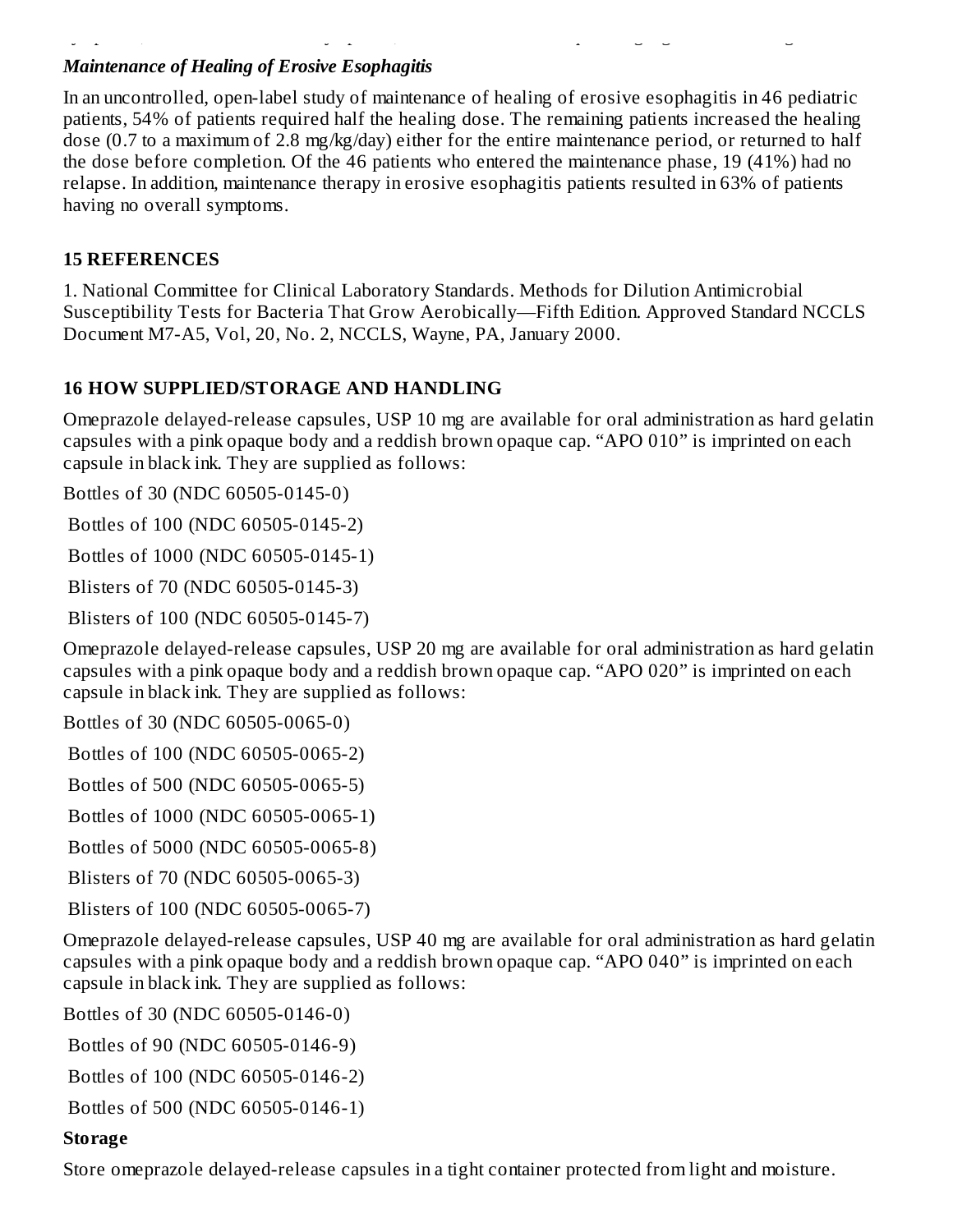Store at 20 $^{\circ}$  to 25 $^{\circ}$ C (68 $^{\circ}$  to 77 $^{\circ}$ F); excursions permitted to 15 $^{\circ}$  to 30 $^{\circ}$ C (59 $^{\circ}$  to 86 $^{\circ}$ F) [see USP Controlled Room Temperature].

## **17 PATIENT COUNSELING INFORMATION**

"See FDA-Approved Medication Guide"

Omeprazole delayed-release capsule should be taken before eating. Patients should be informed that the omeprazole delayed-release capsule should be swallowed whole.

For patients who have difficulty swallowing capsules, the contents of an omeprazole delayed-release capsule can be added to applesauce. One tablespoon of applesauce should be added to an empty bowl and the capsule should be opened. All of the pellets inside the capsule should be carefully emptied on the applesauce. The pellets should be mixed with the applesauce and then swallowed immediately with a glass of cool water to ensure complete swallowing of the pellets. The applesauce used should not be hot and should be soft enough to be swallowed without chewing. The pellets should not be chewed or crushed. The pellets/applesauce mixture should not be stored for future use.

Advise patients to immediately report and seek care for diarrhea that does not improve. This may be a sign of Clostridium difficile associated diarrhea [see Warnings and Precautions (5.3)].

Advise patients to immediately report and seek care for any cardiovascular or neurological symptoms including palpitations, dizziness, seizures, and tetany as these may be signs of hypomagnesemia [see Warnings and Precautions (5.6)].

## **APOTEX INC.**

#### **OMEPRAZOLE DELAYED-RELEASE CAPSULES, USP**

#### **10 mg, 20 mg and 40 mg**

Manufactured by: Manufactured for:

Apotex Inc. Apotex Corp.

Toronto, Ontario Weston, Florida

Canada M9L 1T9 USA 33326

Revised: June 2013

Revision: 17

#### **MEDICATION GUIDE**

#### **Omeprazole Delayed-Releas e Capsules, USP**

Read this Medication Guide before you start taking omeprazole and each time you get a refill. There may be new information. This information does not take the place of talking with your doctor about your medical condition or your treatment.

#### **What is the most important information I should know about omeprazole?**

#### **Omeprazole may help your acid-related symptoms, but you could still have s erious stomach problems. Talk with your doctor.**

#### **Omeprazole can caus e s erious side effects, including:**

**Diarrhea.** Omeprazole may increase your risk of getting severe diarrhea. This diarrhea may be caused by an infection (Clostridium difficile) in your intestines.

Call your doctor right away if you have watery stool, stomach pain, and fever that does not go away.

**Bone fractures**. People who take multiple daily doses of proton pump inhibitor medicines for a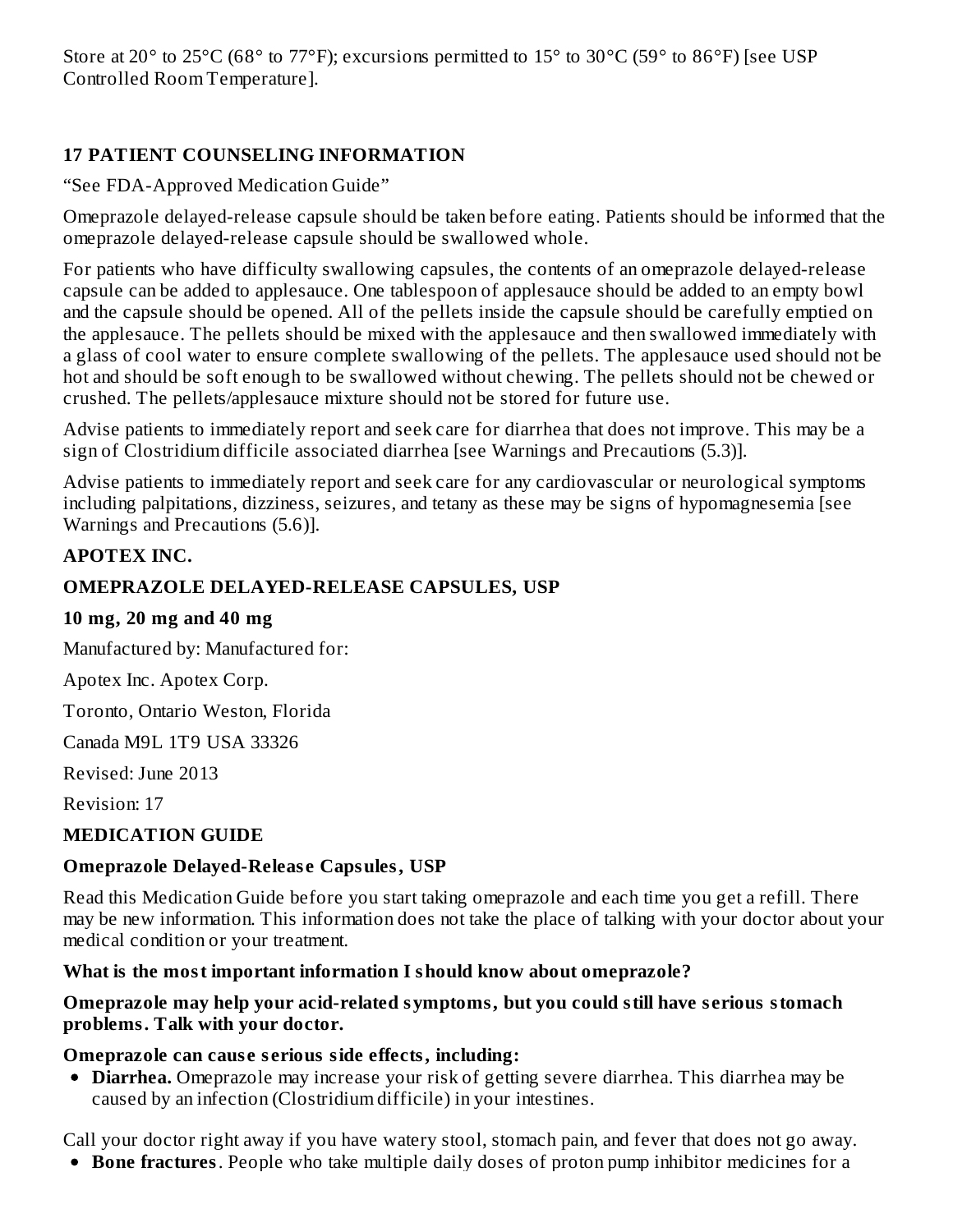long period of time (a year or longer) may have an increased risk of fractures of the hip, wrist, or spine. You should take omeprazole exactly as prescribed, at the lowest dose possible for your treatment and for the shortest time needed. Talk to your doctor about your risk of bone fracture if you take omeprazole.

Omeprazole can have other serious side effects. See **"What are the possible side effects of omeprazole?"**

## **What are omeprazole delayed-releas e capsules?**

Omeprazole delayed-release capsules is a prescription medicine called a proton pump inhibitor (PPI). Omeprazole delayed-release capsules reduces the amount of acid in your stomach. Omeprazole delayed-release capsules are used in adults:

- for up to 8 weeks for the healing of duodenal ulcers. The duodenal area is the area where food passes when it leaves the stomach.
- with certain antibiotics to treat an infection caused by bacteria called H. pylori. Sometimes H. pylori bacteria can cause duodenal ulcers. The infection needs to be treated to prevent the ulcers from coming back.
- for up to 8 weeks for healing stomach ulcers
- for up to 4 weeks to treat heartburn and other symptoms that happen with gastroesophageal reflux disease (GERD). GERD happens when acid in your stomach backs up into the tube (esophagus) that connects your mouth to your stomach. This may cause a burning feeling in your chest or throat, sour taste, or burping.

GERD happens when acid in your stomach backs up into the tube (esophagus) that connects your mouth to your stomach. This may cause a burning feeling in your chest or throat, sour taste, or burping.

- for up to 8 weeks to heal acid-related damage to the lining of the esophagus (called erosive esophagitis or EE) . If needed, your doctor may decide to prescribe another 4 weeks of omeprazole.
- to maintain healing of the esophagus. It is not known if omeprazole is safe and effective when used for longer than 12 months (1 year) for this purpose.
- for the long-term treatment of conditions where your stomach makes too much acid. This includes a rare condition called Zollinger-Ellison Syndrome.

For children and adolescents 2 to 17 years of age, omeprazole delayed-release capsules are used:

- for up to 4 weeks to treat heartburn and other symptoms that happen with gastroesophageal reflux disease (GERD).
- for up to 8 weeks to heal acid-related damage to the lining of the esophagus (called erosive esophagitis or EE)
- to maintain healing of the esophagus It is not known if omeprazole is safe and effective when used longer than 12 months (1 year) for this purpose.

## **Who should not take omeprazole delayed-releas e capsules?**

## **Do not take omeprazole delayed-releas e capsules if you**:

- are allergic to omeprazole or any of the ingredients in omeprazole delayed-release capsules. See the end of this Medication Guide for a complete list of ingredients in omeprazole delayed-release capsules.
- are allergic to any other Proton Pump Inhibitor (PPI) medicine.

## **What should I tell my doctor before taking omeprazole delayed-releas e capsules?**

## **Before you take omeprazole, tell your doctor if you:**

- have been told that you have low magnesium levels in your blood
- have liver problems
- have any other medical conditions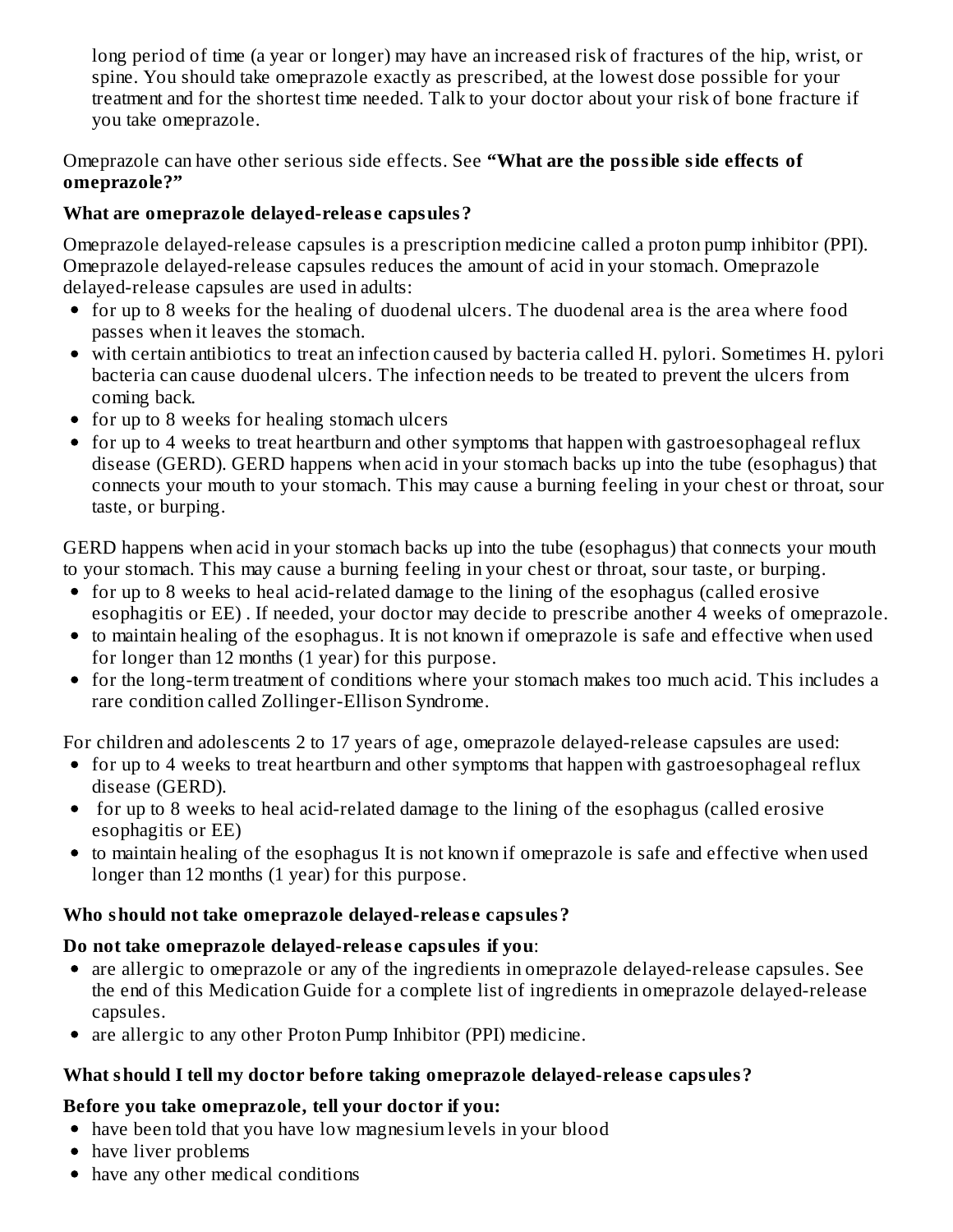- are pregnant or plan to become pregnant. It is not known if omeprazole will harm your unborn baby.
- are breastfeeding or plan to breastfeed. Omeprazole can pass into your breast milk and may harm your baby. You and your doctor should decide if you will take omeprazole delayed-release capsules or breastfeed. You should not do both. Talk to your doctor about the best way to feed your baby if you breastfeed.

**Tell your doctor about all of the medicines you take** including prescription and non-prescription drugs, anti-cancer drugs, vitamins and herbal supplements. Omeprazole delayed-release capsules may affect how other medicines work, and other medicines may affect how omeprazole delayed-release capsules works.

Especially tell your doctor if you take:

- atazanavir (Reyataz)
- nelfinavir (Viracept)
- saquinavir (Fortovase)
- cilostazol (Pletal)
- ketoconazole (Nizoral)
- voriconazole (Vfend)
- an antibiotic that contains ampicillin, amoxicillin or clarithromycin
- products that contain iron
- warfarin (Coumadin, Jantoven)
- $\bullet$  digoxin (Lanoxin)
- tacrolimus (Prograf)
- diazepam (Valium)
- phenytoin (Dilantin)
- disulfiram (Antabuse)
- clopidogrel (Plavix)
- St. John's Wort (Hypericum perforatum)
- rifampin (Rimactane, Rifater, Rifamate),
- erlotinib (Tarceva)
- methotrexate

Ask your doctor or pharmacist for a list of these medicines if you are not sure.

Know the medicines that you take. Keep a list of them to show your doctor and pharmacist when you get a new medicine.

#### **How should I take omeprazole delayed-releas e capsules?**

- Take omeprazole delayed-release capsules exactly as prescribed by your doctor.
- Do not change your dose or stop omeprazole delayed-release capsules without talking to your doctor.
- Take omeprazole delayed-release capsules at least 1 hour before a meal.
- Swallow omeprazole delayed-release capsules whole. **Do not chew or crush omeprazole delayed-releas e capsules**.
- If you have trouble swallowing omeprazole delayed-release capsules, you may take as follows:
- Place 1 tablespoon of applesauce into a clean bowl.
- Carefully open the capsule and empty the contents (pellets) onto the applesauce. Mix the pellets with the applesauce.
- Swallow the applesauce and pellet mixture right away with a glass of cool water. Do not chew or crush the pellets. Do not store the applesauce and pellet mixture for later use.
- If you forget to take a dose of omeprazole delayed-release capsules, take it as soon as you remember. If it is almost time for your next dose, do not take the missed dose. Take the next dose on time. Do not take a double dose to make up for a missed dose.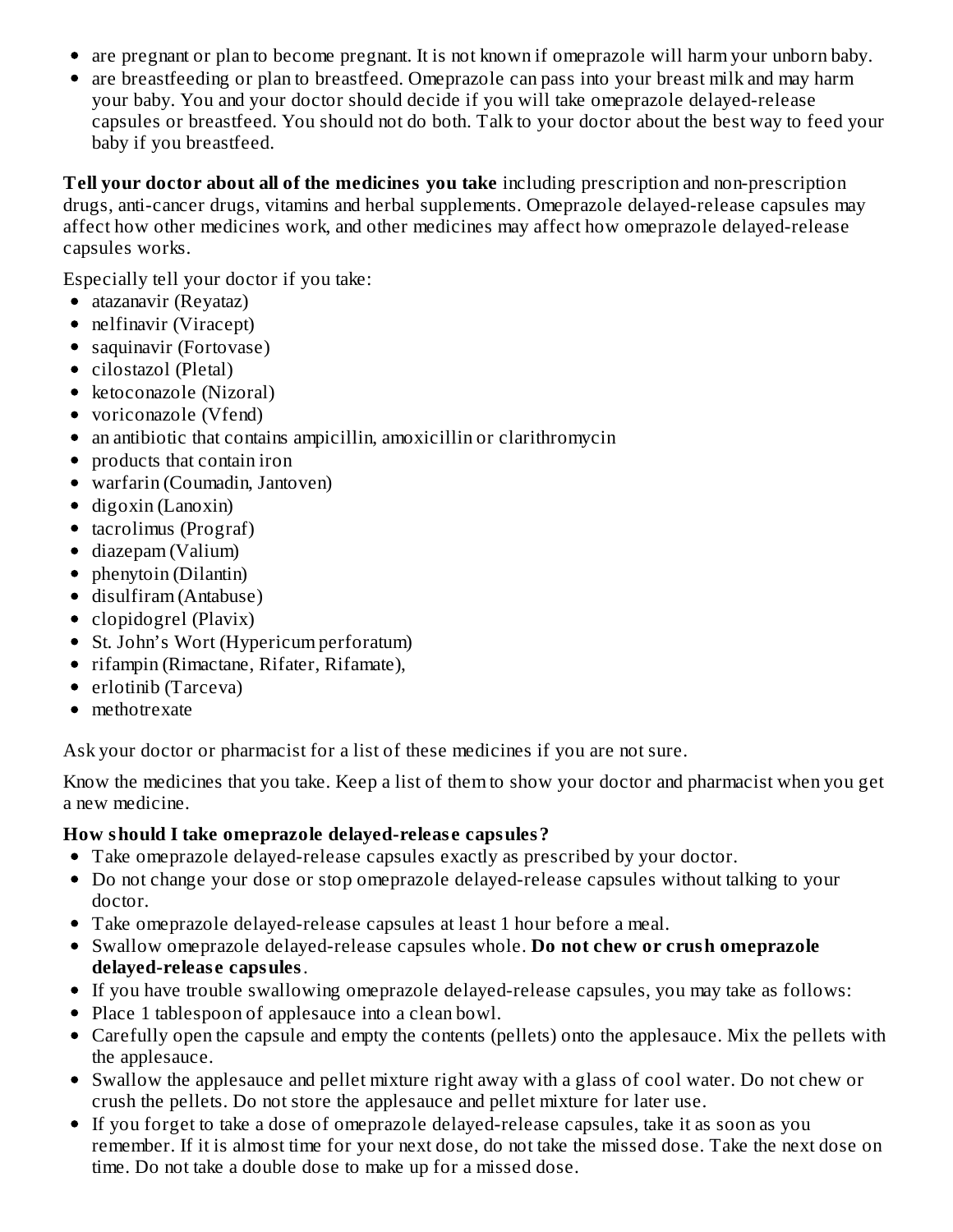If you take too much omeprazole release capsules, tell your doctor right away.

#### **What are the possible side effects of omeprazole delayed-releas e capsules?**

**Omeprazole can caus e s erious side effects, including:**

- **See "What is the most important information I should know about omeprazole?"**
- **Chronic (lasting a long time) inflammation of the stomach lining (Atrophic Gastritis).** Using omeprazole for a long period of time may increase the risk of inflammation to your stomach lining. You may or may not have symptoms. Tell your doctor if you have stomach pain, nausea, vomiting, or weight loss.Low magnesium levels in your body. This problem can be serious.
- Low magnesium can happen in some people who take a proton pump inhibitor medicine for at least 3 months. If low magnesium levels happen, it is usually after a year of treatment. You may or may not have symptoms of low magnesium.

Tell your doctor right away if you develop any of these symptoms:

- seizures
- dizziness
- abnormal or fast heart beat
- jitteriness
- jerking movements or shaking (tremors)
- muscle weakness
- spasms of the hands and feetcramps or muscle aches
- spasm of the voice box

Your doctor may check the level of magnesium in your body before you start taking omeprazole delayed-release capsules or during treatment if you will be taking omeprazole delayed-release capsules for a long period of time.

The most common side effects with omeprazole delayed-release capsules in adults and children include:

- headache
- stomach pain
- nausea
- diarrhea
- vomiting
- $\bullet$  gas

In addition to the side effects listed above, the most common side effects in children 2 to 16 years of age include:

- respiratory system events
- fever

Other side effects:

**Serious allergic reactions**. Tell your doctor if you get any of the following symptoms with omeprazole:

- rash
- face swelling
- throat tightness
- difficulty breathing

Your doctor may stop omeprazole if these symptoms happen.

Tell your doctor if you have any side effect that bothers you or that do not go away. These are not all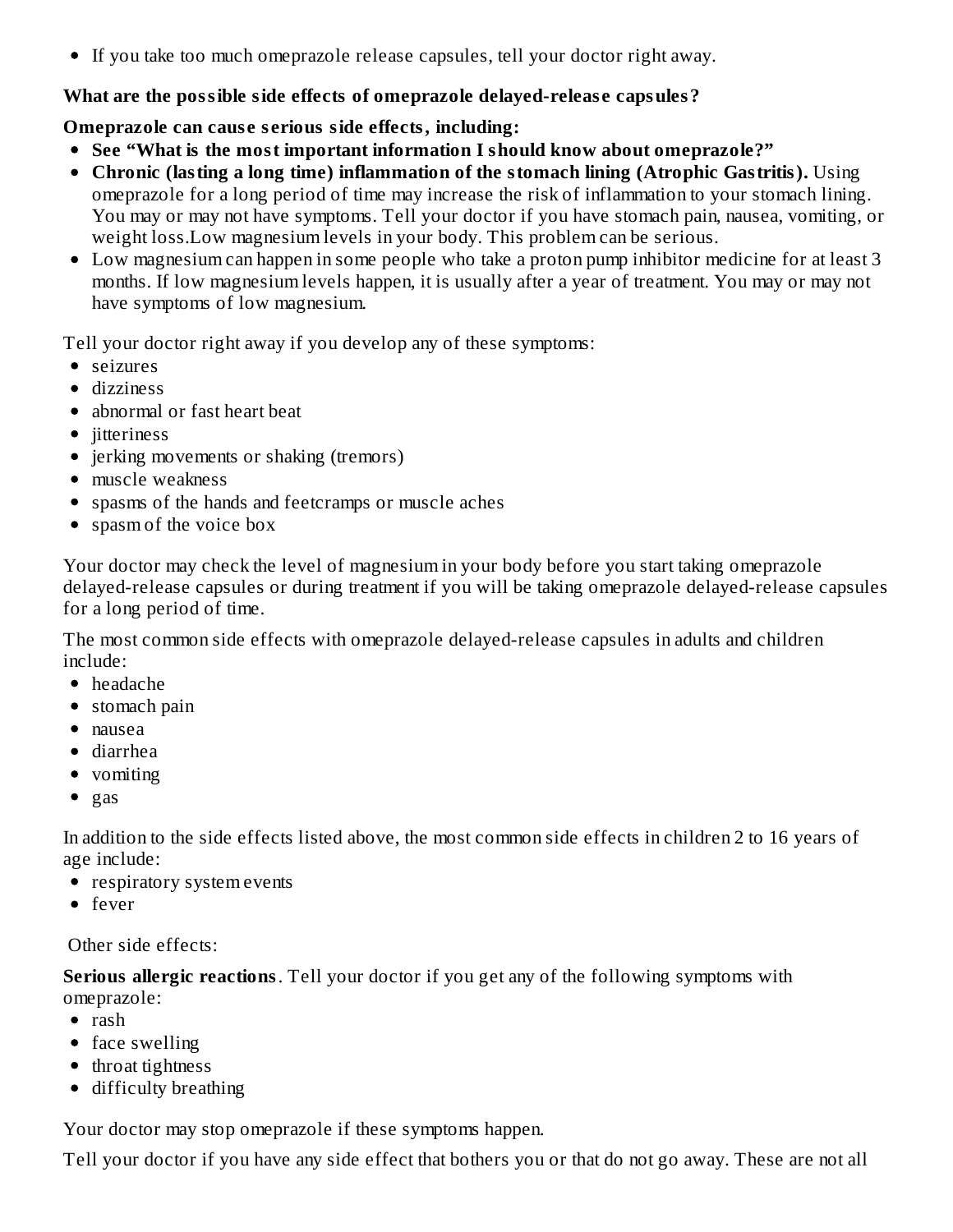the possible side effects with omeprazole.

Call your doctor for medical advice about side effects. You may report side effects to FDA at 1-800- FDA-1088.

#### **How should I store omeprazole delayed-releas e capsules?**

- Store omeprazole delayed-release capsules at room temperature between 68°F to 77°F (20°C to  $25^{\circ}$ C).
- Keep the container of omeprazole delayed-release capsules closed tightly.

## **Keep omeprazole delayed-releas e capsules and all medicines out of the reach of children.**

#### **General information about omeprazole**

Medicines are sometimes prescribed for purposes other than those listed in a Medication Guide. Do not use omeprazole delayed-release capsules for a condition for which it was not prescribed. Do not give omeprazole delayed-release capsules to other people, even if they have the same symptoms you have. It may harm them.

This Medication Guide summarizes the most important information about omeprazole delayed-release capsules.

For more information, ask your doctor. You can ask your doctor or pharmacist for information that is written for healthcare professionals.

For more information contact Apotex Corp., Drug Safety at 1-800-667-4708.

#### **Instructions for Us e**

For instructions on taking omeprazole delayed-release capsules, please see **"How should I take omeprazole delayed-releas e capsules?"**

#### **What are the ingredients in omeprazole delayed-releas e capsules?**

## **Active ingredient in omeprazole delayed-releas e capsules: omeprazole**

**Inactive ingredients in omeprazole delayed-releas e capsules**: magnesium hydroxide, mannitol, methacrylic acid copolymer dispersion, povidone and triethyl citrate. The capsule shells have the following inactive ingredients: gelatin, red iron oxide and titanium dioxide. The capsule imprinting ink contains ammonium hydroxide, black iron oxide, ethyl alcohol, isopropyl alcohol, n-butyl alcohol, potassium hydroxide, propylene glycol and shellac.

This Medication Guide and Instructions for Use has been approved by the U.S. Food and Drug Administration.

Manufactured by: Manufactured for:

Apotex Inc. Apotex Corp

Toronto, Ontario Weston, Florida

Canada M9L 1T9 USA 33326

June 2013

## **PACKAGE LABEL.PRINCIPAL DISPLAY**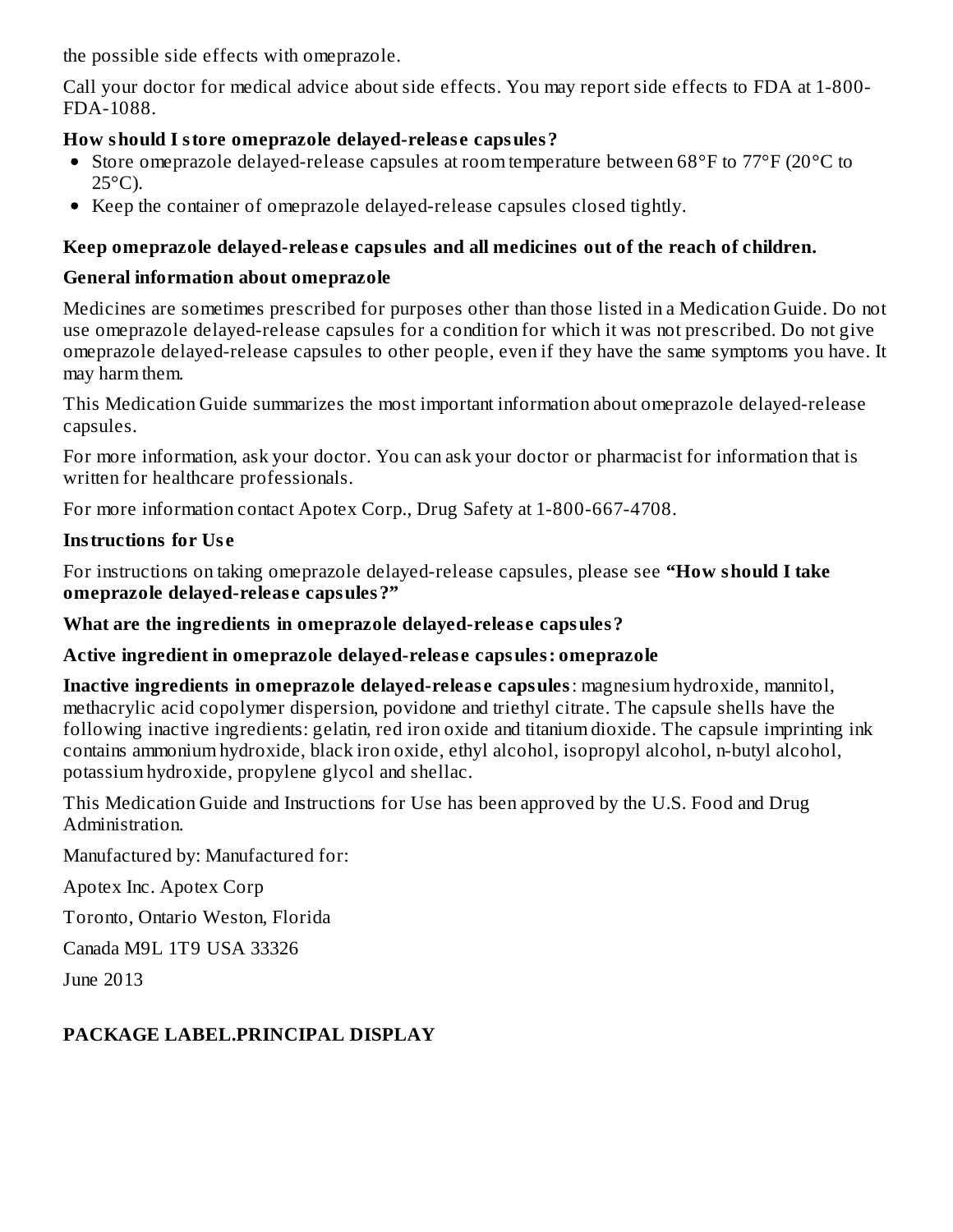

20mg Label:

40mg Label:



|                                                                                                                                                                                                                                                                                                                                                                                                             | M surfac                                                                                                                                                                                                                                                                                                                                                                                                                                                                   | Da |
|-------------------------------------------------------------------------------------------------------------------------------------------------------------------------------------------------------------------------------------------------------------------------------------------------------------------------------------------------------------------------------------------------------------|----------------------------------------------------------------------------------------------------------------------------------------------------------------------------------------------------------------------------------------------------------------------------------------------------------------------------------------------------------------------------------------------------------------------------------------------------------------------------|----|
| NDC 61919-847-60                                                                                                                                                                                                                                                                                                                                                                                            |                                                                                                                                                                                                                                                                                                                                                                                                                                                                            | Da |
| this drug to any<br>was prescribed<br><b>OMEPRAZOLE D/R</b>                                                                                                                                                                                                                                                                                                                                                 | <b>I OMEPRAZOLE O/R 40mg</b>                                                                                                                                                                                                                                                                                                                                                                                                                                               |    |
| 40 <sub>mg</sub><br>里<br>60 Caps<br>Generic For: PRILOSEC<br><b>Duticals</b><br>EACH CAPSULE CONTAINS OMEPRAZOLE USP 40MG<br>Lati 120E1903<br>Rerson<br>Dusage: See<br>For Rif Ollity<br>Prodii 4272 - 040 - 60<br><b>Discard After: 6/39/21</b><br>Packaged and<br>$61915 - 847 - 60$<br>DIREC<br>Distributed By:<br><b>120E1903</b><br>6/30/21<br>Dawsonville,<br>A25HE<br>GA 30534<br><i><b>nber</b></i> | E TOMEPRAZOLE D/R 40mg<br>2 TNDC \$1919 - 647 - 60 60 Caps<br>[Let 12DE1983 Exp 6/30/21]<br>Mtg NDC 68462-397-10<br><b>TOMEPRAZOLE D/R 40mg</b><br>INDC 61919-847-60 60 Caps<br>ILot 120E1903 Exp 6/30/21<br>Mfg NDC 68462-397-10<br><b>JOMEPRAZOLE D/R 40mg</b><br>(NDC 61919-847-60 60 Caps)<br>(Let 120E1903 Exp 6/30/21)<br>Mfg NDC 68462-397-10<br><b>TOMEPRAZOLE D/R 40mg</b><br>3 INDC 61519-847-60 60 Caps<br>S IL ON 120E1983 Exp 6/30/21<br>Mfg NDC 68462-397-10 |    |
| Revision<br>偿                                                                                                                                                                                                                                                                                                                                                                                               |                                                                                                                                                                                                                                                                                                                                                                                                                                                                            |    |

# **OMEPRAZOLE** omeprazole capsule, delayed release **Product Information Product T ype** HUMAN PRESCRIPTION DRUG **Ite m Code (Source )** NDC:6 19 19 -8 47(NDC:6 8 46 2-39 7)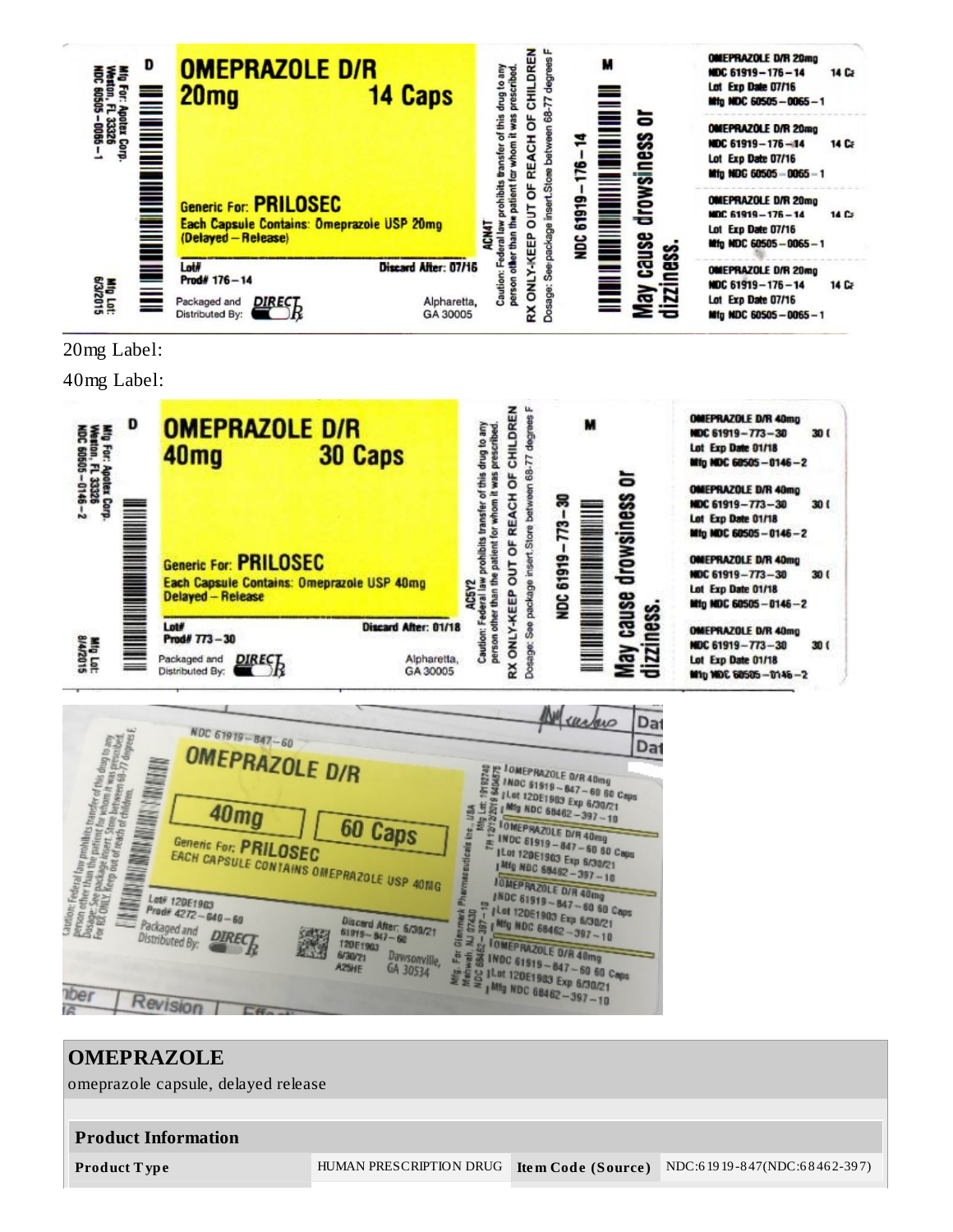| <b>Route of Administration</b>            |                                                                            | ORAL                                                              |                     |                             |                          |               |                           |
|-------------------------------------------|----------------------------------------------------------------------------|-------------------------------------------------------------------|---------------------|-----------------------------|--------------------------|---------------|---------------------------|
|                                           |                                                                            |                                                                   |                     |                             |                          |               |                           |
|                                           |                                                                            |                                                                   |                     |                             |                          |               |                           |
| <b>Active Ingredient/Active Moiety</b>    |                                                                            |                                                                   |                     |                             |                          |               |                           |
|                                           |                                                                            | <b>Ingredient Name</b>                                            |                     |                             | <b>Basis of Strength</b> |               | Strength                  |
|                                           | OMEPRAZOLE (UNII: KG60484QX9) (OMEPRAZOLE - UNII:KG60484QX9)<br>OMEPRAZOLE |                                                                   |                     |                             | $40$ mg                  |               |                           |
|                                           |                                                                            |                                                                   |                     |                             |                          |               |                           |
|                                           |                                                                            |                                                                   |                     |                             |                          |               |                           |
| <b>Inactive Ingredients</b>               |                                                                            |                                                                   |                     |                             |                          |               |                           |
|                                           |                                                                            | <b>Ingredient Name</b>                                            |                     |                             |                          |               | Strength                  |
| ANHYDROUS LACTOSE (UNII: 3SY5LH9PMK)      |                                                                            |                                                                   |                     |                             |                          |               |                           |
| TITANIUM DIO XIDE (UNII: 15FIX9 V2JP)     |                                                                            |                                                                   |                     |                             |                          |               |                           |
| CETYL ALCOHOL (UNII: 936JST6JCN)          |                                                                            |                                                                   |                     |                             |                          |               |                           |
| GELATIN (UNII: 2G86QN327L)                |                                                                            |                                                                   |                     |                             |                          |               |                           |
| FD&C BLUE NO. 1 (UNII: H3R47K3TBD)        |                                                                            |                                                                   |                     |                             |                          |               |                           |
| HYPROMELLOSES (UNII: 3NXW29V3WO)          |                                                                            |                                                                   |                     |                             |                          |               |                           |
|                                           |                                                                            | SO DIUM PHO SPHATE, DIBASIC, DIHYDRATE (UNII: 9425516E2T)         |                     |                             |                          |               |                           |
| <b>MANNITOL</b> (UNII: 30WL53L36A)        |                                                                            |                                                                   |                     |                             |                          |               |                           |
| SO DIUM LAURYL SULFATE (UNII: 368GB5141J) |                                                                            |                                                                   |                     |                             |                          |               |                           |
| D&C YELLOW NO. 10 (UNII: 35SW5USQ3G)      |                                                                            |                                                                   |                     |                             |                          |               |                           |
|                                           |                                                                            | HYPROMELLOSE PHTHALATE (31% PHTHALATE, 40 CST) (UNII: G4U024CQK6) |                     |                             |                          |               |                           |
| FD&C RED NO. 40 (UNII: WZB9127XOA)        |                                                                            |                                                                   |                     |                             |                          |               |                           |
| FD&C YELLOW NO. 6 (UNII: H77VEI93A8)      |                                                                            |                                                                   |                     |                             |                          |               |                           |
|                                           |                                                                            |                                                                   |                     |                             |                          |               |                           |
| <b>Product Characteristics</b>            |                                                                            |                                                                   |                     |                             |                          |               |                           |
|                                           |                                                                            |                                                                   |                     |                             |                          |               |                           |
| Color                                     | blue, orange                                                               |                                                                   | <b>Score</b>        |                             |                          | no score      |                           |
| <b>Shape</b>                              | CAPSULE                                                                    |                                                                   | <b>Size</b>         |                             |                          | 19 mm         |                           |
| Flavor                                    |                                                                            |                                                                   | <b>Imprint Code</b> |                             |                          | $G$ ; $G$ 232 |                           |
| Contains                                  |                                                                            |                                                                   |                     |                             |                          |               |                           |
|                                           |                                                                            |                                                                   |                     |                             |                          |               |                           |
|                                           |                                                                            |                                                                   |                     |                             |                          |               |                           |
| <b>Packaging</b>                          |                                                                            |                                                                   |                     |                             |                          |               |                           |
| <b>Item Code</b><br>#                     |                                                                            | <b>Package Description</b>                                        |                     | <b>Marketing Start Date</b> |                          |               | <b>Marketing End Date</b> |
| 1 NDC:61919-847-60                        |                                                                            | 60 in 1 BOTTLE; Type 0: Not a Combination Product                 |                     | 08/12/2020                  |                          |               |                           |
|                                           |                                                                            |                                                                   |                     |                             |                          |               |                           |
|                                           |                                                                            |                                                                   |                     |                             |                          |               |                           |
| <b>Marketing Information</b>              |                                                                            |                                                                   |                     |                             |                          |               |                           |
| <b>Marketing Category</b>                 |                                                                            | <b>Application Number or Monograph Citation</b>                   |                     | <b>Marketing Start Date</b> |                          |               | <b>Marketing End Date</b> |
| <b>ANDA</b>                               | ANDA091672                                                                 |                                                                   |                     | 08/12/2020                  |                          |               |                           |
|                                           |                                                                            |                                                                   |                     |                             |                          |               |                           |
|                                           |                                                                            |                                                                   |                     |                             |                          |               |                           |

## **OMEPRAZOLE DR**

omeprazole dr capsule, delayed release

## **Product Information Product T ype** HUMAN PRESCRIPTION DRUG **Ite m Code (Source )** NDC:6 19 19 -176 (NDC:6 0 50 5-0 0 6 5)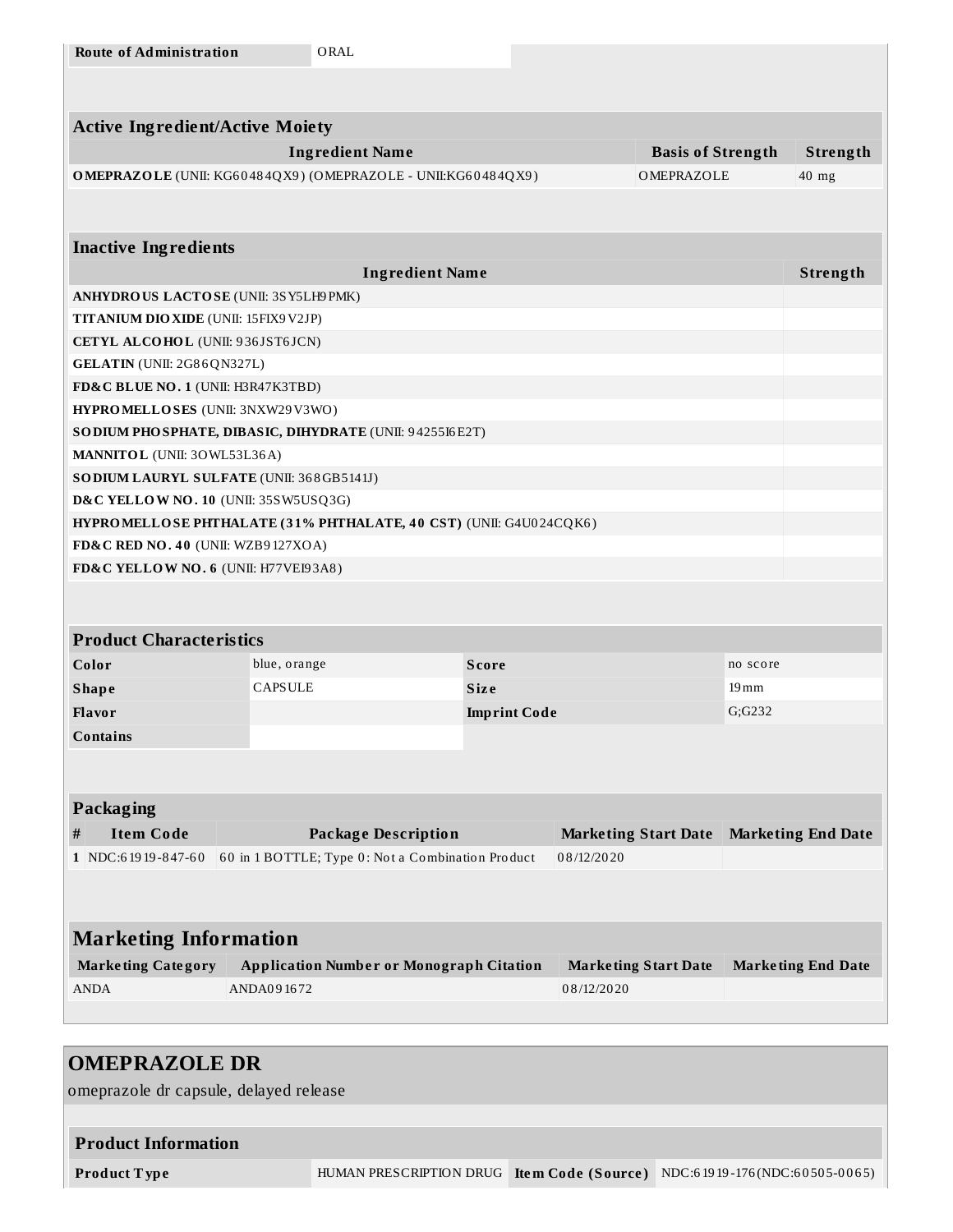|   | <b>Route of Administration</b>                 |                |            | ORAL                                                                        |               |                             |                           |
|---|------------------------------------------------|----------------|------------|-----------------------------------------------------------------------------|---------------|-----------------------------|---------------------------|
|   |                                                |                |            |                                                                             |               |                             |                           |
|   | <b>Active Ingredient/Active Moiety</b>         |                |            |                                                                             |               |                             |                           |
|   |                                                |                |            | <b>Ingredient Name</b>                                                      |               | <b>Basis of Strength</b>    | Strength                  |
|   |                                                |                |            | OMEPRAZOLE (UNII: KG60484QX9) (OMEPRAZOLE - UNII:KG60484QX9)                |               | OMEPRAZOLE                  | $20$ mg                   |
|   |                                                |                |            |                                                                             |               |                             |                           |
|   |                                                |                |            |                                                                             |               |                             |                           |
|   | <b>Inactive Ingredients</b>                    |                |            |                                                                             |               |                             |                           |
|   |                                                |                |            | <b>Ingredient Name</b>                                                      |               |                             | Strength                  |
|   | <b>MAGNESIUM HYDRO XIDE</b> (UNII: NBZ3QY004S) |                |            |                                                                             |               |                             |                           |
|   | MANNITOL (UNII: 30WL53L36A)                    |                |            |                                                                             |               |                             |                           |
|   |                                                |                |            | METHACRYLIC ACID - ETHYL ACRYLATE COPOLYMER (1:1) TYPE A (UNII: NX76LV5T8J) |               |                             |                           |
|   | PO VIDONE K30 (UNII: U725QWY32X)               |                |            |                                                                             |               |                             |                           |
|   | <b>TRIETHYL CITRATE (UNII: 8Z96QXD6UM)</b>     |                |            |                                                                             |               |                             |                           |
|   | <b>GELATIN</b> (UNII: 2G86QN327L)              |                |            |                                                                             |               |                             |                           |
|   | FERRIC OXIDE RED (UNII: 1K09F3G675)            |                |            |                                                                             |               |                             |                           |
|   | <b>TITANIUM DIO XIDE (UNII: 15FIX9 V2JP)</b>   |                |            |                                                                             |               |                             |                           |
|   | <b>AMMONIA</b> (UNII: 5138Q19F1X)              |                |            |                                                                             |               |                             |                           |
|   | FERROSOFERRIC OXIDE (UNII: XM0 M8 7F357)       |                |            |                                                                             |               |                             |                           |
|   | ALCOHOL (UNII: 3K9958V90M)                     |                |            |                                                                             |               |                             |                           |
|   | ISOPROPYL ALCOHOL (UNII: ND2M416302)           |                |            |                                                                             |               |                             |                           |
|   | <b>BUTYL ALCOHOL</b> (UNII: 8PJ61P6TS3)        |                |            |                                                                             |               |                             |                           |
|   | POTASSIUM HYDROXIDE (UNII: WZH3C48M4T)         |                |            |                                                                             |               |                             |                           |
|   | <b>PROPYLENE GLYCOL</b> (UNII: 6DC9Q167V3)     |                |            |                                                                             |               |                             |                           |
|   | <b>SHELLAC</b> (UNII: 46 N107B71O)             |                |            |                                                                             |               |                             |                           |
|   |                                                |                |            |                                                                             |               |                             |                           |
|   |                                                |                |            |                                                                             |               |                             |                           |
|   | <b>Product Characteristics</b>                 |                |            |                                                                             |               |                             |                           |
|   | Color                                          |                |            | pink (opaque), brown (reddish brown)                                        |               | <b>Score</b>                | no score                  |
|   | <b>Shape</b>                                   | <b>CAPSULE</b> |            |                                                                             |               | Size                        | $18 \,\mathrm{mm}$        |
|   | Flavor                                         |                |            |                                                                             |               | <b>Imprint Code</b>         | APO;020                   |
|   | <b>Contains</b>                                |                |            |                                                                             |               |                             |                           |
|   |                                                |                |            |                                                                             |               |                             |                           |
|   |                                                |                |            |                                                                             |               |                             |                           |
|   | Packaging                                      |                |            |                                                                             |               |                             |                           |
| # | <b>Item Code</b>                               |                |            | <b>Package Description</b>                                                  |               | <b>Marketing Start Date</b> | <b>Marketing End Date</b> |
|   | 1 NDC:61919-176-15                             |                |            | 15 in 1 BOTTLE; Type 0: Not a Combination Product                           | 01/01/2015    |                             |                           |
|   | 2 NDC:61919-176-14                             |                |            | 14 in 1 BOTTLE; Type 0: Not a Combination Product                           | 0 1/0 1/20 15 |                             |                           |
|   |                                                |                |            |                                                                             |               |                             |                           |
|   |                                                |                |            |                                                                             |               |                             |                           |
|   | <b>Marketing Information</b>                   |                |            |                                                                             |               |                             |                           |
|   | <b>Marketing Category</b>                      |                |            | <b>Application Number or Monograph Citation</b>                             |               | <b>Marketing Start Date</b> | <b>Marketing End Date</b> |
|   | <b>ANDA</b>                                    |                | ANDA076048 |                                                                             | 0 1/0 1/20 15 |                             |                           |
|   |                                                |                |            |                                                                             |               |                             |                           |
|   |                                                |                |            |                                                                             |               |                             |                           |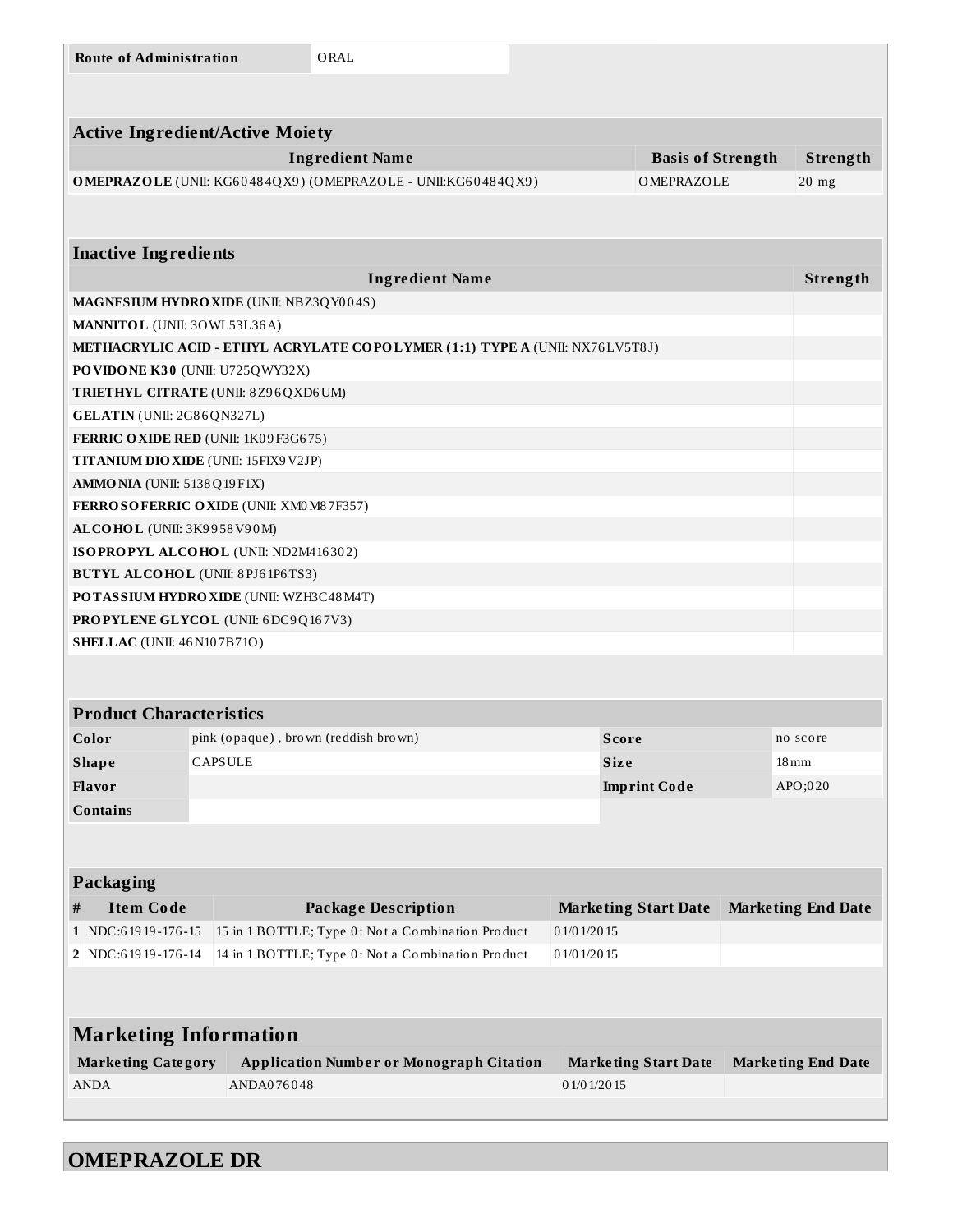| omeprazole dr capsule, delayed release                                         |                                      |                                                                                        |                             |                                        |                                                  |
|--------------------------------------------------------------------------------|--------------------------------------|----------------------------------------------------------------------------------------|-----------------------------|----------------------------------------|--------------------------------------------------|
|                                                                                |                                      |                                                                                        |                             |                                        |                                                  |
| <b>Product Information</b>                                                     |                                      |                                                                                        |                             |                                        |                                                  |
| Product Type                                                                   |                                      | HUMAN PRESCRIPTION DRUG                                                                |                             |                                        | Item Code (Source) NDC:61919-773(NDC:60505-0146) |
|                                                                                |                                      |                                                                                        |                             |                                        |                                                  |
| <b>Route of Administration</b>                                                 |                                      | ORAL                                                                                   |                             |                                        |                                                  |
|                                                                                |                                      |                                                                                        |                             |                                        |                                                  |
|                                                                                |                                      |                                                                                        |                             |                                        |                                                  |
| <b>Active Ingredient/Active Moiety</b>                                         |                                      |                                                                                        |                             |                                        |                                                  |
|                                                                                |                                      | <b>Ingredient Name</b><br>OMEPRAZOLE (UNII: KG60484QX9) (OMEPRAZOLE - UNII:KG60484QX9) |                             | <b>Basis of Strength</b><br>OMEPRAZOLE | Strength<br>$40$ mg                              |
|                                                                                |                                      |                                                                                        |                             |                                        |                                                  |
|                                                                                |                                      |                                                                                        |                             |                                        |                                                  |
| <b>Inactive Ingredients</b>                                                    |                                      |                                                                                        |                             |                                        |                                                  |
|                                                                                |                                      | <b>Ingredient Name</b>                                                                 |                             |                                        | Strength                                         |
| MAGNESIUM HYDRO XIDE (UNII: NBZ3QY004S)                                        |                                      |                                                                                        |                             |                                        |                                                  |
| MANNITOL (UNII: 30WL53L36A)                                                    |                                      |                                                                                        |                             |                                        |                                                  |
|                                                                                |                                      | METHACRYLIC ACID - ETHYL ACRYLATE COPOLYMER (1:1) TYPE A (UNII: NX76LV5T8J)            |                             |                                        |                                                  |
| PO VIDONE K30 (UNII: U725QWY32X)                                               |                                      |                                                                                        |                             |                                        |                                                  |
| <b>TRIETHYL CITRATE (UNII: 8Z96QXD6UM)</b>                                     |                                      |                                                                                        |                             |                                        |                                                  |
| GELATIN (UNII: 2G86QN327L)                                                     |                                      |                                                                                        |                             |                                        |                                                  |
| FERRIC OXIDE RED (UNII: 1K09F3G675)                                            |                                      |                                                                                        |                             |                                        |                                                  |
| TITANIUM DIO XIDE (UNII: 15FIX9 V2JP)                                          |                                      |                                                                                        |                             |                                        |                                                  |
| AMMONIA (UNII: 5138Q19F1X)                                                     |                                      |                                                                                        |                             |                                        |                                                  |
| FERROSOFERRIC OXIDE (UNII: XM0 M87F357)                                        |                                      |                                                                                        |                             |                                        |                                                  |
| ALCOHOL (UNII: 3K9958V90M)                                                     |                                      |                                                                                        |                             |                                        |                                                  |
| ISOPROPYL ALCOHOL (UNII: ND2M416302)                                           |                                      |                                                                                        |                             |                                        |                                                  |
| <b>BUTYL ALCOHOL</b> (UNII: 8PJ61P6TS3)                                        |                                      |                                                                                        |                             |                                        |                                                  |
| POTASSIUM HYDRO XIDE (UNII: WZH3C48M4T)<br>PROPYLENE GLYCOL (UNII: 6DC9Q167V3) |                                      |                                                                                        |                             |                                        |                                                  |
| <b>SHELLAC</b> (UNII: 46 N107B71O)                                             |                                      |                                                                                        |                             |                                        |                                                  |
|                                                                                |                                      |                                                                                        |                             |                                        |                                                  |
|                                                                                |                                      |                                                                                        |                             |                                        |                                                  |
| <b>Product Characteristics</b>                                                 |                                      |                                                                                        |                             |                                        |                                                  |
| Color                                                                          | pink (opaque), brown (reddish brown) |                                                                                        | <b>Score</b>                |                                        | no score                                         |
| <b>Shape</b>                                                                   | CAPSULE                              |                                                                                        | <b>Size</b>                 |                                        | 21mm                                             |
| Flavor                                                                         |                                      |                                                                                        |                             | <b>Imprint Code</b>                    | APO;040                                          |
| <b>Contains</b>                                                                |                                      |                                                                                        |                             |                                        |                                                  |
|                                                                                |                                      |                                                                                        |                             |                                        |                                                  |
|                                                                                |                                      |                                                                                        |                             |                                        |                                                  |
| <b>Packaging</b>                                                               |                                      |                                                                                        |                             |                                        |                                                  |
| <b>Item Code</b><br>#                                                          |                                      | <b>Package Description</b>                                                             | <b>Marketing Start Date</b> |                                        | <b>Marketing End Date</b>                        |
| 1 NDC:61919-773-30                                                             |                                      | 30 in 1 BOTTLE; Type 0: Not a Combination Product                                      | 01/01/2017                  |                                        |                                                  |
|                                                                                |                                      |                                                                                        |                             |                                        |                                                  |
|                                                                                |                                      |                                                                                        |                             |                                        |                                                  |
| <b>Marketing Information</b>                                                   |                                      |                                                                                        |                             |                                        |                                                  |
| <b>Marketing Category</b>                                                      |                                      | <b>Application Number or Monograph Citation</b>                                        |                             | <b>Marketing Start Date</b>            | <b>Marketing End Date</b>                        |
| <b>ANDA</b>                                                                    | ANDA076048                           |                                                                                        | 0 1/0 1/20 15               |                                        |                                                  |